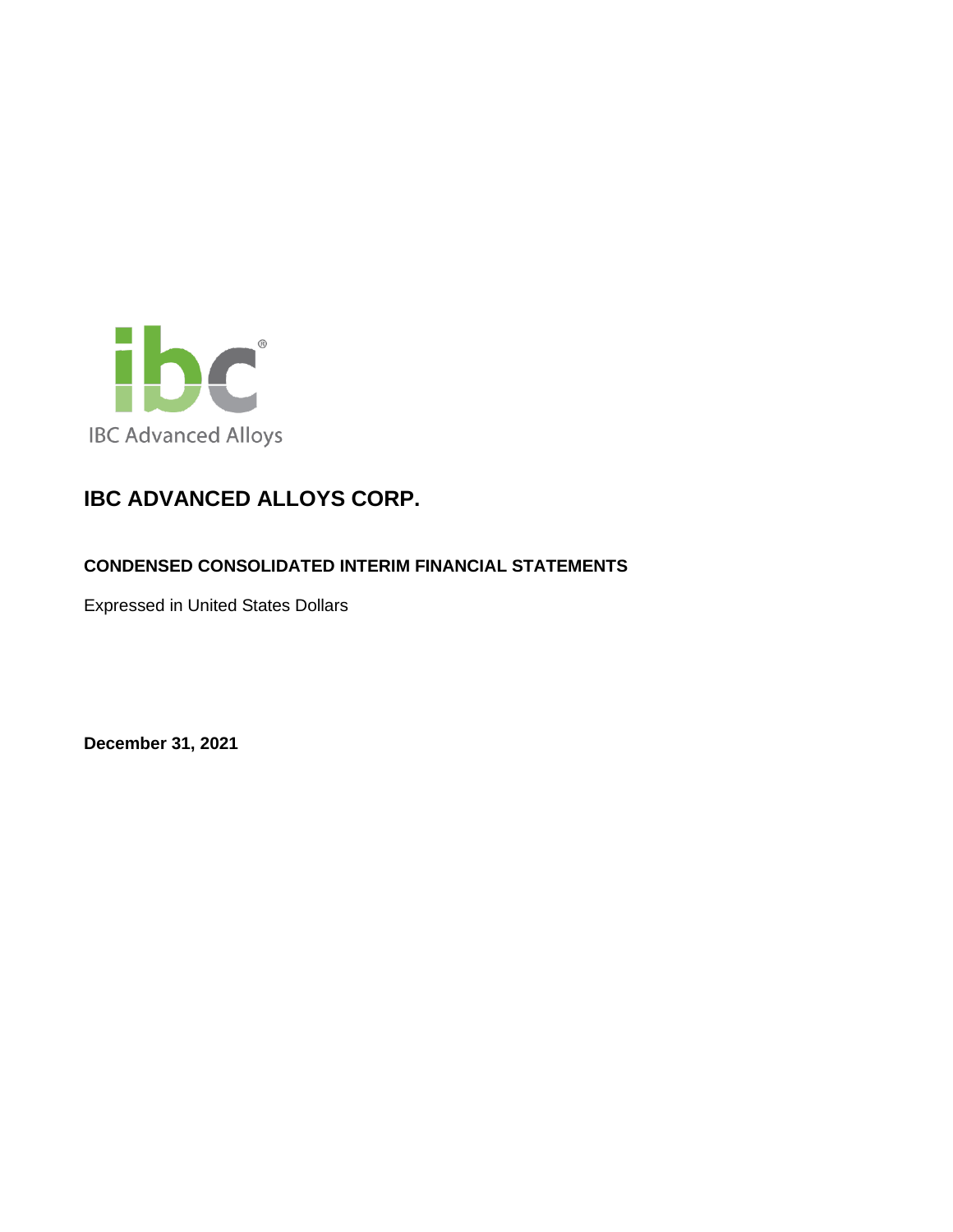

## **NOTICE OF NO AUDITOR REVIEW OF CONDENSED CONSOLIDATED INTERIM FINANCIAL STATEMENTS**

The accompanying unaudited condensed consolidated interim financial statements of IBC Advanced Alloys Corp. for the six months ended December 31, 2021 have been prepared by the management of the Company and approved by the Company's audit committee.

The accompanying unaudited condensed consolidated interim financial statements of the Company have been prepared by and are the responsibility of the Company's management.

The Company's independent auditor has not performed a review of these condensed consolidated interim financial statements in accordance with standards established by the Chartered Professional Accountants of Canada for a review of the condensed consolidated interim financial statements by an entity's auditor.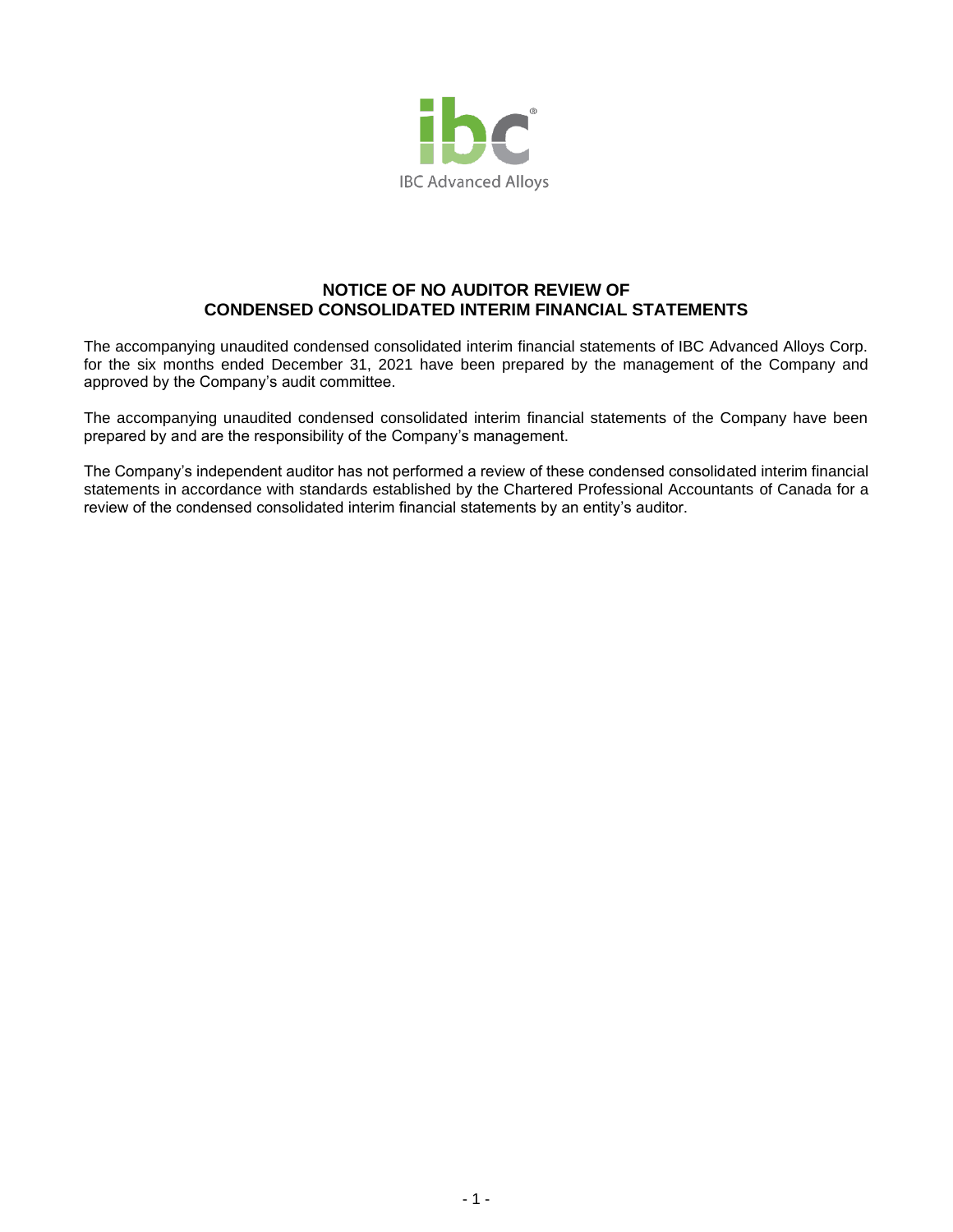## **Condensed Consolidated Interim Statements of Financial Position**

(US dollars in thousands)

|                                                                 |                | <b>Note</b>    | December 31<br>2021 | June 30<br>2021 |
|-----------------------------------------------------------------|----------------|----------------|---------------------|-----------------|
|                                                                 |                |                | \$                  | \$              |
| <b>ASSETS</b>                                                   |                |                |                     |                 |
| <b>Current assets</b>                                           |                |                |                     |                 |
| Cash                                                            |                |                | 760                 | 2,359           |
| Receivables, net                                                |                | 6              | 1,678               | 2,753           |
| Inventories, net                                                |                | $\overline{7}$ | 5,495               | 7,529           |
| Prepaid expenses and deposits<br><b>Total current assets</b>    |                |                | 1,063<br>8,996      | 275<br>12,916   |
|                                                                 |                |                |                     |                 |
| <b>Non-current assets</b><br>Deposits                           |                |                | 318                 | 612             |
| Property, plant, and equipment                                  |                | 8              | 13,897              | 11,649          |
| Other assets                                                    |                |                | 143                 | 1               |
| <b>Total non-current assets</b>                                 |                |                | 14,358              | 12,262          |
| <b>Total assets</b>                                             |                |                | 23,354              | 25,178          |
| <b>LIABILITIES</b>                                              |                |                |                     |                 |
| <b>Current liabilities</b>                                      |                |                |                     |                 |
| Line of credit                                                  |                | 9              | 2,155               | 3,467           |
| Accounts payable and accrued liabilities                        |                | 10, 21         | 2,680               | 3,871           |
| Leases payable                                                  |                | 12             | 707                 | 774             |
| Note payable                                                    |                | 11             |                     | 3               |
| Unearned revenue                                                |                |                | 1,503               | 2,045           |
| Loans payable                                                   |                | 11             | 469                 | 792             |
| Arbitration award liability                                     |                | 10, 21         | 1,471               | 1,470           |
| Debentures, current portion<br><b>Total current liabilities</b> |                | 11             | 1,062               | 517             |
|                                                                 |                |                | 10,047              | 12,939          |
| <b>Non-current liabilities</b>                                  |                |                |                     |                 |
| Loan payable                                                    |                | 11             | 660                 | 153             |
| Leases payable<br>Debentures                                    |                | 12             | 2,411               | 2,762           |
| <b>Total non-current liabilities</b>                            |                | 11             | 3,156<br>6,227      | 2,659<br>5,574  |
| <b>Total liabilities</b>                                        |                |                | 16,274              | 18,513          |
| <b>EQUITY</b>                                                   |                |                |                     |                 |
| Share capital                                                   |                | 13             | 60,222              | 60,004          |
| <b>Reserves</b>                                                 |                | 14             | 9,708               | 9,274           |
| Accumulated deficit                                             |                |                | (62, 850)           | (62, 613)       |
| <b>Total equity</b>                                             |                |                | 7,080               | 6,665           |
| <b>Total liabilities and equity</b>                             |                |                | 23,354              | 25,178          |
| Going concern operation                                         | $\overline{2}$ |                |                     |                 |
| Commitment and contingencies                                    | 18             |                |                     |                 |
| Events after the reporting date                                 | 22             |                |                     |                 |
| On behalf of the board of directors:                            |                |                |                     |                 |
| "Simon Anderson"                                                | Director       |                | "Mark Smith"        | Director        |
| Simon Anderson                                                  |                |                | Mark Smith          |                 |
| See accompanying notes                                          |                |                |                     |                 |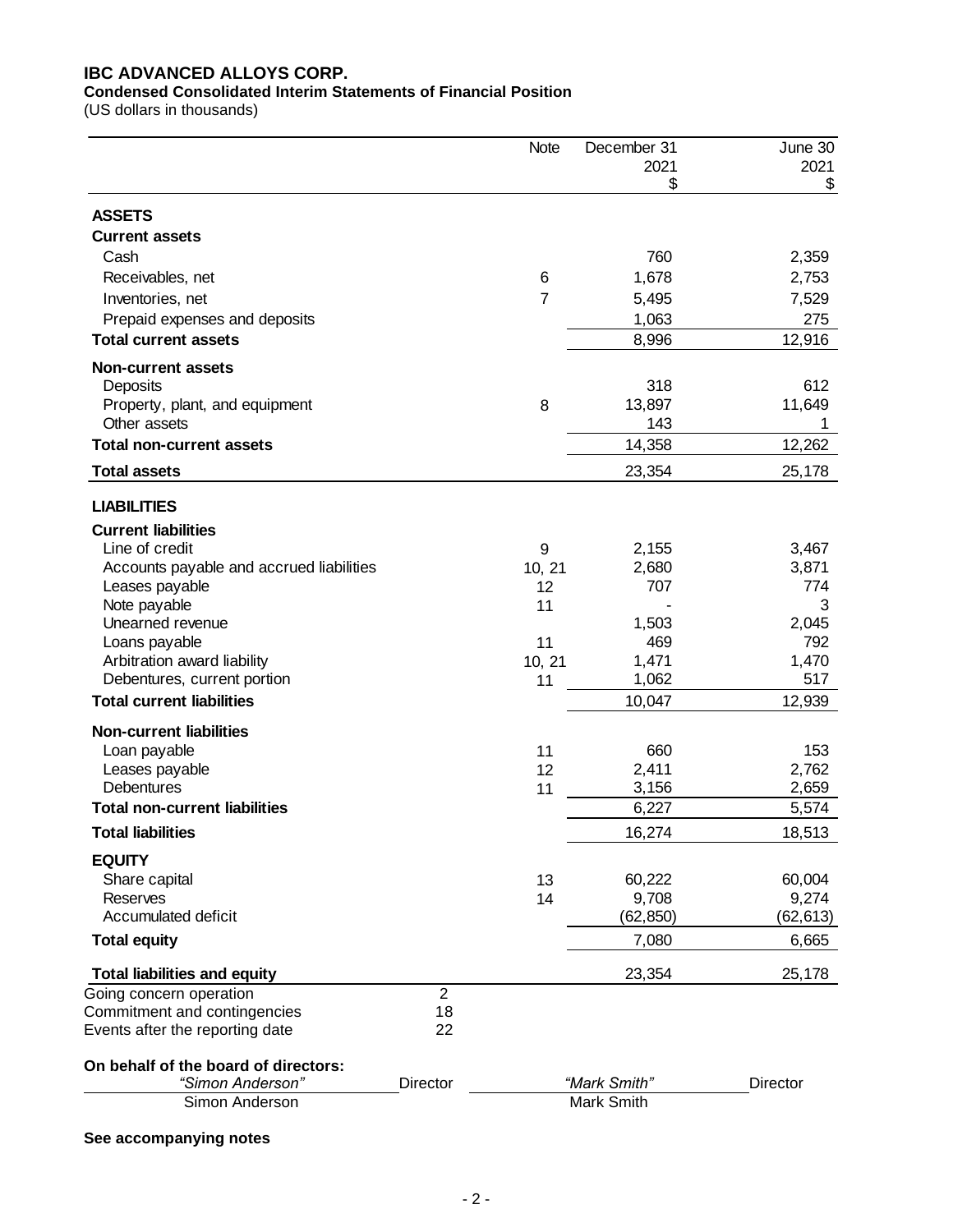**Condensed Consolidated Interim Statements of Income (Loss) and Comprehensive Income (Loss)**

(US dollars in thousands, except for share and per share amounts)

|                                                                      | Three months ended December 31 |                          |            | Six months ended December 31 |              |  |
|----------------------------------------------------------------------|--------------------------------|--------------------------|------------|------------------------------|--------------|--|
|                                                                      | <b>Note</b>                    | 2021                     | 2020       | 2021                         | 2020         |  |
|                                                                      |                                | \$                       | \$         | \$                           | \$           |  |
| Revenue                                                              | 19                             | 7,124                    | 4,929      | 14,214                       | 9,356        |  |
| Cost of revenue                                                      | 7, 8                           | 5,221                    | 4,091      | 11,294                       | 7,957        |  |
| Gross profit                                                         |                                | 1,903                    | 838        | 2,920                        | 1,399        |  |
| Selling, general, and administrative expenses                        |                                |                          |            |                              |              |  |
| Consulting fees                                                      |                                | 68                       | 42         | 121                          | 95           |  |
| Depreciation                                                         | 8                              | 46                       | 27         | 92                           | 54           |  |
| Director fees, cash portion                                          | 17                             | 9                        | 13         | 22                           | 26           |  |
| Doubtful debts (recovery)                                            |                                |                          |            | (7)                          |              |  |
| Office and miscellaneous                                             |                                | 285                      | 339        | 593                          | 603          |  |
| Professional fees                                                    |                                | 135                      | 19         | 278                          | 71           |  |
| Public company costs                                                 |                                | 78                       | 21         | 116                          | 59           |  |
| Rent                                                                 |                                | $\overline{2}$           |            | 3                            | $\mathbf{1}$ |  |
| Salaries, wages, and management fees                                 | 17                             | 615                      | 518        | 1,140                        | 1,032        |  |
| Share-based compensation and services                                | 15, 17                         | 92                       | 69         | 137                          | 167          |  |
| Travel, meals and entertainment                                      |                                | 19                       | 4          | 57                           | 10           |  |
|                                                                      |                                | 1,349                    | 1,052      | 2,552                        | 2,118        |  |
| Income (loss) before other items                                     |                                | 554                      | (214)      | 368                          | (719)        |  |
| Other income (expense)                                               |                                |                          |            |                              |              |  |
| Foreign exchange                                                     |                                | (3)                      | 86         | (2)                          | 24           |  |
| Interest and accretion expense                                       | 9, 11, 12                      | (270)                    | (172)      | (598)                        | (571)        |  |
| Gain on disposal of assets                                           |                                | 70                       |            | 21                           | 3            |  |
| Other income (expense)                                               |                                | (7)                      | 19         | (2)                          | 24           |  |
| Income (loss) before income taxes                                    |                                | 344                      | (281)      | (213)                        | (1, 239)     |  |
| Income tax recovery (expense)                                        |                                |                          |            |                              |              |  |
| Current                                                              |                                | $\overline{\phantom{a}}$ | (23)       | (24)                         | (20)         |  |
|                                                                      |                                | $\overline{a}$           | (23)       | (24)                         | (20)         |  |
| Income (loss) for the period, net of tax                             |                                | 344                      | (304)      | (237)                        | (1,259)      |  |
| Other comprehensive loss, net of tax<br>Foreign currency translation |                                | 61                       |            | 146                          |              |  |
| Total comprehensive income (loss)                                    |                                | 405                      | (304)      | (91)                         | (1,259)      |  |
|                                                                      |                                |                          |            |                              |              |  |
| Basic and diluted income (loss) per<br>common share                  | 21                             | 0.00                     | (0.00)     | (0.00)                       | (0.02)       |  |
| Weighted average number of common                                    |                                |                          |            |                              |              |  |
| shares outstanding                                                   | 21                             | 78,772,552               | 62,928,319 | 78,598,797                   | 62,689,784   |  |
| Weighted average number of common                                    |                                |                          |            |                              |              |  |
| shares outstanding - diluted                                         | 21                             | 88,701,867               | 62,928,319 | 78,598,797                   | 62,689,784   |  |

**See accompanying notes**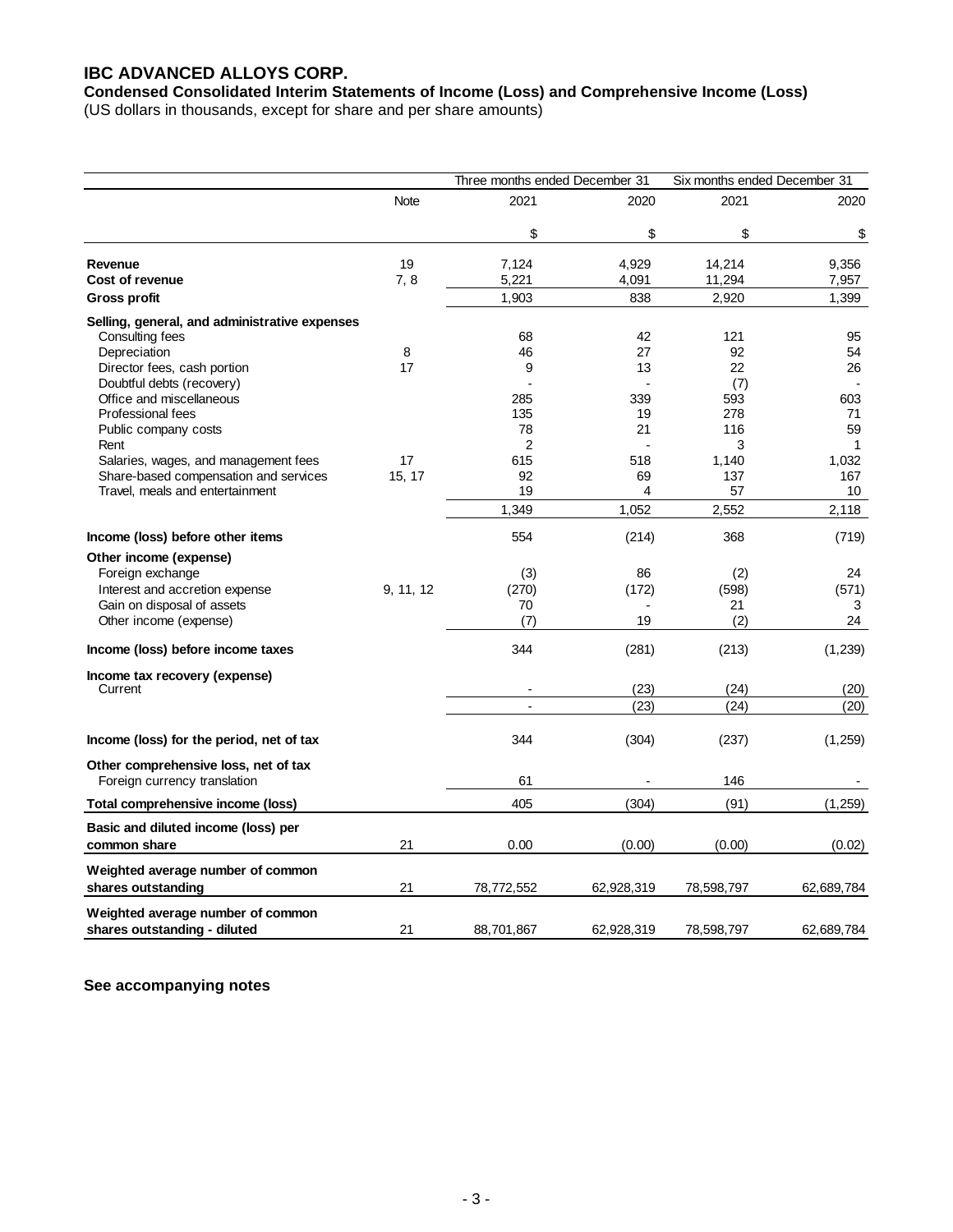## **Condensed Consolidated Interim Statements of Cash Flows**

(US dollars in thousands)

| Period ended December 31                                    | 2021           | 2020           |
|-------------------------------------------------------------|----------------|----------------|
|                                                             | \$             | \$             |
| Cash flows provided by (used in) operating activities       |                |                |
| Loss for the period, net of tax                             | (237)          | (1,259)        |
|                                                             |                |                |
| Adjustments for:                                            |                |                |
| Share-based compensation and services                       | 137            | 167            |
| Gain on disposal of assets<br>Doubtful debts recovery       | (171)          | (3)            |
| Depreciation                                                | (7)<br>781     | 653            |
| Sales returns and allowances expenses (recovery)            | 2              | (14)           |
| Foreign exchange expense                                    | $\overline{2}$ | (24)           |
| Interest expense                                            | 598            | 571            |
| Changes in non-cash working capital items:                  |                |                |
| Receivables                                                 | 1,082          | 602            |
| Inventories<br>Prepaid expenses and deposits                | 2,030<br>(494) | (852)<br>(272) |
| Accounts payable and accrued liabilities                    | (1, 295)       | 456            |
| Unearned revenue                                            | (542)          | 2,375          |
|                                                             |                |                |
| Net cash provided by operating activities                   | 1,886          | 2,400          |
| Cash flows used in financing activities                     |                |                |
| Net line of credit advances (repayments)                    | (1, 312)       | (355)          |
| Interest paid                                               | (334)          | (207)          |
| Notes payable, related parties repayments                   |                | (110)          |
| Loan repayments                                             | 120            | (38)           |
| Loan proceeds<br>Lease principal repayments                 | 1,500          | 937            |
| Leases proceeds                                             | (418)          | (227)          |
| Debenture principal repayments                              | (283)          | (179)          |
| Debentures financing costs                                  | (110)          |                |
| Debentures converted to shares                              |                | (69)           |
| Net cash used in financing activities                       | (837)          | (248)          |
| Cash flows used in investing activities                     |                |                |
| Proceeds from sale of fixed assets                          | 150            |                |
| Purchase of property, plant, and equipment                  | (2,796)        | (82)           |
| Net cash used in investing activities                       | (2,646)        | (82)           |
| Foreign exchange effect on cash                             | (2)            | 25             |
| Change in cash during the period                            | (1,599)        | 2,095          |
| Cash, beginning of period                                   | 2,359          | 509            |
| Cash, end of period                                         | 760            | 2,604          |
| Supplemental Cash Flow Information:                         |                |                |
| Interest payments, net of amounts capitalized               | (334)          | (207)          |
| Income tax (payments) refunds                               | (24)           | (20)           |
| Non-cash items:                                             |                |                |
| Borrowing cost capitalized to property, plant and equipment | 233            |                |
| Issuances of common shares in lieu of services paid in cash | 96             | 73             |
| Issuances of common shares upon debentures converted to     |                |                |
| shares and related interest                                 |                | 38             |
| Issuances of common shares in lieu of interest paid in cash | 122            | 117            |

## **See accompanying notes**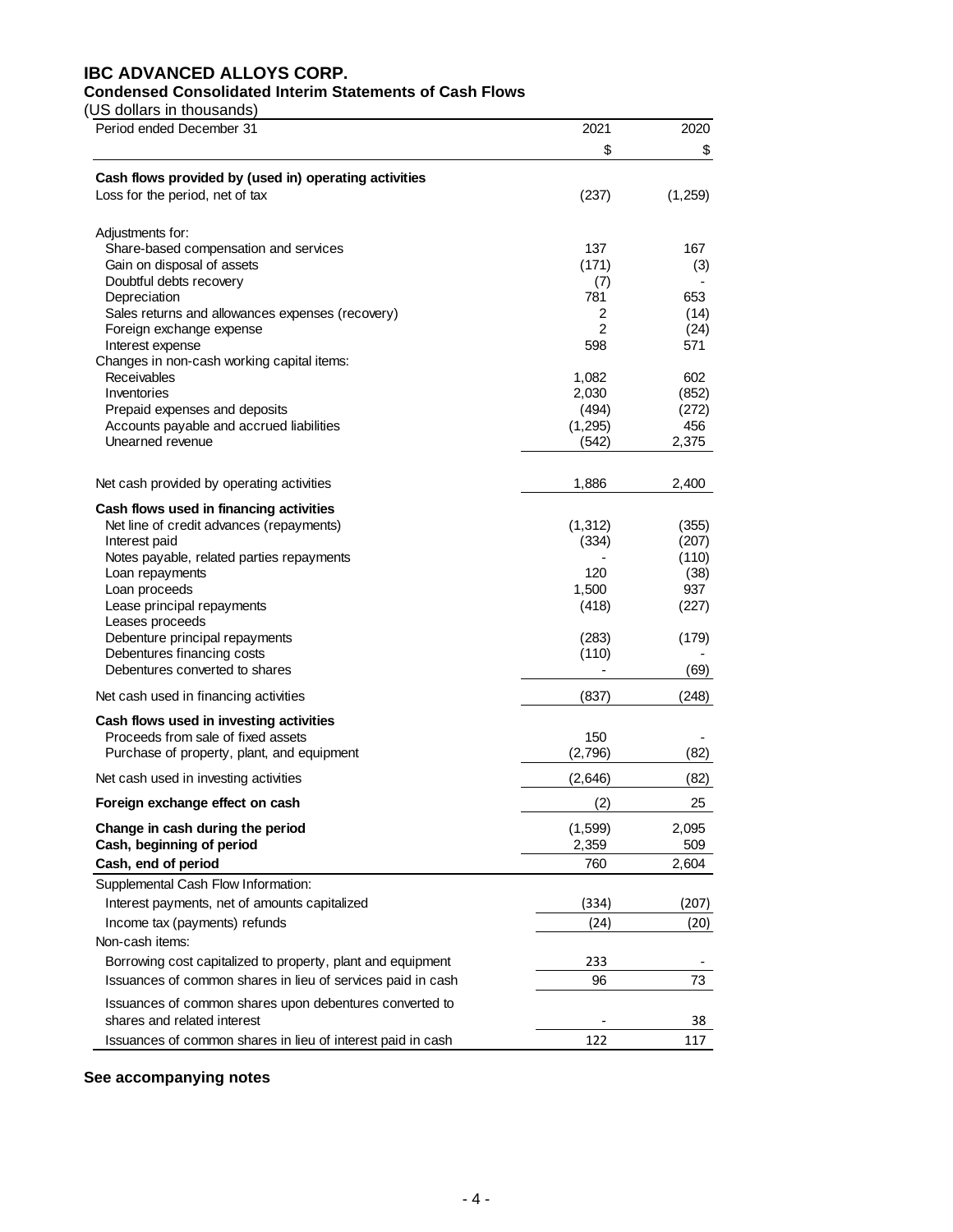## **IBC ADVANCED ALLOYS CORP. Condensed Consolidated Interim Statements of Changes in Equity**

(US dollars in thousands) For the Six Months Ended December 31, 2021

|                                                         |             |               |                 | Accumulated    |         |
|---------------------------------------------------------|-------------|---------------|-----------------|----------------|---------|
|                                                         | <b>Note</b> | Share Capital | <b>Reserves</b> | <b>Deficit</b> | Equity  |
|                                                         |             | \$            | \$              | \$             | \$      |
| At June 30, 2020                                        |             | 57,515        | 9,355           | (61,092)       | 5,778   |
| Foreign currency translation adjustment                 |             |               | (258)           |                | (258)   |
| Shares issued for services                              | 11, 13, 14  | 73            | (61)            |                | 12      |
| Debentures converted to shares                          | 11, 13      | 38            | (1)             |                | 37      |
| Debentures interest paid in shares                      | 11, 14      | 117           |                 |                | 117     |
| Share-based compensation                                | 14, 15      |               | 122             |                | 122     |
| Warrants and conversion features issued with debentures | 15          |               | 152             |                | 152     |
| Loss for the period                                     |             |               | -               | (1,259)        | (1,259) |
| At December 31, 2020                                    |             | 57,743        | 9,309           | (62, 351)      | 4,701   |
| At June 30, 2021                                        |             | 60,004        | 9,274           | (62, 613)      | 6,665   |
| Foreign currency translation adjustment                 |             |               | 146             |                | 146     |
| Shares issued for services                              | 11, 14, 15  | 96            | (95)            |                | 1       |
| Debentures interest paid in shares                      | 11, 14      | 122           |                 |                | 122     |
| Share-based compensation                                | 14, 15      |               | 137             |                | 137     |
| Warrants and conversion features issued with debentures | 15          |               | 246             |                | 246     |
| Loss for the period                                     |             |               |                 | (237)          | (237)   |
| At December 31, 2021                                    |             | 60,222        | 9,708           | (62, 850)      | 7,080   |

**See accompanying notes**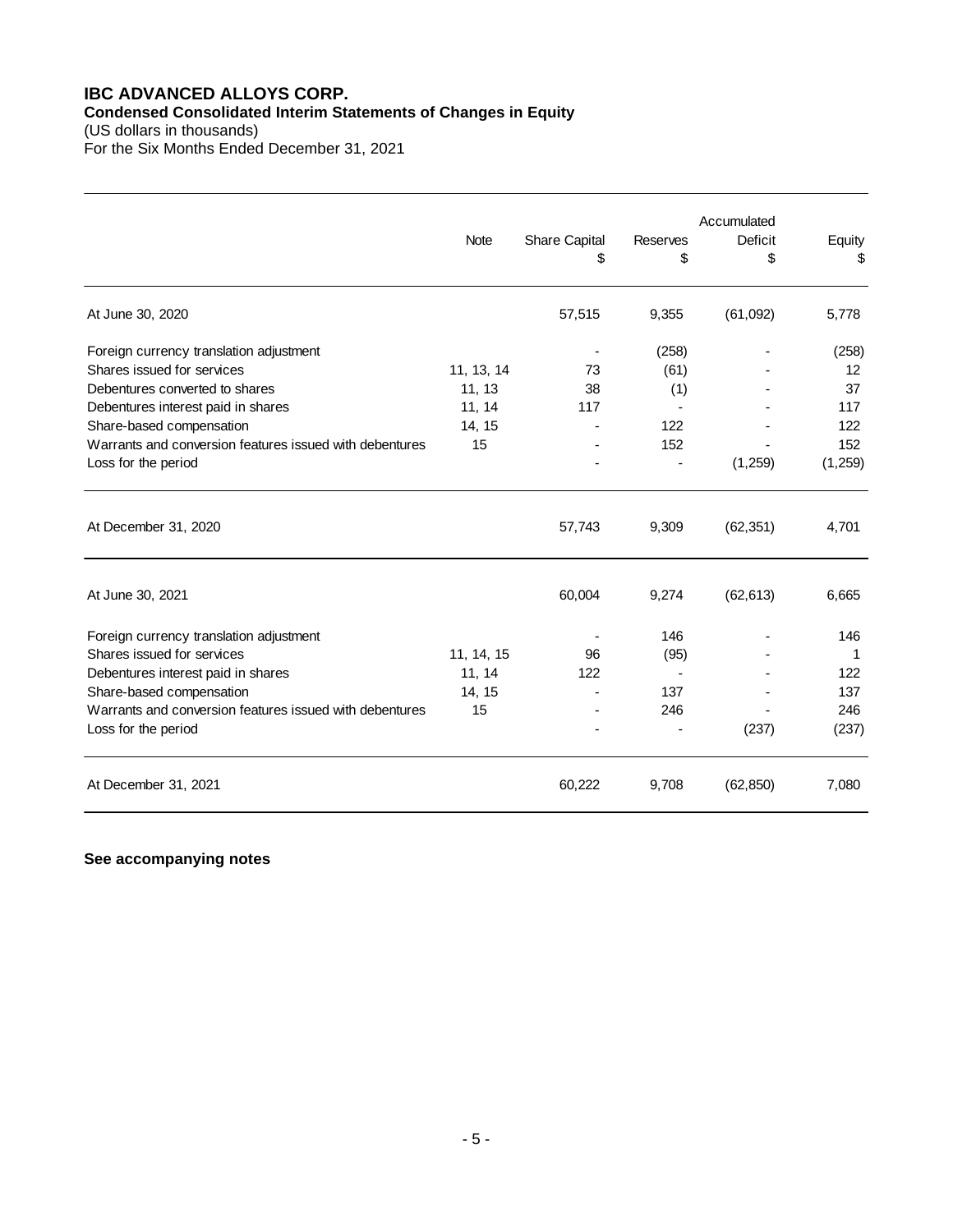### **Notes to the Condensed Consolidated Interim Financial Statements**

(US dollars in thousands, except for share and per share amounts) For the For the Six Months Ended December 31, 2021

#### **1. Corporate Information**

IBC Advanced Alloys Corp. ("IBC") was incorporated under the laws of British Columbia on December 11, 2002. IBC and its subsidiaries are collectively referred to as the "Company". The Company is engaged in the production and development of specialty alloy products. The Company trades on the TSX Venture Exchange ("TSX-V") under the symbol "IB" and on the OTCQB International market under the symbol "IAALF".

IBC is the ultimate parent company of its subsidiary group. IBC's registered office is located at 595 Burrard Street, Suite 2600, Vancouver, BC V7X 0L3.

#### **2. Basis of Presentation**

#### a) Statement of compliance

These condensed consolidated interim financial statements of the Company for the six months ended December 31, 2021 have been prepared in accordance with *International Accounting Standard 34 - Interim Financial Reporting* ("IAS 34") using accounting policies consistent with IFRS as issued by the International Accounting Standards Board ("IASB") and interpretations of the International Financial Reporting Interpretations Committee ("IFRIC"), on a basis consistent with the significant accounting policies disclosed in note 3 of the most recent annual financial statements as at and for the year ended June 30, 2021 as filed on SEDAR at [www.sedar.com.](http://www.sedar.com/) The condensed consolidated interim financial statements do not include all of the information required for full annual financial statements and were approved and authorized for issue by the board of directors on February 28, 2022.

The financial statements are presented in United States dollars, which is the functional currency of the Company.

b) Basis of measurement

These condensed consolidated interim financial statements have been prepared on a historical cost basis, except for certain financial instruments, which are measured at fair value. The condensed consolidated interim financial statements are presented in United States dollars and all financial amounts, other than per-share amounts, are rounded to the nearest thousand dollars. The functional currency of the parent company is the Canadian dollar, and the functional currency of the subsidiary companies is the United States dollar.

The preparation of condensed consolidated interim financial statements in compliance with IFRS requires management to make certain critical accounting estimates. It also requires management to exercise judgment in applying the Company's accounting policies. The areas involving a higher degree of judgment or complexity, or areas where assumptions and estimates are significant to the consolidated financial statements are disclosed in note 4.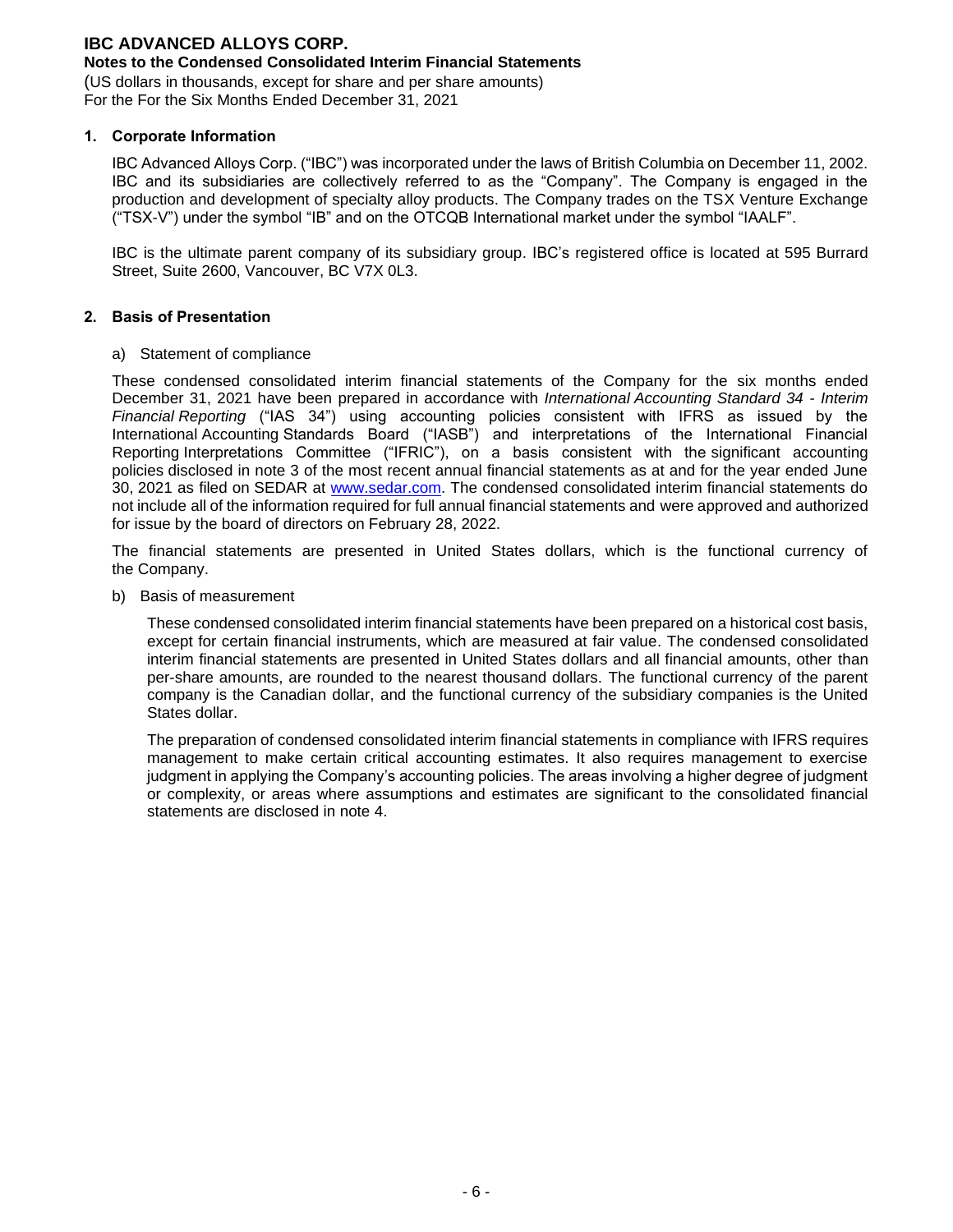#### **Notes to the Condensed Consolidated Interim Financial Statements**

(US dollars in thousands, except for share and per share amounts) For the For the Six Months Ended December 31, 2021

#### **2. Basis of Presentation (continued)**

#### c) Going concern of operations

These condensed consolidated interim financial statements have been prepared on a going concern basis which assumes that the Company will be able to realize its assets and discharge its liabilities in the normal course of business for the foreseeable future.

As of December 31, 2021, the Company had not yet achieved consistently profitable operations, having incurred a loss of \$237 during the six months ended December 31, 2021.The Company had accumulated losses of \$62,850 since inception and was in breach of certain bank covenants related to its line of credit and term loan facility.

On July 29, 2021, the Company replaced its line of credit facilities an accounts sale and purchase agreement and a line of credit facility with other financial institutions as described in Note 9. On September 30, 2021, the bank amended the term loan facility with a change in the maturity date to January 31, 2022 with principal and monthly interest payments of \$11 commencing on September 30, 2021 until January 31, 2022, on which date all unpaid principal together with all accrued and unpaid interest shall be due and payable in full. As a result, the Company's line of credit and term loan have been presented as due on demand even though the bank has made no such demand. The Company expects to incur additional losses in the future until additional cost savings measures, additional revenue generation and certain manufacturing equipment are in place.

On October 4, 2021, The Company entered into a financing agreement among Utica Leaseco LLC and Utica Equipment Finance, LLC (collectively, "Utica") and certain of the Company's U.S. Subsidiaries (the "Subsidiaries"). With the financing agreement with Utica, the Subsidiaries granted a security interest in certain equipment located on the Company's premises in exchange for \$900 in connection with a term loan for a four-year term. The Subsidiaries will make 51 monthly payments of \$24. Utica has the option to charge a surcharge of 1% of the monthly payment amount per month for every 0.25% that the prime rate of Comerica Bank exceeds 3.25%.

On October 14, 2021, the Company completed a second definitive funding agreement with the Lind Partners for an initial amount of \$1,500. The Company has executed a convertible security funding agreement for the issue of a convertible security in the principal amount of \$1,500 (the "Convertible Security") to Lind Global Fund II, LP, managed by the Lind Partners, LLC (together, the "Investor" or "Lind"). The Convertible Security has a principal amount of \$1,500 with pre-paid interest amount of \$188 for an aggregate face value of \$1,688 and have a 24-month term. The principal amount less a \$75 closing fee will be convertible into commons shares of the Company at the option of the Investor at a fixed conversion price per share of C\$0.21. The Company will make monthly repayments of \$75 commencing 4 months after the closing of the investment and issuance of the \$1,500 Convertible Security. In connection with the issuance of the Convertible Security, the Investor received 4,270,591 common share purchase warrants with an exercise price equal to C\$0.21 which expire October 14, 2023. The Investor will have the right to invest another \$750 with an additional interest amount of \$94 with pro-rata terms and fees.

The Company's continuing operations, ability to discharge its liabilities and fulfill its commitments as they come due are dependent upon several factors. These factors include continued sales of the Company's products, the support of its bank and related parties, and the ability of the Company to continue to obtain equity and debt financing. The Company's continuing operations are dependent, ultimately, upon reaching and maintaining profitable operations at its production facilities. Management plans to continue to develop its production facilities to ensure the Company can generate sustainable, long-term profitability, and obtain additional financing.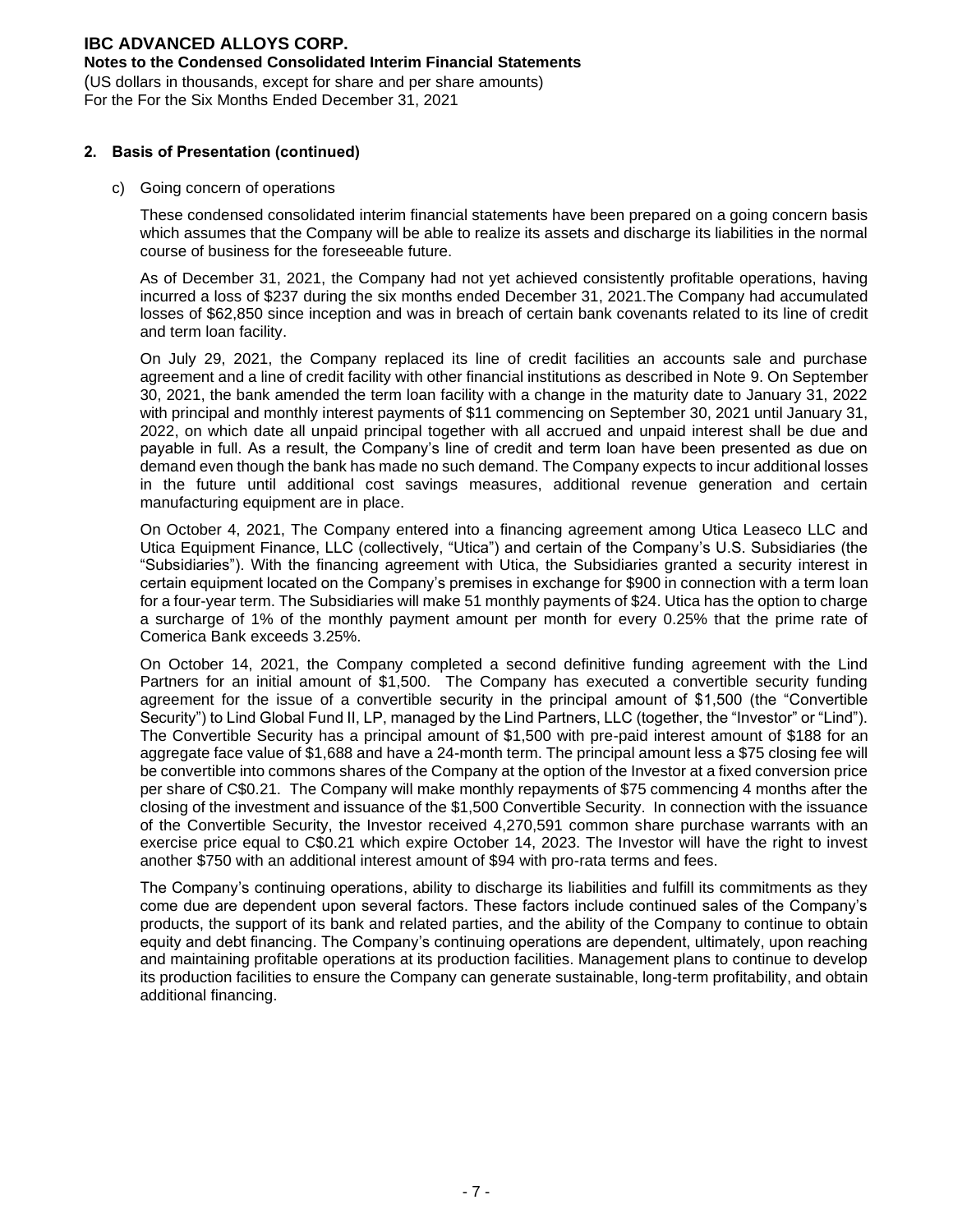#### **Notes to the Condensed Consolidated Interim Financial Statements**

(US dollars in thousands, except for share and per share amounts) For the For the Six Months Ended December 31, 2021

#### **2. Basis of Presentation (continued)**

c) Going concern of operations (continued)

For the six months ended December 31, 2021, the Company had a loss for the period of \$237 (2021 – \$1,259), has a working capital deficiency of \$1,051 (June 30, 2021 – deficiency of \$23), and has an accumulated deficit of \$62,850 (June 30, 2021 - \$62,613). These material uncertainties lend significant doubt as to the ability of the Company to meet its obligations as they come due, and accordingly, the appropriateness of the use of accounting principles applicable to a going concern. The Company's ability to continue as a going concern is dependent upon generating positive cash flows from operations, earning sufficient returns on its investments, and upon obtaining additional financing. The outcome of these matters cannot be predicted at this time. These consolidated financial statements do not include any adjustments to the amounts and classification of assets and liabilities that might be necessary should the Company be unable to continue in business.

In March 2020, the United States was initially affected by an outbreak of a novel coronavirus identified as "COVID-19". The actual and threatened spread of the virus globally has had a material adverse effect on the global economy and, specifically, the regional economies in which the Company operates. To date, the main impact of the pandemic has been delays in receiving and shipping goods, absences from work and slower than normal collection of accounts receivable. The pandemic may have a negative impact on the Company's ability to raise new capital, should it need to do so. The Company cannot predict the duration of the pandemic or the magnitude of the adverse results, however the Company expects the pandemic to adversely affect its business at least through the balance of fiscal year 2022. These material uncertainties may cast significant doubt on the Company's ability to continue as a going concern.

Management believes the Company will be successful at securing additional funding, and, if it successfully sustains profitable operations at its production facilities, would continue as a going concern for the foreseeable future. Accordingly, the consolidated financial statements do not give effect to adjustments that would be necessary should the Company be unable to continue as a going concern and therefore be required to realize its assets and liquidate its liabilities, contingent obligations and commitments other than in the normal course of business and at amounts different from those in the consolidated financial statements.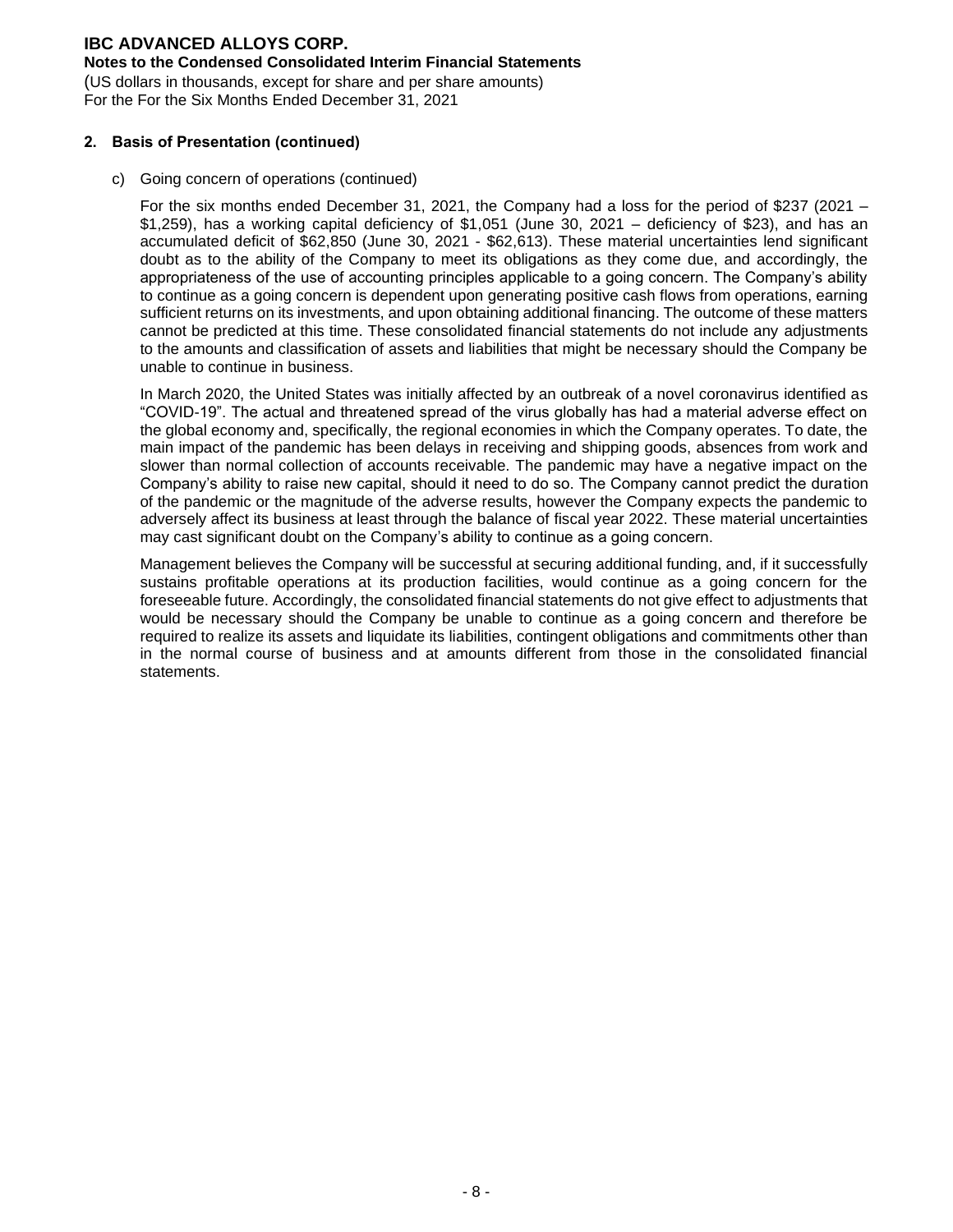### **Notes to the Condensed Consolidated Interim Financial Statements**

(US dollars in thousands, except for share and per share amounts) For the For the Six Months Ended December 31, 2021

#### **2. Basis of Presentation (continued)**

#### d) Basis of consolidation

The condensed consolidated interim financial statements comprise the financial statements of IBC and its subsidiaries on December 31, 2021. Subsidiaries consist of entities over which IBC is exposed to, or has rights to, variable returns as well as the ability to affect these returns through the power to direct the relevant activities of the entity. To the extent that subsidiaries provide services that relate to the Company's activities, they are fully consolidated from the date control is transferred to IBC and are deconsolidated from the date control ceases. These condensed consolidated interim financial statements include all the assets, liabilities, revenues, expenses and cash flows of IBC and its subsidiaries after eliminating inter-entity balances and transactions. Any other investments in subsidiaries would not be consolidated but measured at fair value through profit or loss in accordance with IFRS 9, but there are no non-consolidated subsidiaries.

The principal subsidiaries are:

| Entity                                      | Ownership  | Location             | <b>Principal Activity</b>   |
|---------------------------------------------|------------|----------------------|-----------------------------|
|                                             | Percentage |                      |                             |
|                                             | 100%       |                      |                             |
| IBC US Holdings, Inc. ("IBC US")            |            | United States        | Holding company             |
| Freedom Alloys, Inc. ("Freedom")            | 100%       |                      | United States Manufacturing |
| Nonferrous Products, Inc. ("Nonferrous")    | 100%       | United States        | Manufacturing               |
| NF Industries, Inc.                         | 100%       | United States        | Holding company             |
| Specialloy Copper Alloys LLC ("Specialloy") | 100%       | United States        | Manufacturing               |
| IBC Engineered Materials Corp. ("EMC")      | 100%       | <b>United States</b> | Manufacturing               |

Copper Alloys division consist of Freedom, Nonferrous, NF Industries, Inc., and Specialloy. Engineered Materials division consists of EMC.

Business combinations are accounted for using the acquisition method. The cost of an acquisition is measured as the aggregate of the consideration transferred, measured at acquisition date fair value and the amount of any non-controlling interest in the acquiree. For each business combination, the Company elects whether it measures the non-controlling interest in the acquiree either at fair value or at the proportionate share of the acquiree's identifiable net assets. Acquisition costs incurred are expensed and included in administrative expenses.

When the Company acquires a business, it assesses the financial assets and liabilities assumed for appropriate classification and designation in accordance with the contractual terms, economic circumstances and pertinent conditions as at the acquisition date. This includes the separation of embedded derivatives in host contracts by the acquiree.

If the business combination is achieved in stages, the acquisition date fair value of the acquirer's previously held equity interest in the acquiree is remeasured to fair value at the acquisition date through profit or loss.

Any contingent consideration to be transferred by the acquirer is recognized at fair value at the acquisition date. Subsequent changes to the fair value of the contingent consideration that is deemed to be an asset or liability are recognized in accordance with IAS 39 either in profit or loss or as a change to other comprehensive income. If the contingent consideration is classified as equity, it is remeasured, and subsequent settlement is accounted for within equity. In instances where the contingent consideration does not fall within the scope of IAS 39, it is measured in accordance with the appropriate IFRS.

Goodwill is initially measured at cost, being the excess of the aggregate of the consideration transferred and the amount recognized for non-controlling interest over the net identifiable assets acquired and liabilities assumed. If this consideration is lower than the fair value of the net assets of the subsidiary acquired, the difference is recognized in profit or loss.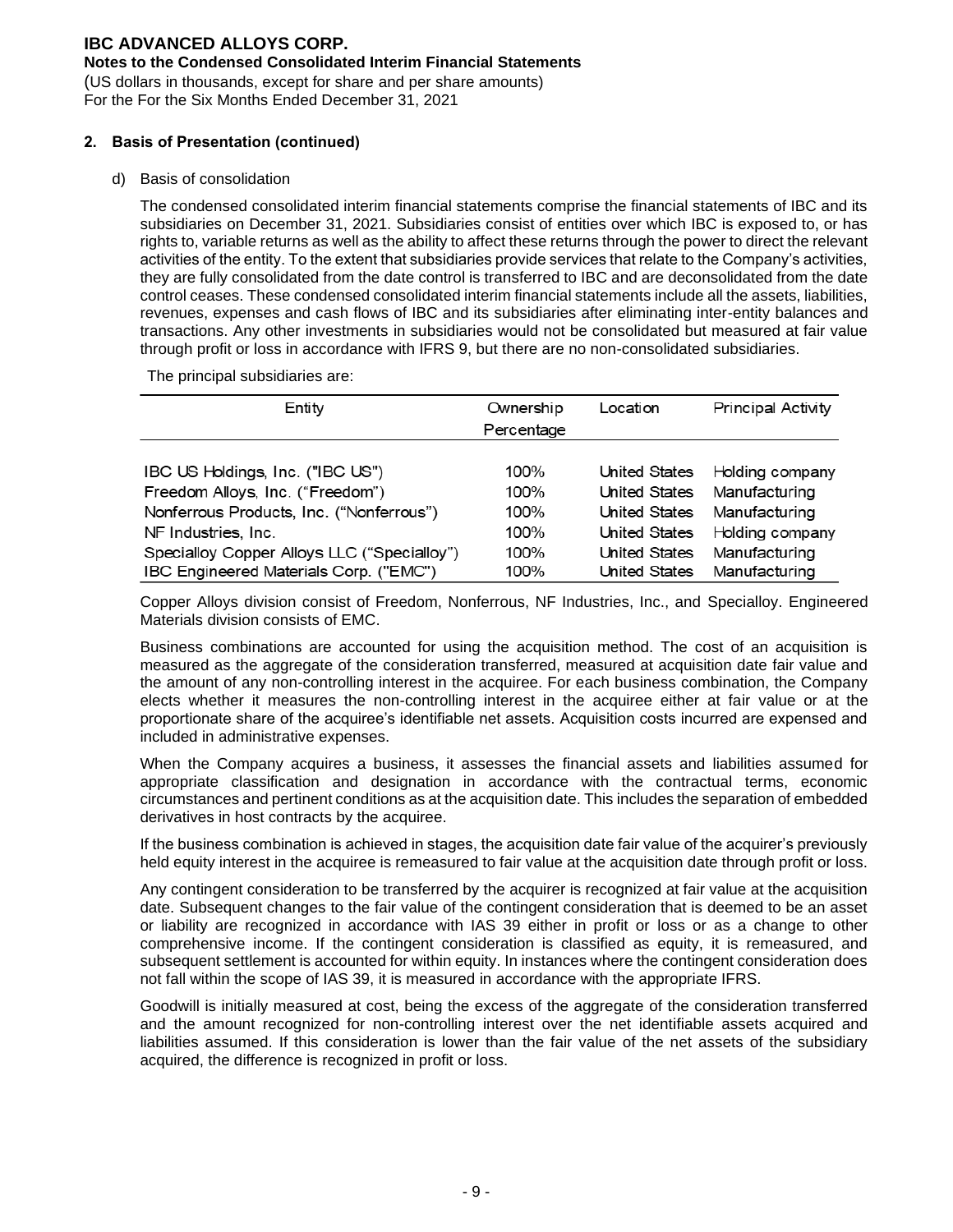#### **Notes to the Condensed Consolidated Interim Financial Statements**

(US dollars in thousands, except for share and per share amounts) For the For the Six Months Ended December 31, 2021

#### **2. Basis of Presentation (continued)**

d) Basis of consolidation (continued)

After initial recognition, goodwill is measured at cost less any accumulated impairment losses. For the purpose of impairment testing, goodwill acquired in a business combination is, from the acquisition date, allocated to each of the Company's cash-generating units that are expected to benefit from the combination, irrespective of whether other assets or liabilities of the acquiree are assigned to those units.

Where goodwill forms part of a cash-generating unit and part of the operation within that unit is disposed of, the goodwill associated with the operation disposed of is included in the carrying amount of the operation when determining the gain or loss on disposal of the operation. Goodwill disposed of in this circumstance is measured based on the relative values of the operation disposed of and the portion of the cash-generating unit retained.

Subsidiaries are fully consolidated from the date of acquisition, being the date on which the Company obtains control, and continue to be consolidated until the date when such control ceases. The financial statements of the subsidiaries are prepared for the same reporting period as the parent company, using consistent accounting policies. All intra-group balances, transactions, unrealized gains and losses resulting from intra-group transactions and dividends are eliminated fully upon consolidation.

A change in the ownership interest of a subsidiary, without a loss of control, is accounted for as an equity transaction. If the Company loses control over a subsidiary, it:

- Derecognizes the assets (including goodwill) and liabilities of the subsidiary.
- Derecognizes the carrying amount of any non-controlling interest.
- Derecognizes the cumulative translation differences recorded in equity.
- Recognizes the fair value of the consideration received.
- Recognizes the fair value of any investment retained.
- Recognizes any surplus or deficit in profit or loss.
- Reclassifies the parent's share of components previously recognized in other comprehensive income to profit or loss or retained earnings, as appropriate.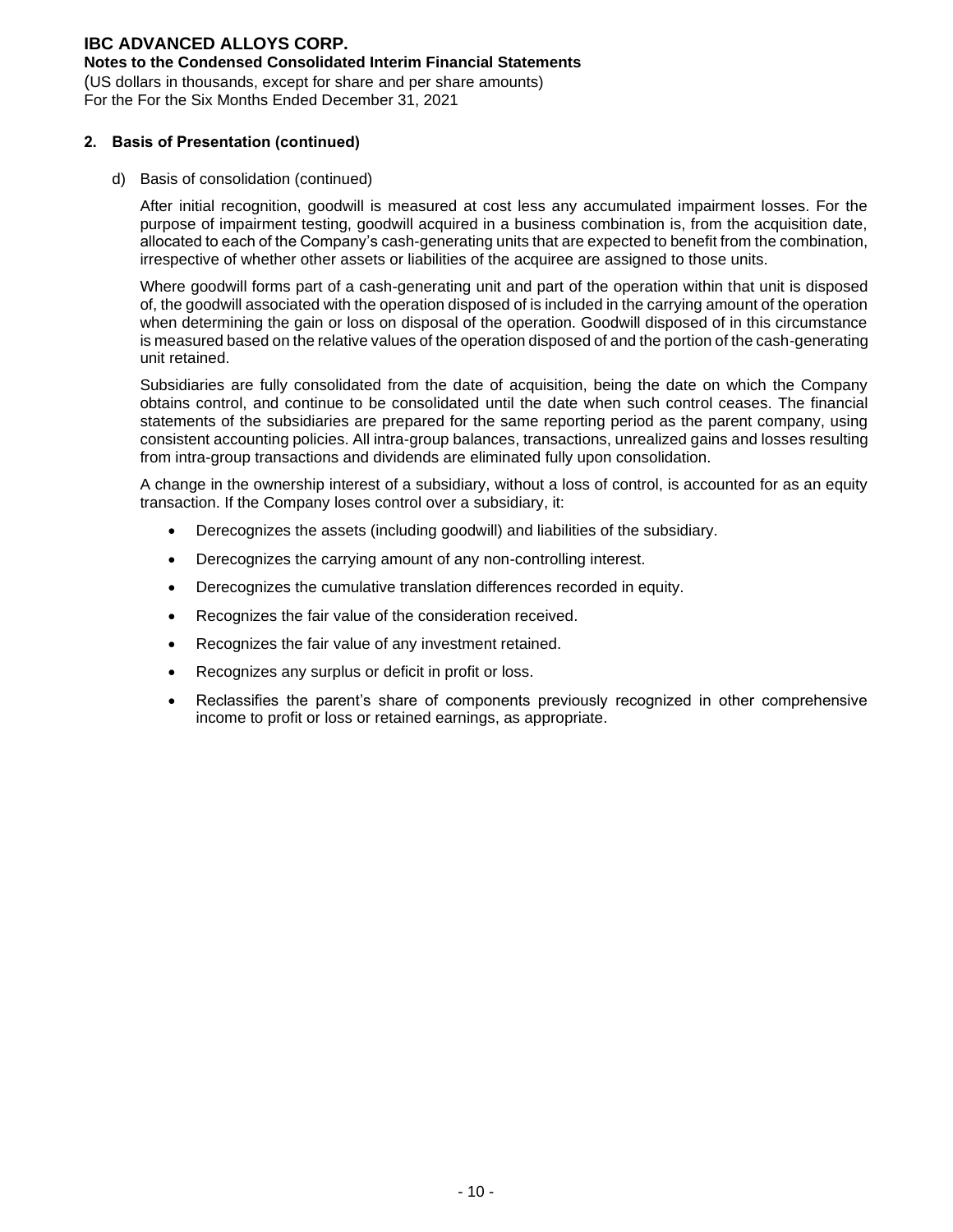### **Notes to the Condensed Consolidated Interim Financial Statements**

(US dollars in thousands, except for share and per share amounts) For the For the Six Months Ended December 31, 2021

#### **3. New and Amended IFRS Standards that are Effective for the Current Year**

Certain pronouncements, issued by the IASB or the IFRS Interpretations Committee, were adopted during the period or are required to be adopted in future periods. The standards adopted during the period had no material impact on these condensed consolidated interim financial statements.

#### **New standards, interpretations and amendments not yet effective**

There are no other pending IFRSs or IFRIC interpretations that are expected to have material impact on the Company's financial statements.

### **4. Critical Accounting Estimates and Judgments**

The Company makes estimates and assumptions about the future that affect the reported amounts of assets and liabilities. Estimates and judgments are continually evaluated based on historical experience and other factors, including expectations of future events that are believed to be reasonable under the circumstances. Actual experience may differ from these estimates and assumptions.

The effect of a change in an accounting estimate is recognized prospectively by including it in comprehensive income in the period of the change, if the change affects that period only, or in the period of the change and future periods, if the change affects both.

Information about critical judgments in applying accounting policies that have the most significant risk of causing material adjustment to the carrying amounts of assets and liabilities recognized in the financial statements within the financial year are discussed in note 24 of the June 30, 2021 audited Consolidated Financial Statements.

The Company makes critical judgments in the determination of income taxes and critical estimates in computing the value of share-based transactions, depreciation and inventory. The Company applies a fixed accrual for uncollectable receivables and corrects the amount quarterly based on the expected credit loss model. Factors which could affect actuals are the macro-economic climate as well as customer disputes over quality and customer bad collections experience.

#### *Share-based payment transactions*

The Company measures the cost of equity-settled transactions with employees and non-employees by reference to the fair value of the equity instruments at the date at which they are granted. Estimating fair value for share-based payment transactions requires determining the most appropriate valuation model, which is dependent on the terms and conditions of the grant. This estimate also requires determining the most appropriate inputs to the valuation model including the expected life of the share option, volatility and dividend yield and making assumptions about them. The assumptions and models used for estimating fair value for share-based payment transactions are disclosed in note 15.

#### *Income taxes*

The Company must exercise judgment in determining the provision for income taxes. There are many transactions and calculations undertaken during the ordinary course of business for which the ultimate tax determination is uncertain. The Company recognizes liabilities and contingencies for expected tax audit issues based on the Company's current understanding of the tax law. For matters where it is probable that an adjustment will be made, the Company records its best estimate of the tax liability including the related interest and penalties in the current tax provision.

In addition, the Company recognizes deferred tax assets relating to tax losses carried forward to the extent there are sufficient taxable temporary differences (deferred tax liabilities) relating to the same taxation authority and the same taxable entity against which the unused tax losses can be utilized. However, utilization of the tax losses also depends on the ability of the taxable entity to satisfy certain tests at the time the losses are recouped.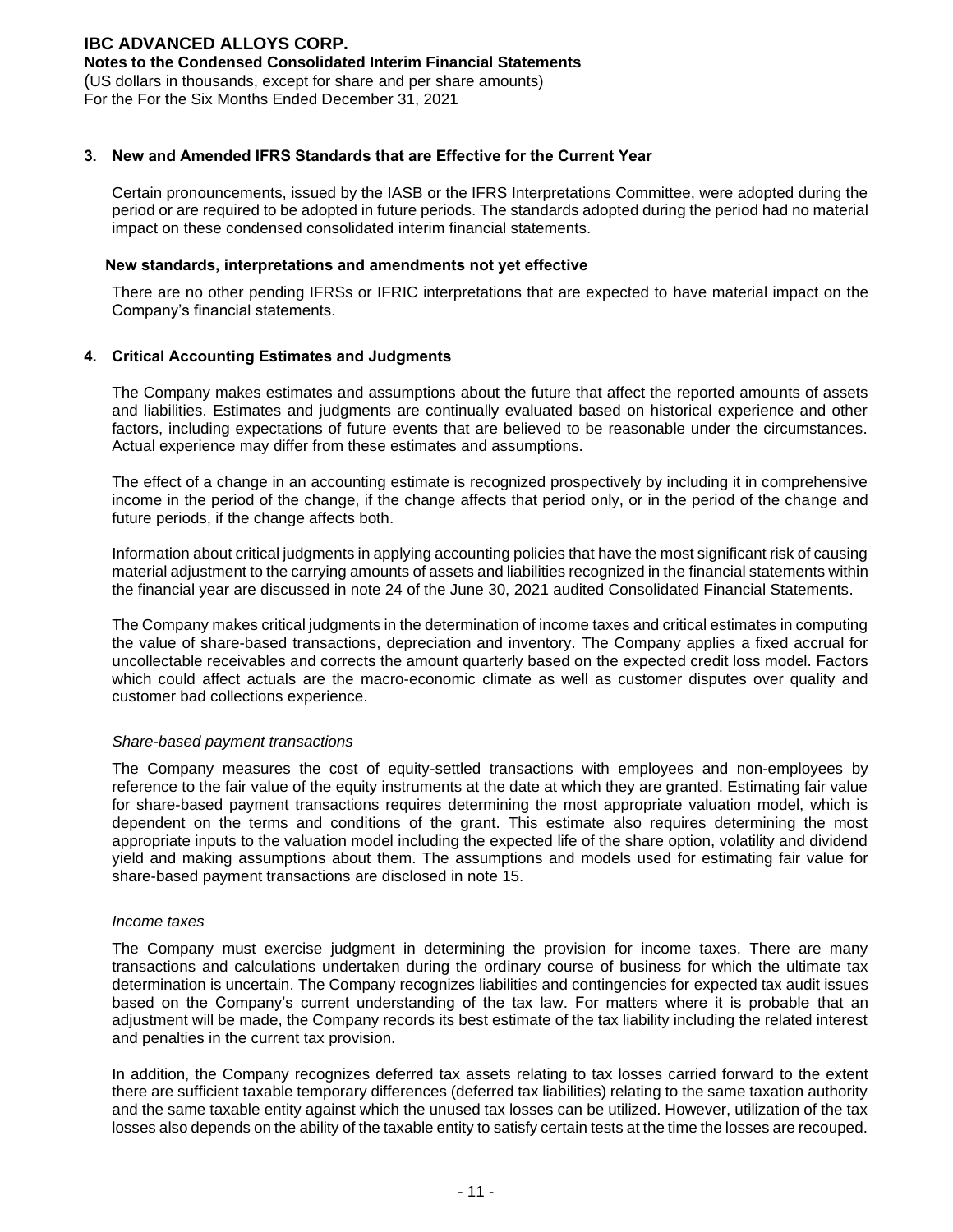### **Notes to the Condensed Consolidated Interim Financial Statements**

(US dollars in thousands, except for share and per share amounts)

For the For the Six Months Ended December 31, 2021

### **4. Critical Accounting Estimates and Judgments (continued)**

#### *Useful lives of property, plant and equipment*

Property, plant and equipment are amortized or depreciated over their useful lives. Useful lives are based on management's estimate of the period that the assets will generate revenue, which are periodically reviewed for continued appropriateness. Changes to estimates can result in significant variations in the carrying value and amounts charged to the consolidated statement of loss and comprehensive loss in specific periods. More details including carrying values are included in note 8.

#### *Inventory*

The Company reviews the net realizable value of, and demand for, its inventory on a quarterly basis to provide assurance that recorded inventory is stated at the lower of cost or net realizable value. Factors that could impact estimated demand and selling prices include the timing and success of future technological innovations, competitor actions, supplier prices and economic trends.

The Company's return policy allows for return of any unsatisfactory product. The inventory return accrual and reserve are determined based on an analysis of the historical rate of returns, which is applied directly against cost of sales.

The valuation of beryllium-rich metal recovered during operations (revert) is based on estimated yields and the costs of the alloy used in the production process during the period.

#### *Debentures issued with conversion features and/or warrants*

The liability portion of the debenture is initially recorded at its fair value with the residual allocated to the equity features and warrants. The fair value of the financial liability is based upon the present value of contractual cash flows. The discount rate utilized is an estimate of the expected market interest rate for the Company of a nonconvertible debenture issued without conversion features or warrants.

#### *Segmented reporting*

The Company must exercise judgement in defining its business segments (note 19) and allocating revenue, expenses and assets among the segments. The Company bases allocations on the groupings used to manage the business and report to senior management. From time to time, assets and personnel of one division may be used to benefit another division resulting in inaccuracies, but these are not material.

#### *Consolidation*

The Company makes judgements about whether subsidiaries should be consolidated or not and in particular about whether IBC has control of a subsidiary. All of IBC's subsidiaries are wholly owned, directly or indirectly, and IBC is able to exert control over those subsidiaries.

#### *Contingencies*

Due to the complexity and nature of the Company's operations, various legal matters arise and are outstanding from time to time. The final outcome with respect to actions outstanding or pending on December 31, 2021, or with respect to future claims, cannot be predicted with certainty and is an area of significant management judgement. In the event that management's estimate of the future resolution of these matters changes, the Company will recognize the effects of the changes in its consolidated financial statements the date such changes occur (note 18).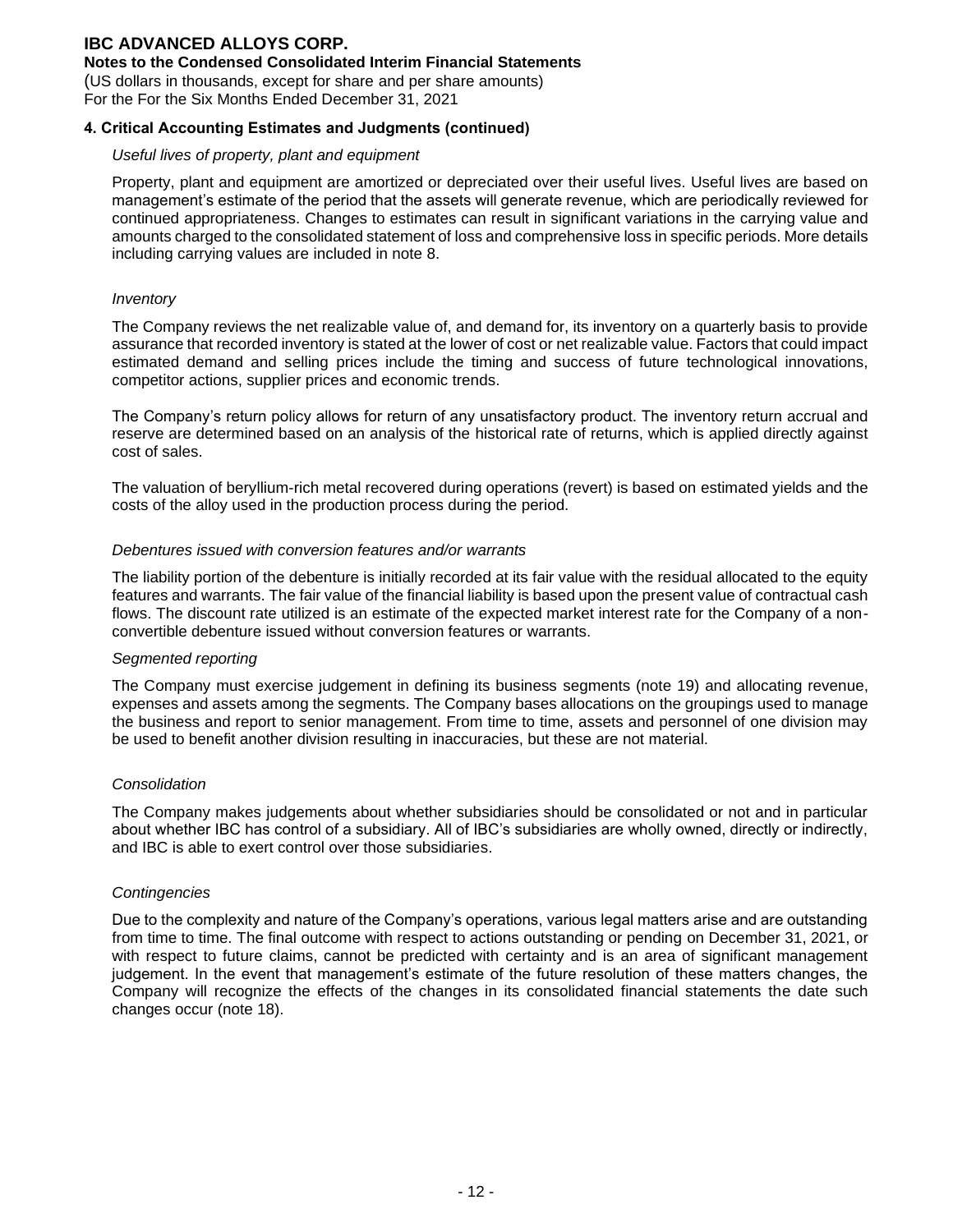### **Notes to the Condensed Consolidated Interim Financial Statements**

(US dollars in thousands, except for share and per share amounts) For the For the Six Months Ended December 31, 2021

#### **5. Capital Management**

The board of directors has overall responsibility for the establishment and oversight of the Company's capital management framework. The board of directors has implemented and monitors compliance with risk management policies. The Company's risk management policies are established to identify and analyze the risks faced by the Company, to set appropriate risk limits and controls, and to monitor risks and adherence to limits. Risk management policies and systems are regularly reviewed and updated to reflect changes in market conditions and the Company's activities. There were no changes to the Company's approach to capital management during the six months ended December 31, 2021 from the year ended June 30, 2021.

The Company's primary objectives, when managing its capital, are to maintain adequate levels of funding to support the manufacturing operations of the Company and to maintain corporate and administrative functions. The Company defines capital as bank loans, other short-term and long-term debt, and equity, consisting of the issued common shares, stock options and warrants. The capital structure of the Company is managed to provide sufficient funding for manufacturing and other operating activities. Funds are primarily secured through a combination of debt and equity capital raised by way of private placements. There can be no assurances that the Company will be able to continue raising equity capital and debt in this manner.

The Company invests all capital that is surplus to its immediate needs in short-term, liquid and highly rated financial instruments, such as cash and other short-term deposits, which are all held with major financial institutions. The Company's bank agreements require that it maintain a minimum net worth and certain ratios indicating debt coverage and debt-to-tangible net worth. In addition, there are limitations on dividends and capital withdrawals, including intercompany transfers. Imposed bank restrictions currently prevent the Company from transferring funds from Copper Alloys to our other segments. Refer to note 2(c) for consideration of covenants.

|                                                       | December 31 | June 30 |
|-------------------------------------------------------|-------------|---------|
|                                                       | 2021        | 2021    |
|                                                       |             | S       |
| Trade accounts receivable<br>Provision for impairment | 1.678<br>-  | 2,760   |
| Net trade accounts receivable                         | 1.678       | 2.753   |

### **6. Receivables, net**

At December 31, 2021, trade accounts receivable of \$1,006 (June 30, 2021 - \$2,032) held by Copper Alloys were pledged as collateral for bank loans (notes 9 and 11) and trade accounts receivable of \$672 (June 30, 2021 - \$721) held by EMC were pledged as collateral for notes payable (note 11).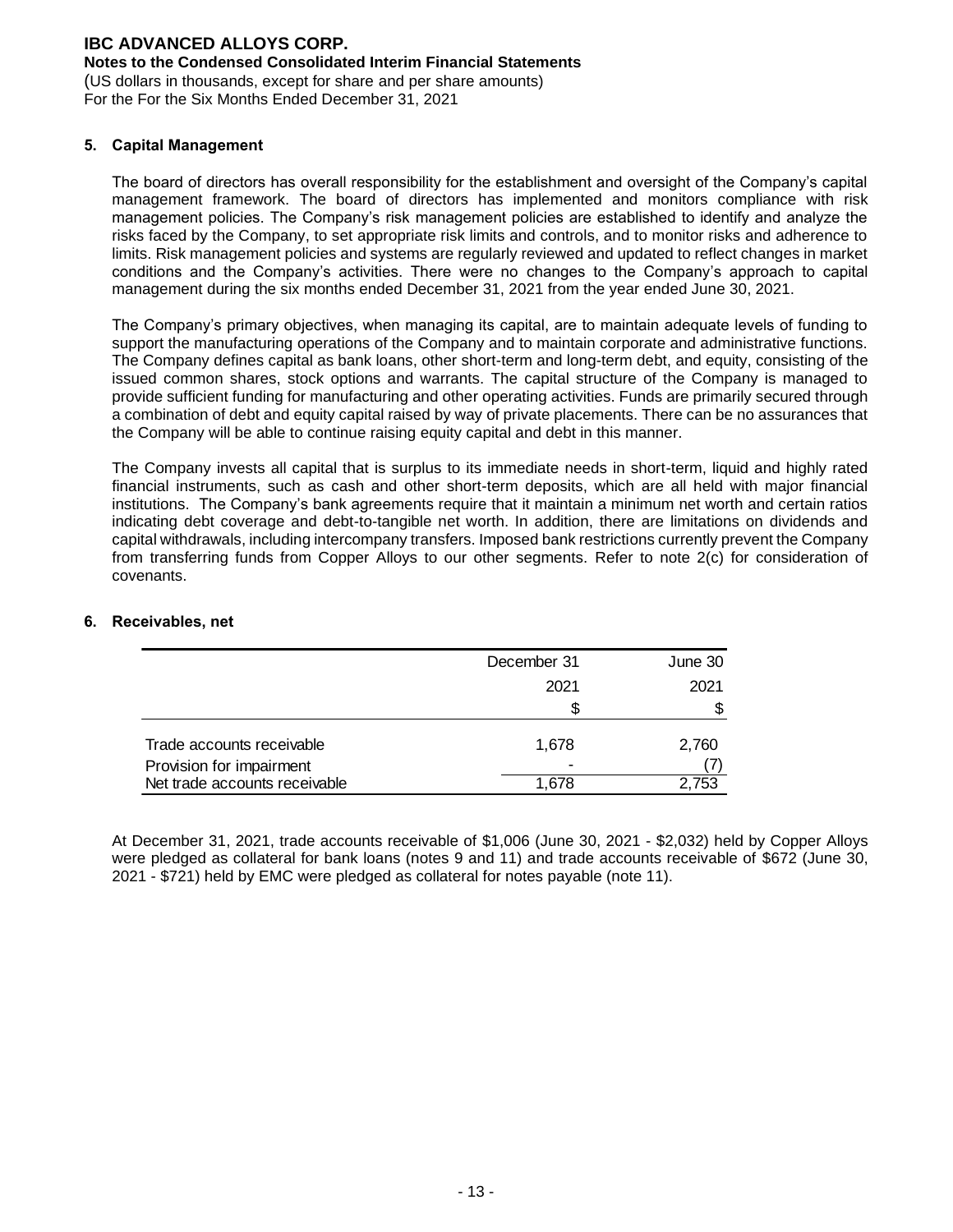### **Notes to the Condensed Consolidated Interim Financial Statements**

(US dollars in thousands, except for share and per share amounts)

For the For the Six Months Ended December 31, 2021

## **6. Receivables, net (continued)**

On July 29, 2021, the Company entered into an Accounts Sale and Purchase Agreement ("ASPA") to provide the Company with US\$4,000 in advance purchase financing between Sallyport Commercial Finance LLC and the Company's subsidiaries. The ASPA bears interest at the prevailing prime rate plus 2% per annum with an initial term of one year. The following table shows the amount of receivables sold with maturities beyond December 31, 2021 for which the risks and rewards have been transferred and derecognized.

| December 31 |
|-------------|
| 2021        |
|             |
|             |
|             |
| 1,567       |
| (333)       |
| 1,234       |
|             |

In the period ended December 31, 2021, trade accounts receivable of \$833 were sold by Copper Alloys and trade accounts receivable of \$401 were sold by Engineered Materials.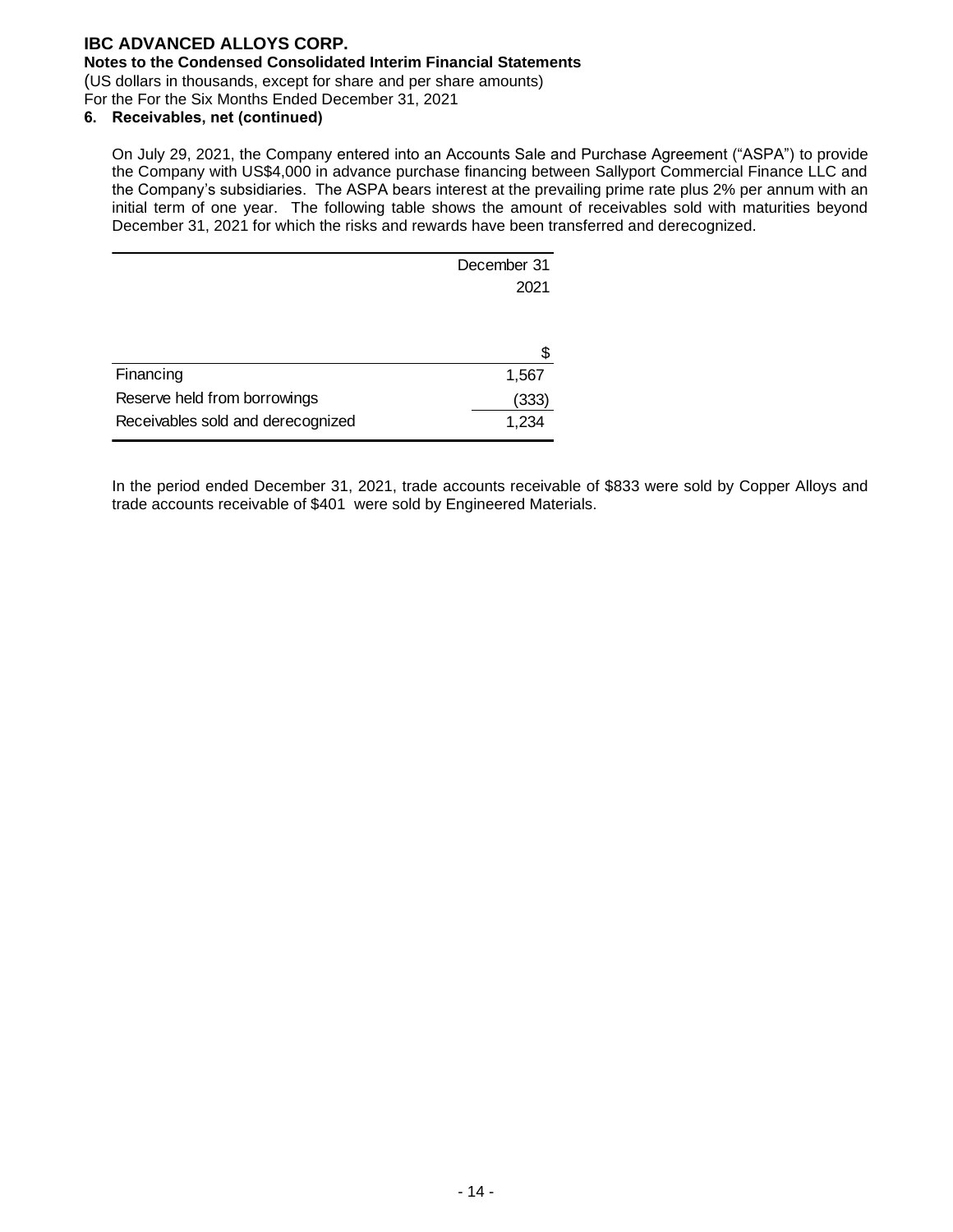### **Notes to the Condensed Consolidated Interim Financial Statements**

(US dollars in thousands, except for share and per share amounts) For the For the Six Months Ended December 31, 2021

### **7. Inventories, net**

|                 |       | December 31, 2021      |            |       | June 30, 2021          |            |
|-----------------|-------|------------------------|------------|-------|------------------------|------------|
|                 | Cost  | Valuation<br>Provision | <b>Net</b> | Cost  | Valuation<br>Provision | <b>Net</b> |
|                 |       |                        |            |       |                        | \$         |
| Raw materials   | 3,682 | $\blacksquare$         | 3,682      | 5,717 | ۰                      | 5,717      |
| Work in process | 1,198 | -                      | 1,198      | 1,196 |                        | 1,196      |
| Finished goods  | 615   |                        | 615        | 616   |                        | 616        |
|                 | 5,495 |                        | 5,495      | 7,529 |                        | 7,529      |

On December 31, 2021, the Company recognized a \$Nil valuation provision (June 30, 2021 - \$Nil). At December 31, 2021, inventories of \$2,376 (June 30, 2021 - \$4,071) held by Copper Alloys were pledged as collateral for bank loans (notes 9 and 11) and inventories of \$3,119 (June 30, 2021 - \$3,458) held by EMC were pledged as collateral for notes payable (note 11). The low valuation provision is the direct result of the Company's ability to return product into the manufacturing process. Material always retains its intrinsic value as the commodity and can be re-introduced into the process flow by re-melting or sold as a commodity.

During the six months ended December 31, 2021, cost of revenue included materials of \$6,409 (2020 - \$4,086), and labor of \$2,502 (2020 - \$1,861).

The Company has developed a process that allows recovery of metal from waste material and the Company includes the estimated value of recoverable beryllium in raw material inventory. The estimated value of material recovered from waste included in raw material inventory was \$1,878 as of December 31, 2021 (June 30, 2021 - \$2,072).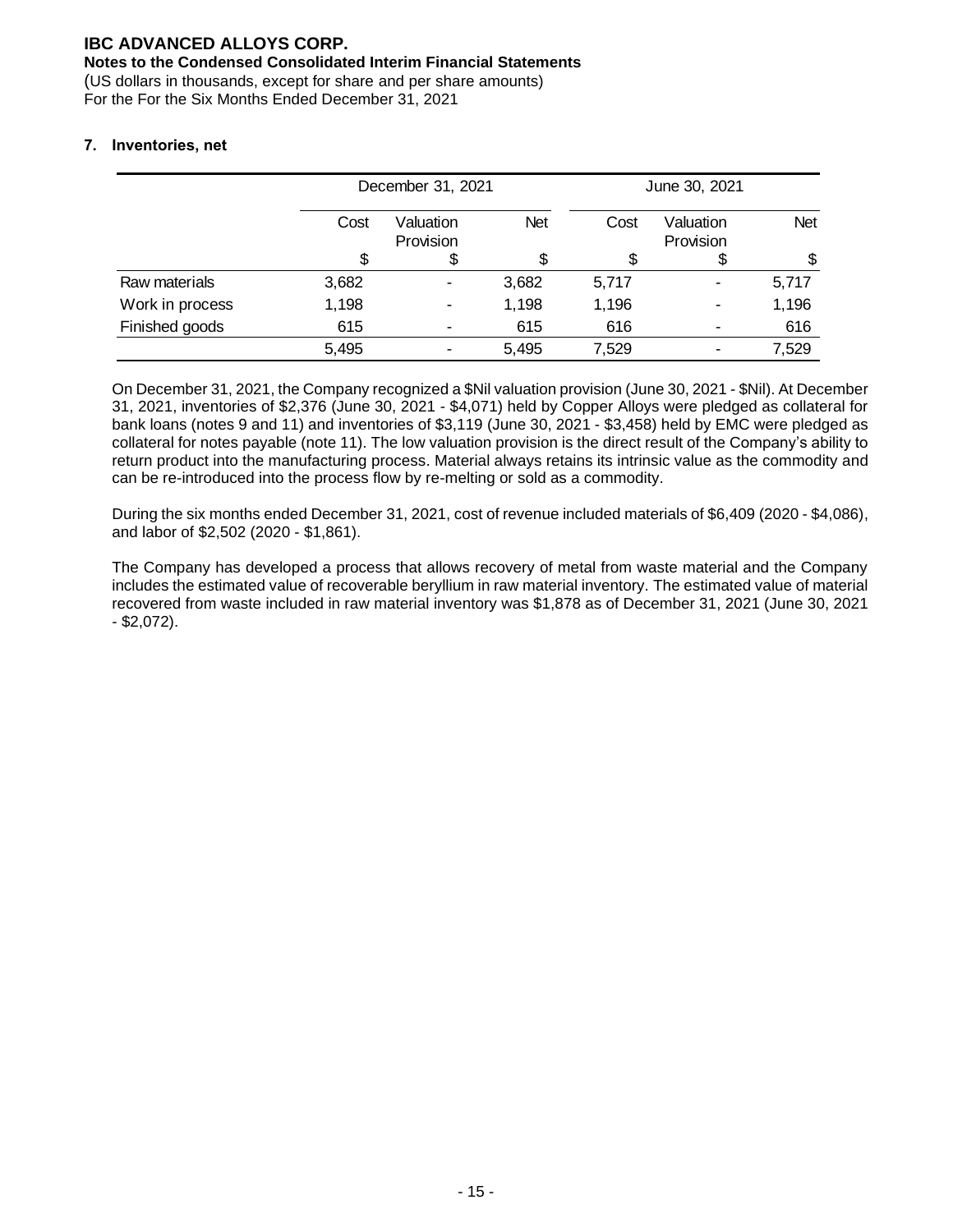### **Notes to the Condensed Consolidated Interim Financial Statements**

(US dollars in thousands, except for share and per share amounts)

For the For the Six Months Ended December 31, 2021

### **8. Property, Plant, and Equipment**

|                                         | Land                     | Right  | Machinery | Vehicles       | <b>Buildings and</b> | Furniture                | Construction             | Total   |
|-----------------------------------------|--------------------------|--------|-----------|----------------|----------------------|--------------------------|--------------------------|---------|
|                                         |                          | of Use | and       |                | Leasehold            | and                      | in                       |         |
|                                         |                          | Asset  | Equipment |                | Improvements         | <b>Fixtures</b>          | Progress                 |         |
|                                         | \$                       | \$     | \$        | \$             | \$                   | \$                       | \$                       |         |
| Cost                                    |                          |        |           |                |                      |                          |                          |         |
| At June 30, 2020                        | 510                      | 2,657  | 11,073    | 35             | 4,093                | 122                      | 182                      | 18,672  |
| Additions                               |                          | 1,799  | 233       |                |                      |                          | 2,170                    | 4,202   |
| <b>Borrowing Cost</b>                   |                          |        |           |                |                      |                          | 33                       | 33      |
| <b>Disposals</b>                        |                          |        | (28)      |                |                      |                          |                          | (28)    |
| At June 30, 2021                        | 510                      | 4,456  | 11,278    | 35             | 4,093                | 122                      | 2,385                    | 22,879  |
| Additions                               |                          |        | 110       |                | 24                   | $\overline{\phantom{a}}$ | 2,662                    | 2,796   |
| <b>Borrowing Cost</b>                   |                          |        |           |                |                      |                          | 233                      | 233     |
| <b>Disposals</b>                        | (90)                     |        | (867)     |                | (264)                | $\overline{\phantom{a}}$ |                          | (1,221) |
| At December 31, 2021                    | 420                      | 4,456  | 10,521    | 35             | 3,853                | 122                      | 5,280                    | 24,687  |
| Accumulated depreciation and impairment |                          |        |           |                |                      |                          |                          |         |
| At June 30, 2020                        | 90                       | 478    | 7,238     | 18             | 2,160                | 91                       |                          | 10,075  |
| Depreciation expense                    |                          | 641    | 400       | 5              | 130                  | $\overline{7}$           |                          | 1,183   |
| <b>Disposals</b>                        |                          |        | (27)      |                |                      |                          |                          | (27)    |
| At June 30, 2021                        | 90                       | 1,119  | 7,611     | 23             | 2,290                | 98                       | $\overline{\phantom{a}}$ | 11,230  |
| Depreciation expense                    |                          | 440    | 226       | $\overline{2}$ | 111                  | $\overline{\mathbf{c}}$  |                          | 781     |
| <b>Disposals</b>                        | (90)                     |        | (867)     |                | (264)                |                          |                          | (1,221) |
| At December 31, 2021                    | $\overline{\phantom{a}}$ | 1,559  | 6,970     | 25             | 2,137                | 100                      | $\overline{\phantom{a}}$ | 10,790  |
| Net book value                          |                          |        |           |                |                      |                          |                          |         |
| At June 30, 2020                        | 420                      | 2,179  | 3,835     | 17             | 1,933                | 31                       | 182                      | 8,597   |
| At June 30, 2021                        | 420                      | 3,337  | 3,668     | 12             | 1,803                | 24                       | 2,385                    | 11,649  |
| At December 31, 2021                    | 420                      | 2,897  | 3,552     | 10             | 1,716                | 22                       | 5,280                    | 13,897  |

On December 31, 2021, the Company pledged property, plant, and equipment held by Copper Alloys with a net book value of \$7,703 (June 30, 2021 - \$5,224) and Engineered Materials with a net book value of \$2,763 (June 30, 2021 - \$2,826) as collateral for bank loans (notes 9 and 11).

Presentation of the Company's depreciation expense is included in the following line items:

|                                              |      | Three months ended<br>December 31 |      | Six months ended |
|----------------------------------------------|------|-----------------------------------|------|------------------|
|                                              |      |                                   |      | December 31      |
|                                              | 2021 | 2020                              | 2021 | 2020             |
|                                              | S    |                                   | S    | \$               |
| Cost of revenue                              | 343  | 286                               | 689  | 599              |
| Selling, general and administrative expenses | 46   | 27                                | 92   | 54               |
| Total depreciation expense                   | 389  | 313                               | 781  | 653              |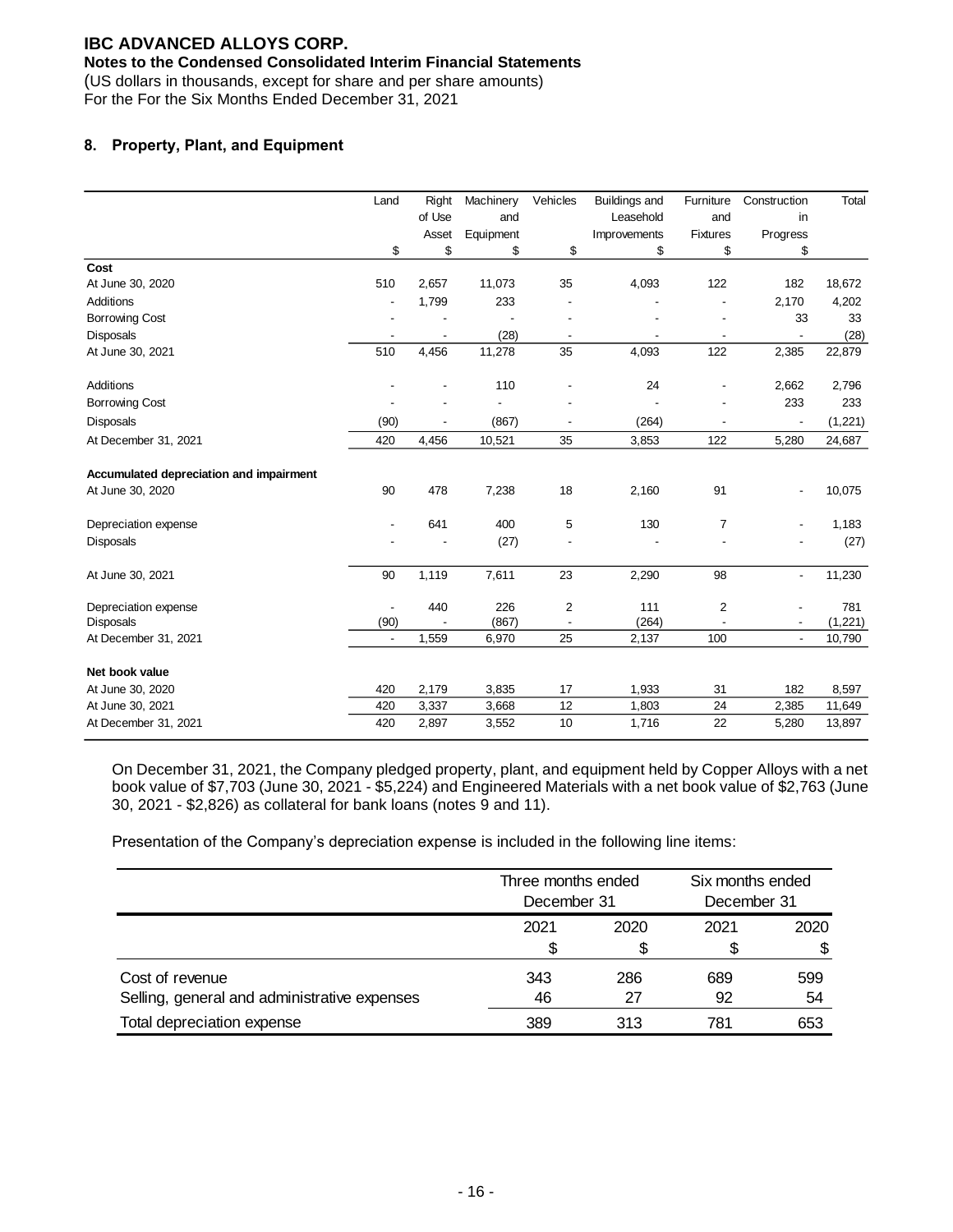### **Notes to the Condensed Consolidated Interim Financial Statements**

(US dollars in thousands, except for share and per share amounts) For the For the Six Months Ended December 31, 2021

### **9. Line of Credit**

|                | December 31 | June 30 |
|----------------|-------------|---------|
|                | 2021        | 2021    |
|                | S           | \$      |
|                |             |         |
| Line of credit | 2,155       | 3,467   |
|                | 2,155       | 3,467   |

The Company maintained a Line of credit with BMO Harris Bank for the maximum of \$3,500 at Prime plus 2.25% with a minimum interest rate of 5% is collateralized by substantially all of Nonferrous', Freedom's, and EMC's assets. In addition to the collateral provided by the borrowers, Freedom has guaranteed the BMO line of credit.

On July 29, 2021, The Company replaced the line of credit agreement with BMO Harris Bank with a line of credit agreement with Iron Horse Credit, LLC with a facility limit of \$4,000 which bears interest at 1.166% per month (21.8% effective interest rate) with an initial term of one year. There is an inter-creditor facility between the ASPA with Sallyport Commercial Finance LLC and line of credit facility with Iron Horse Credit, LLC which is secured by inventory which requires that the Company maintain a minimum debt service coverage and positive cash flows as it pertains to the Company's operations.

### **10. Accounts Payable and Accrued Liabilities**

|                                          | December 31<br>2021 | June 30<br>2021 |
|------------------------------------------|---------------------|-----------------|
|                                          | \$                  | \$              |
|                                          |                     |                 |
| Trade accounts payable                   | 1,685               | 2,796           |
| Employee wages and payroll withholdings  | 146                 | 67              |
| Accrued liabilities                      | 637                 | 800             |
| Sales returns and allowances             | 212                 | 208             |
| Accounts payable and accrued liabilities | 2,680               | 3,871           |
| Arbitration award liability              | 1,471               | 1,470           |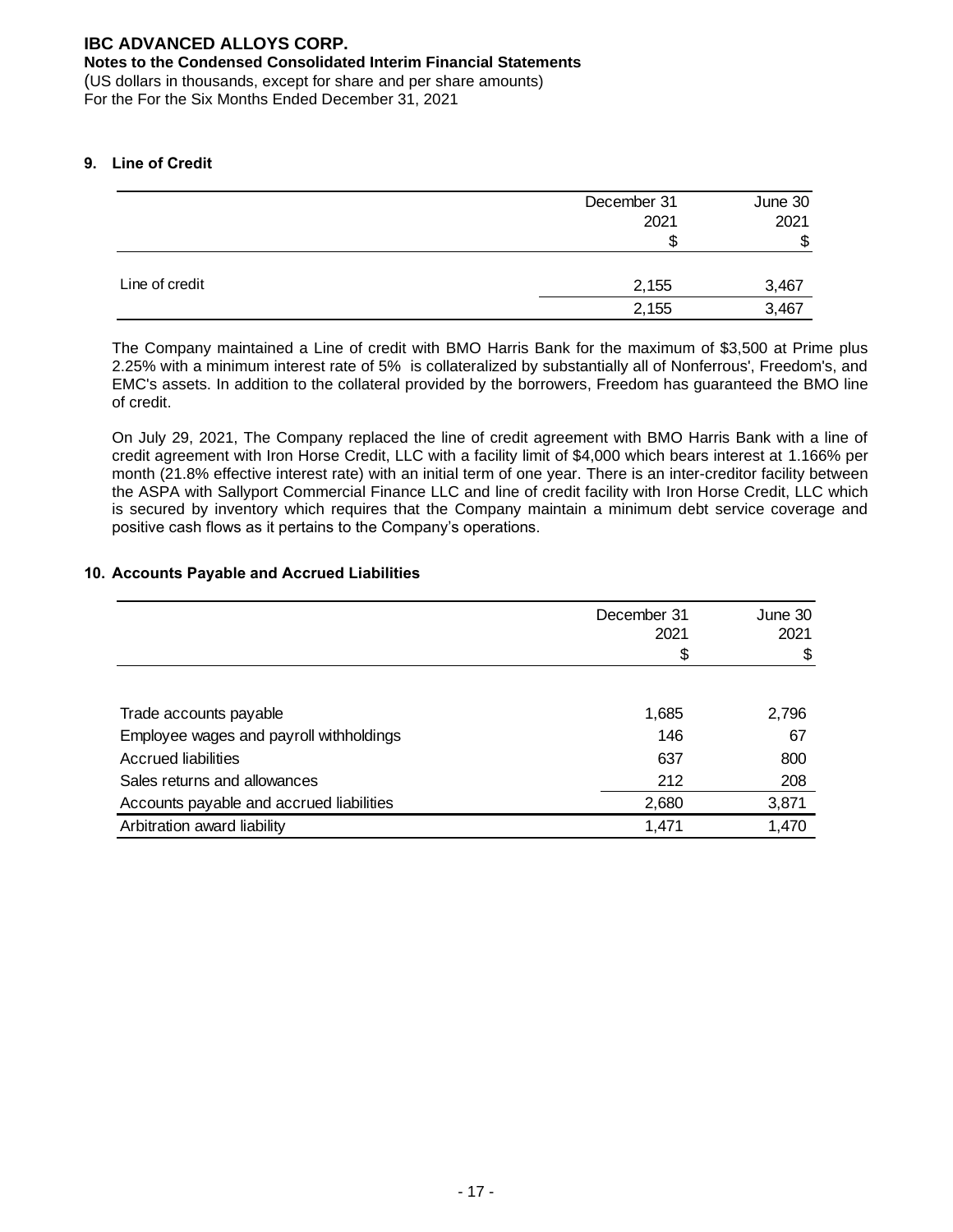### **Notes to the Condensed Consolidated Interim Financial Statements**

(US dollars in thousands, except for share and per share amounts) For the For the Six Months Ended December 31, 2021

### **11. Debentures, loans and notes payable**

|                                                                                                                                                                                                                                                                                                                                                                                                                                                                                                                                                                                | December 31<br>2021<br>\$ | June 30<br>2021<br>\$ |
|--------------------------------------------------------------------------------------------------------------------------------------------------------------------------------------------------------------------------------------------------------------------------------------------------------------------------------------------------------------------------------------------------------------------------------------------------------------------------------------------------------------------------------------------------------------------------------|---------------------------|-----------------------|
| Loan payable to BMO Harris Bank in monthly payments of \$11 at the fixed rate of 6.5% per year to<br>January 31, 2022, collateralized by substantially all the assets of Nonferrous and Freedom.                                                                                                                                                                                                                                                                                                                                                                               | 300                       | 792                   |
| Term Loan payable to Utica with 51 monthly payments of \$24 beginning in November 2021<br>continuing through the maturity date of January 4, 2026, secured by certain fixed assets of Copper<br>Alloys division. Utica has the option to charge a 1% surcharge for every 0.25% that the prime rate<br>of Comerica Bank exceeds 3.25%                                                                                                                                                                                                                                           | 829                       |                       |
| Convertible debentures with monthly accrued interest at 8.25% per year, payable semi-annually in<br>arrears each June 30 and December 31, with principal and any remaining unpaid accrued interest<br>due June 6, 2023, subordinate to all existing and future secured indebtedness. <sup>1</sup>                                                                                                                                                                                                                                                                              | 2,398                     | 2,317                 |
| Debentures with monthly accrued interest at 9.5% per year, payable semi-annually in arrears each<br>June 30 and December 31, with principal and any remaining unpaid accrued interest due June 6,<br>2023, subordinate to all existing and future secured indebtedness. <sup>2</sup>                                                                                                                                                                                                                                                                                           | 126                       | 128                   |
| Convertible debt with monthly principal and interest payments of C\$84 beginning in March 2021<br>and continuing through the maturity date of November 25, 2022. The effective interest rate is<br>approximately 34%. <sup>3</sup>                                                                                                                                                                                                                                                                                                                                             |                           |                       |
| Convertible debt with monthly principal payments of \$75 beginning in February 2022 and quarterly<br>interest payments of \$24 satisfied by the issuance of shares continuing through the maturity date                                                                                                                                                                                                                                                                                                                                                                        | 508                       | 731                   |
| of October 14, 2023. The effective interest rate is approximately 10%. <sup>4</sup>                                                                                                                                                                                                                                                                                                                                                                                                                                                                                            | 1,186                     |                       |
| Economic injury disaster loan - loan payable to SBA dated May 24, 2020, monthly accrued interest<br>at 3.75% per year, 12 month deferral period, first payment due 1 year from the date of this note,<br>maturity date of May 24, 2050 collaterallized by substanitally all the assts of IBC US Holdings.                                                                                                                                                                                                                                                                      |                           | 156                   |
|                                                                                                                                                                                                                                                                                                                                                                                                                                                                                                                                                                                | 5,347                     | 4,124                 |
| Financial statement presentation:<br>Debentures:<br>Gross proceeds and accrued interest from convertible and<br>non-convertible debentures and Lind financing<br>Unamortized transaction costs and original issued discount (arising<br>from warrants and conversion features) allocated proportionately to                                                                                                                                                                                                                                                                    | 4,989                     | 3,827                 |
| convertible and non-convertible debentures                                                                                                                                                                                                                                                                                                                                                                                                                                                                                                                                     | (771)                     | (651)                 |
| Net debentures                                                                                                                                                                                                                                                                                                                                                                                                                                                                                                                                                                 | 4,218                     | 3,176                 |
| Net debentures (current)<br>Net debentures (long-term)                                                                                                                                                                                                                                                                                                                                                                                                                                                                                                                         | 1,062<br>3,156            | 517<br>2,659          |
| Net debentures                                                                                                                                                                                                                                                                                                                                                                                                                                                                                                                                                                 | 4,218                     | 3,176                 |
| Loans payable (current)                                                                                                                                                                                                                                                                                                                                                                                                                                                                                                                                                        | 469                       | 792                   |
| Loan payable (long-term)                                                                                                                                                                                                                                                                                                                                                                                                                                                                                                                                                       | 660                       |                       |
| Loan payable, coronavirus aid, relief, and economic security act (CARES Act)                                                                                                                                                                                                                                                                                                                                                                                                                                                                                                   |                           | 156                   |
| Total debentures, loans and notes payable                                                                                                                                                                                                                                                                                                                                                                                                                                                                                                                                      | 5,347                     | 4,124                 |
| The convertible debentures may be redeemed on or after June 6, 2020, at the option of the Company, provided the volume weighted average<br>trading price of the common shares on the TSX Venture Exchange equal or exceed C\$0.62 for the 30 consecutive trading days preceding<br>the date of notice. These convertible debentures are convertible into common shares at a conversion price of C\$0.31 per common share at<br>the option of the holder. Additionally, 2,300 detached warrants were issued for each multiple of C\$1 to holders of the convertible debentures. |                           |                       |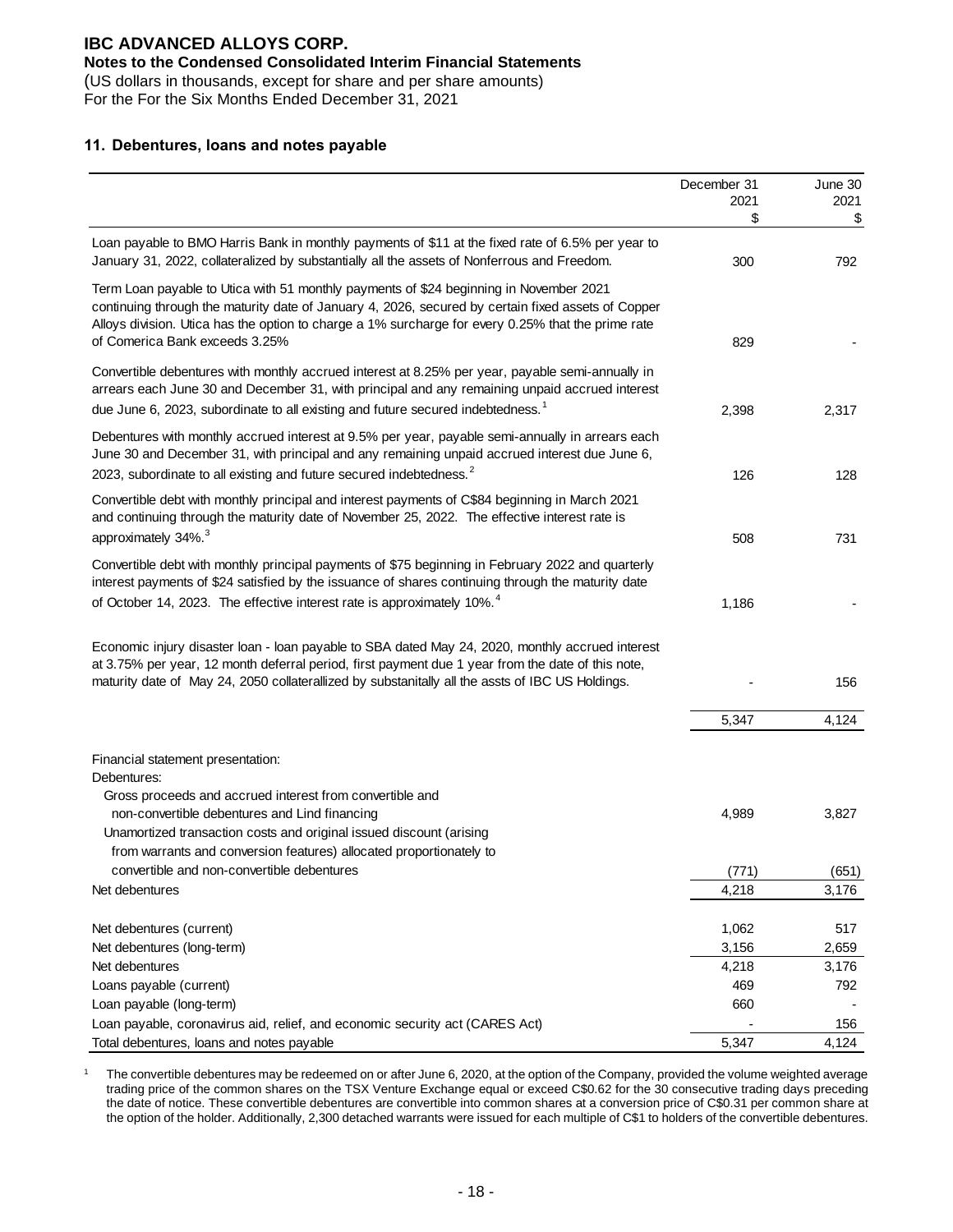### **Notes to the Condensed Consolidated Interim Financial Statements**

(US dollars in thousands, except for share and per share amounts) For the For the Six Months Ended December 31, 2021

#### **11. Debentures, loans and notes payable (continued)**

- The debentures may be redeemed on or after June 6, 2020, at the option of the Company, provided the volume weighted average trading price of the common shares on the TSX Venture Exchange equal or exceed C\$0.62 for the 30 consecutive trading days preceding the date of notice. Additionally, 2,300 detached warrants were issued for each multiple of C\$1 to holders of the debentures.
- <sup>3</sup> The convertible debt may be converted into common shares at a conversion price of C\$0.145 per common share at the option of the holder beginning March 2021. The Company may in its sole discretion, buy-back the outstanding amount of the convertible debt at any time. However, the debt holder retains the right to convert 33% of the funded amount outstanding plus all of the outstanding accrued interest into shares. Additionally, approximately 9,172,413 detached warrants were issued to the same holders of the convertible debt, exercisable at C\$0.145 per common share on or before November 25, 2022.
- The convertible debt may be converted into common shares a conversion price of C\$0.21 per common share at the option of the holder beginning February 2022. Outstanding pre-paid accrued interest may be converted to common shares quarterly; however, a change in control would allow the holder the option of converting all outstanding pre-paid accrued interest to common shares. The Company may in its sole discretion, buy-back the outstanding amount of the convertible debt at any time. However, the debt holder retains the right to convert 33% of the funded amount outstanding plus all of the outstanding accrued interest into shares. Additionally, approximately 4,270,591 detached warrants were issued to the same holders of the convertible debt, exercisable at C\$0.21 per common share on or before October 14, 2023

In addition to the collateral provided by the borrowers of the line of credit facility, Freedom has guaranteed the loan payable to BMO Harris Bank.

The Company's bank loan with BMO Harris Bank requires that the Company maintain minimum net worth, minimum debt coverage, and debt-to-tangible net worth ratios. For the quarters ended December 31, 2019 and March 31, 2020, the Company breached minimum EBITDA ratios, and received a waiver on May 20, 2020. For the quarter ended June 30, 2020 the Company breached the minimum EBITDA ratio and received a waiver on September 30, 2020. On September 30, 2020, the bank renewed the line of credit and term loan facility until September 30, 2021 with certain modifications to the debt covenants, and otherwise substantially the same terms as the previous extension. The Company was in breach of the minimum debt service coverage ratio for the year-to-date periods ended September 30, 2020, December 31, 2020, March 31, 2021, June 30, 2021, September 30, 2021 and December 31, 2021. On September 30, 2021, the bank amended the term loan facility with a change in the maturity date to January 31, 2022 with monthly principal and interest payments of \$11 due on the 30th of each calendar month commencing on September 30, 2021 until January 31, 2022, on which date all unpaid principal together with all accrued and unpaid interest shall be due and payable in full.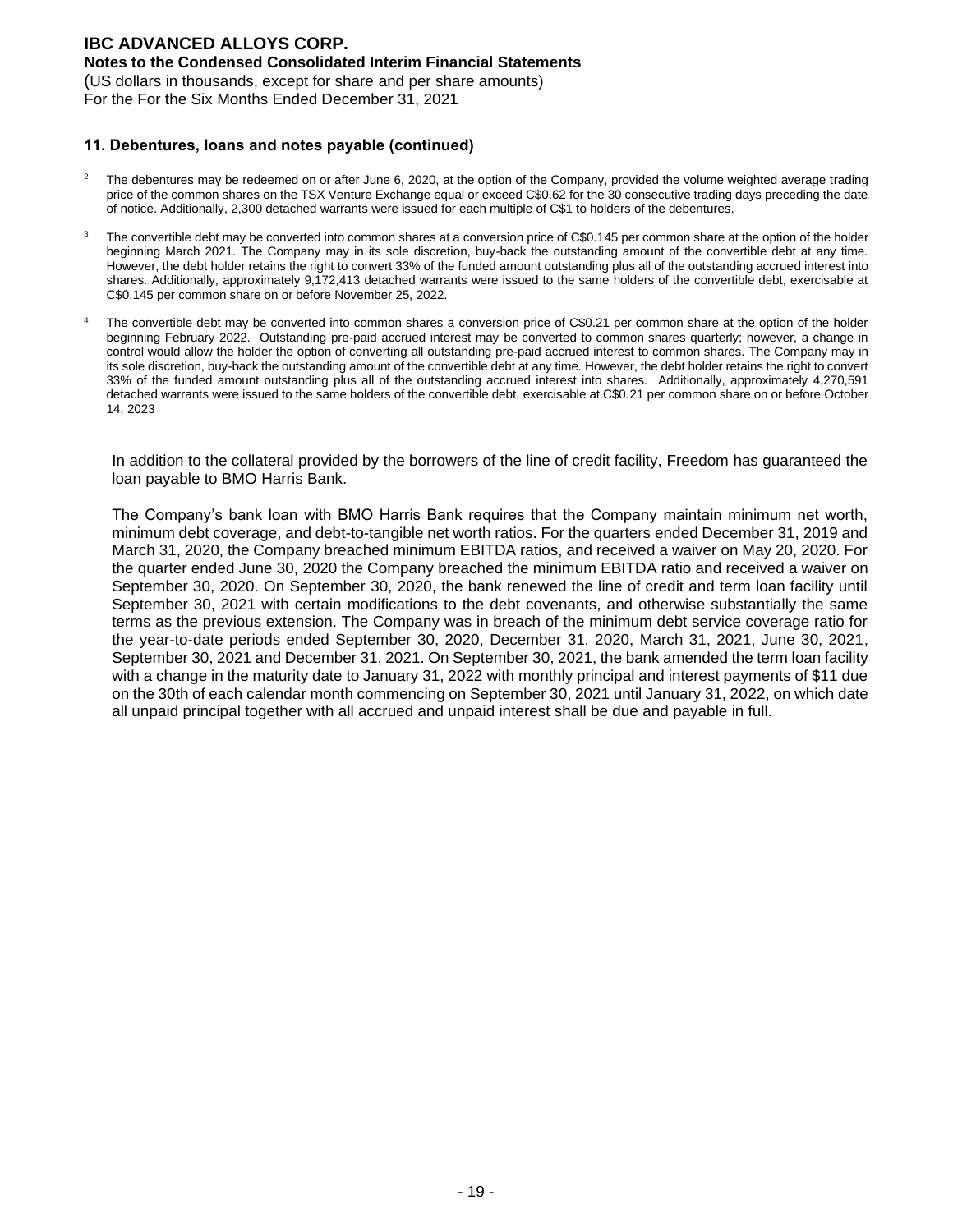### **Notes to the Condensed Consolidated Interim Financial Statements**

(US dollars in thousands, except for share and per share amounts)

For the For the Six Months Ended December 31, 2021

### **11. Debentures, loans and notes payable (continued)**

A summary of debentures activity to December 31, 2021 and 2020 is as follows:

|                                      | Convertible<br><b>Debentures</b><br>\$ | Non-<br>Convertible<br>\$ | 1st Lind<br>Financing<br>\$ | 2nd Lind<br>Financing<br>\$ | 3rd Lind<br>Financing<br>\$ | Total<br><b>Debentures</b><br>\$ |
|--------------------------------------|----------------------------------------|---------------------------|-----------------------------|-----------------------------|-----------------------------|----------------------------------|
| June 30, 2020                        | 1,875                                  | 98                        | 277                         |                             |                             | 2,250                            |
| Proceeds from issuance of debentures |                                        |                           |                             | 1,100                       |                             | 1,100                            |
| Original issue discount              |                                        |                           |                             | (165)                       |                             | (165)                            |
| <b>Transaction costs</b>             |                                        |                           |                             | (71)                        |                             | (71)                             |
| Conversion of debentures             | (19)                                   |                           |                             | (274)                       |                             | (293)                            |
| Amortization of accreted interest    | 258                                    | 12                        | 37                          | 101                         |                             | 408                              |
| Accrued interest                     | 227                                    | 13                        | 53                          | 64                          |                             | 357                              |
| Principal paid in cash               |                                        |                           | (352)                       | (59)                        |                             | (411)                            |
| Interest paid in cash                |                                        |                           | (52)                        | (9)                         |                             | (61)                             |
| Interest paid in shares issued       | (227)                                  | (15)                      |                             |                             |                             | (242)                            |
| Effect of foreign exchange rate      | 203                                    | 20                        | 37                          | 44                          |                             | 304                              |
| June 30, 2021                        | 2,317                                  | 128                       |                             | 731                         |                             | 3,176                            |
| Proceeds from issuance of debentures |                                        |                           |                             |                             | 1,500                       | 1,500                            |
| Original issue discount              |                                        |                           |                             |                             | (270)                       | (270)                            |
| <b>Transaction costs</b>             |                                        |                           |                             |                             | (110)                       | (110)                            |
| Amortization of accreted interest    | 139                                    | 7                         |                             | 74                          | 42                          | 262                              |
| Accrued interest                     | 114                                    | 6                         |                             | 55                          | 24                          | 199                              |
| Principal paid in cash               |                                        |                           |                             | (283)                       |                             | (283)                            |
| Interest paid in cash                |                                        |                           |                             | (45)                        |                             | (45)                             |
| Interest paid in shares issued       | (115)                                  | (7)                       |                             |                             |                             | (122)                            |
| Effect of foreign exchange rate      | (57)                                   | (8)                       |                             | (24)                        |                             | (89)                             |
| December 31, 2021                    | 2,398                                  | 126                       |                             | 508                         | 1,186                       | 4,218                            |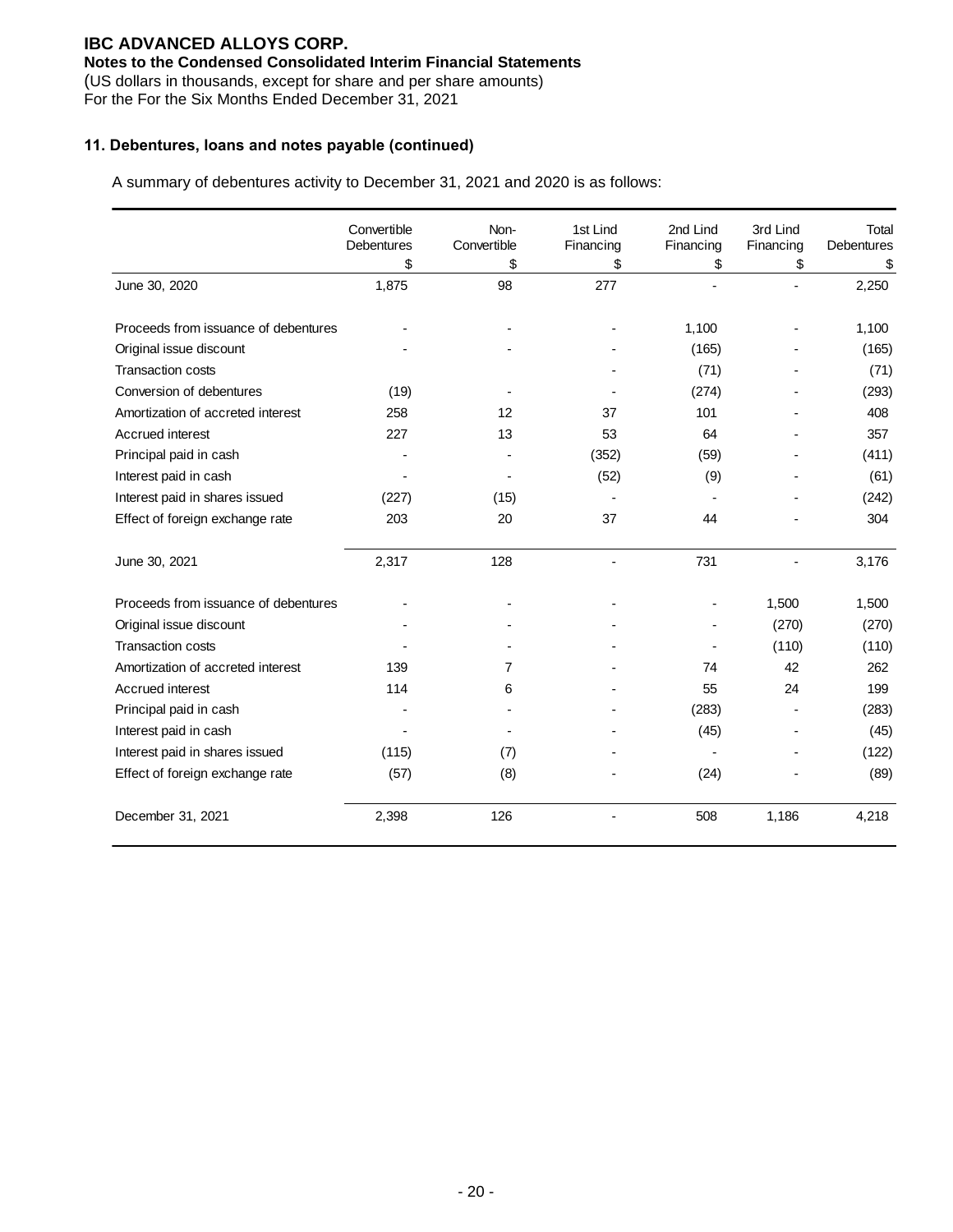### **Notes to the Condensed Consolidated Interim Financial Statements**

(US dollars in thousands, except for share and per share amounts) For the For the Six Months Ended December 31, 2021

### **12. Leases payable**

The Company leases office and factory space and has one other lease which is considered a low value lease and as such is included in the statement of comprehensive loss and not the statement of financial position. Interest expense on the lease liabilities amounted to \$101 for the six months ended December 31, 2021. The Company did not incur any variable lease payments and there were not leases with residual value guarantees or leases not yet commenced to which the Company has committed. The expense relating to the low value lease amounted to \$nil.

| Leases payable        | June 30,<br>2021 | Principal<br>payments in<br>the period | Reclassification<br>from long term<br>to short term | December<br>31, 2021 |
|-----------------------|------------------|----------------------------------------|-----------------------------------------------------|----------------------|
|                       | \$               |                                        |                                                     | \$                   |
| Leases payable        | 3,536            | (418)                                  |                                                     | 3,118                |
| Less: current portion | (774)            | 418                                    | (351)                                               | (707)                |
| Long-term portion     | 2,762            | -                                      | (351)                                               | 2,411                |

| Undiscounted lease payments                  | June 30,<br>2021 | Lease<br>payments<br>paid in the<br>period | Reclassification<br>from long term<br>to short term | December<br>31, 2021 |
|----------------------------------------------|------------------|--------------------------------------------|-----------------------------------------------------|----------------------|
|                                              |                  |                                            |                                                     |                      |
| Not later than 1 year                        | 924              | (494)                                      | 416                                                 | 846                  |
| Later than 1 year and not later than 5 years | 3,137            |                                            | (416)                                               | 2,721                |
|                                              | 4,061            | (494)                                      |                                                     | 3,567                |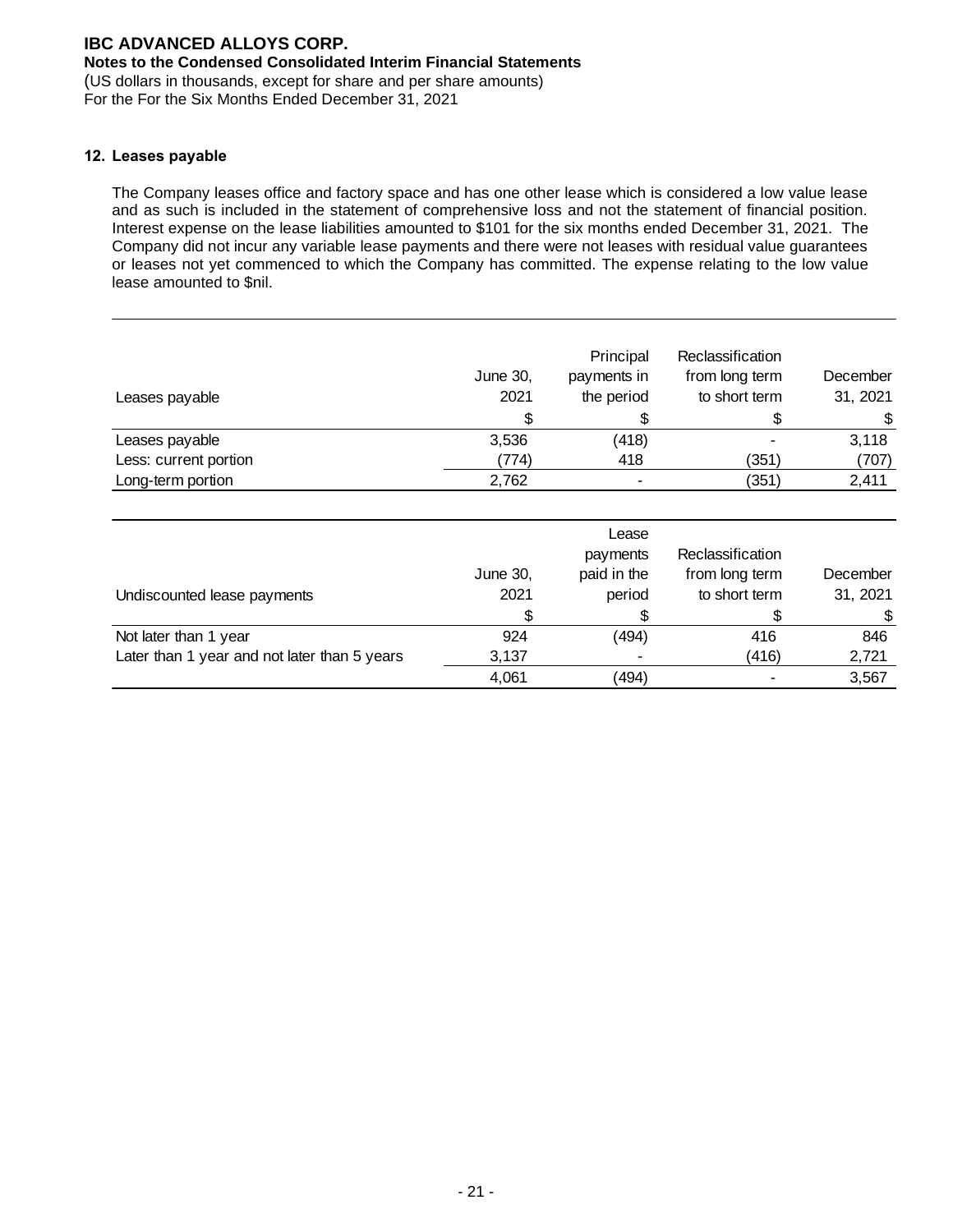### **Notes to the Condensed Consolidated Interim Financial Statements**

(US dollars in thousands, except for share and per share amounts) For the For the Six Months Ended December 31, 2021

#### **13. Share Capital**

### *Authorized capital*

Unlimited number of common shares without par value.

Unlimited number of preferred shares issuable in series without par value. The board of directors may determine the designations, rights, preferences or other variation of each class or series within the preferred shares.

### *Issued capital*

No preferred shares.

|                                     | Number of            | Common        |
|-------------------------------------|----------------------|---------------|
|                                     | <b>Common Shares</b> | <b>Shares</b> |
|                                     |                      | \$            |
|                                     |                      |               |
| June 30, 2020                       | 62,408,297           | 57,515        |
| Shares for services                 | 825,979              | 110           |
|                                     |                      | 121           |
| Shares issued for options exercised | 1,000,000            |               |
| Fair value of options exercised     |                      | 80            |
| Debentures interest paid in shares  | 1,522,654            | 242           |
| Debentures converted to shares      | 2,397,887            | 310           |
| Private placement                   | 10,270,224           | 1,672         |
| Share issue costs                   |                      | (46)          |
| June 30, 2021                       | 78,425,041           | 60,004        |
|                                     |                      |               |
| Shares for services                 | 600,000              | 96            |
| Debentures interest paid in shares  | 771,043              | 122           |
| December 31, 2021                   | 79,796,084           | 60,222        |
|                                     |                      |               |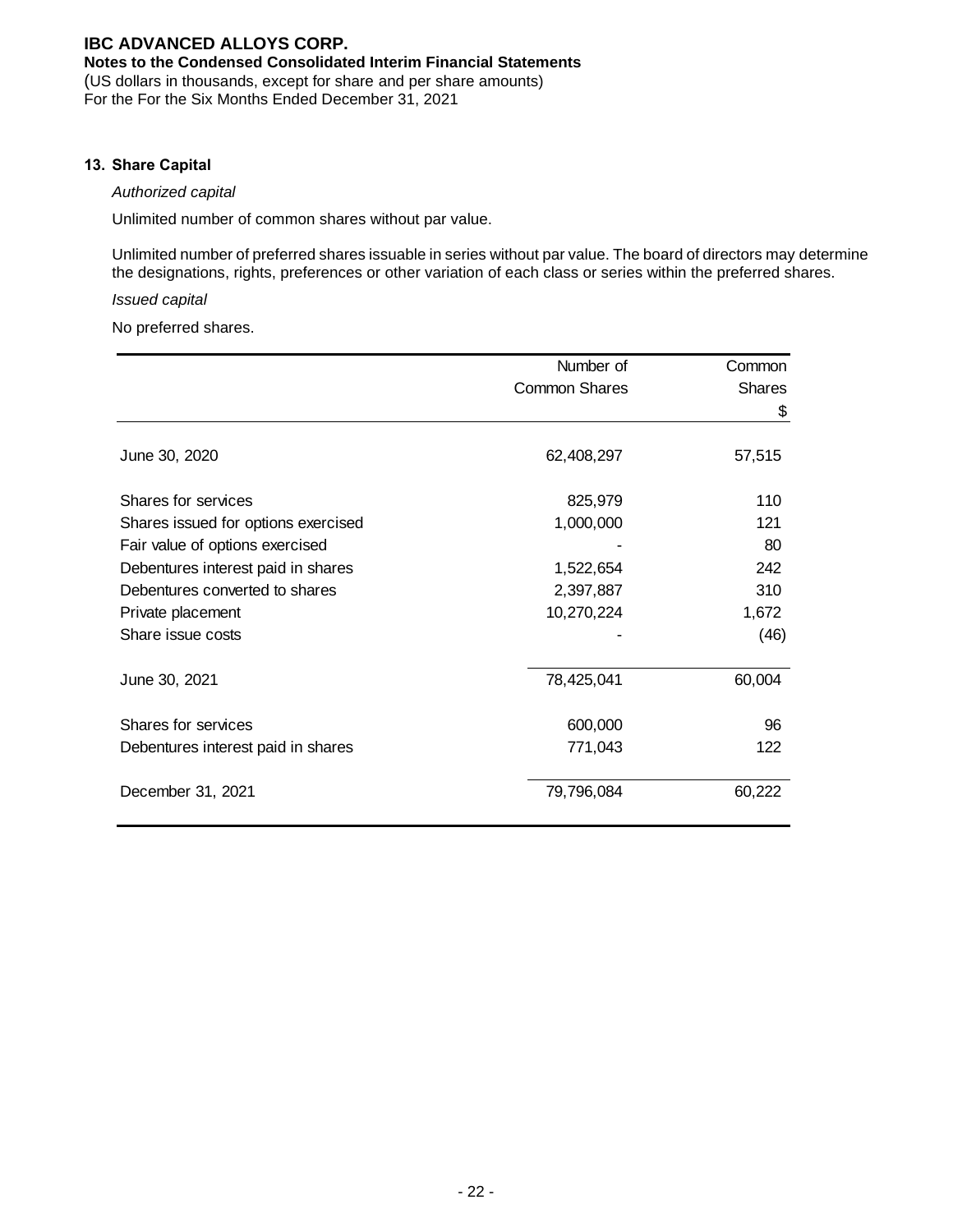### **Notes to the Condensed Consolidated Interim Financial Statements**

(US dollars in thousands, except for share and per share amounts) For the For the Six Months Ended December 31, 2021

### **13. Share Capital (continued)**

#### *Fiscal 2021*

In August 2020, 80,645 shares were issued upon the conversion of C\$25,000 of the 8.25% convertible debentures to common stock.

In November 2020, the Company issued 813,615 common shares for services to directors of the Company and 12,364 common shares for services to a consultant.

In December 2020, 775,704 common shares were issued to debenture holders with an issue-date value of C\$154 in satisfaction of the December 31, 2020 interest payment in lieu of cash.

In March 2021, 689,655 common shares were issued to Lind Global Macro Fund with an issue-date value of C\$100 in satisfaction of the March 31, 2021 and a partial payment of the April 30, 2021 principal and interest obligations due per the second Lind Funding.

In April 2021, 468,966 common shares were issued to Lind Global Macro Fund with an issue-date value of C\$68 in satisfaction of the April 30, 2021 principal and interest obligations due per the second Lind Funding.

In May 2021, 1,000,000 common shares were issued upon the exercise of options.

On June 23, 2021, the Company completed a non-brokered private placement issuing 10,270,224 million units at a price of C\$0.20 per common share for gross proceeds of C\$2,054. Each unit comprised of one common share and one common share purchase warrant, each warrant entitling the holder thereof to acquire one further common share (a "warrant share") at a price of C\$0.23 per warrant share for a period of 24 months from the date of the closing of the private placement. Certain directors of the Company subscribed for an aggregate of 2,623,324 units in the private placement for gross proceeds of C\$525.

In June 2021, 1,158,621 common shares were issued to Lind Global Macro Fund with an issue-date value of C\$168 in satisfaction of the June 30, 2021 and July 31, 2021 principal and interest obligations due per the second Lind Funding.

In June 2021, 746,950 common shares were issued to debenture holders with an issue-date value C\$152 in satisfaction of the June 30, 2021 interest payment in lieu of cash.

#### *Fiscal 2022*

In November 2021, the Company issued 600,000 common shares for services to directors of the Company.

In December 2021, 771,043 common shares were issued to debenture holders with an issue-date value of C\$154 in satisfaction of the December 31, 2021 interest payment in lieu of cash.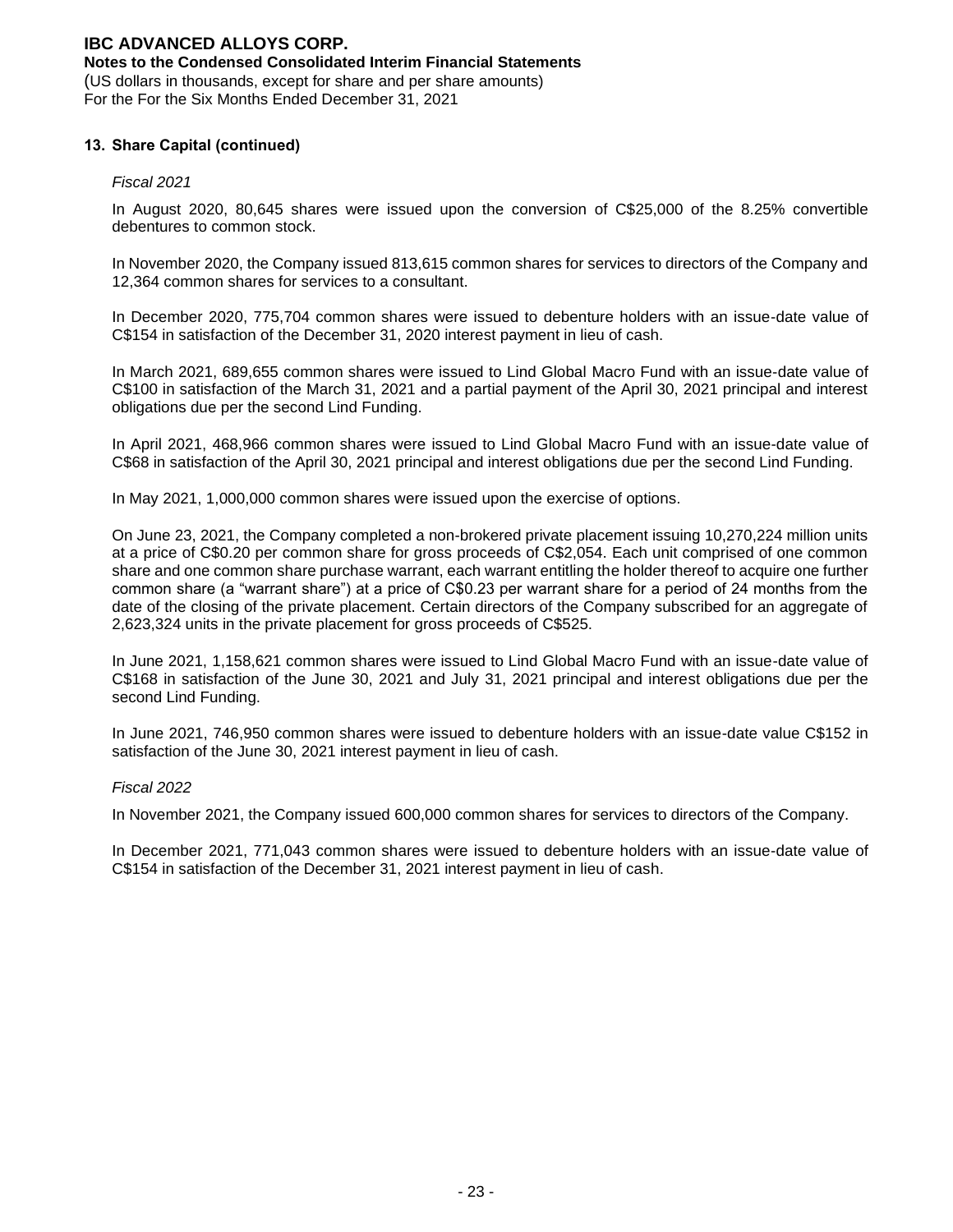## **Notes to the Condensed Consolidated Interim Financial Statements**

(US dollars in thousands, except for share and per share amounts) For the For the Six Months Ended December 31, 2021

### **14. Reserves**

Reserves comprise the fair value of stock option grants, convertible debentures, and warrants prior to exercise and cumulative unrealized gains and losses on foreign exchange.

|                                                         | Warrants and<br>convertible<br>debentures | Share-based<br>compensation<br>reserve | Foreign<br>currency<br>translation<br>reserve | Total |
|---------------------------------------------------------|-------------------------------------------|----------------------------------------|-----------------------------------------------|-------|
|                                                         | \$                                        | \$                                     | \$                                            | \$    |
| June 30, 2020                                           | 1,543                                     | 7,501                                  | 311                                           | 9,355 |
| Foreign currency translation loss                       |                                           |                                        | (311)                                         | (311) |
| Fair value of options exercised                         |                                           | (80)                                   |                                               | (80)  |
| Shares issued for services                              |                                           | (106)                                  |                                               | (106) |
| Share-based compensation                                |                                           | 287                                    |                                               | 287   |
| Debentures converted to shares                          | (22)                                      |                                        |                                               | (22)  |
| Warrants and conversion features issued with debentures | 151                                       |                                        |                                               | 151   |
| June 30, 2021                                           | 1,672                                     | 7,602                                  |                                               | 9,274 |
| Foreign currency translation loss                       |                                           |                                        | 146                                           | 146   |
| Shares issued for services                              |                                           | (95)                                   |                                               | (95)  |
| Share-based compensation                                |                                           | 137                                    |                                               | 137   |
| Warrants and conversion features issued with debentures | 246                                       | ٠                                      |                                               | 246   |
| December 31, 2021                                       | 1,918                                     | 7,644                                  | 146                                           | 9,708 |

### **15. Share-Based Payments**

IBC's board of directors has adopted a rolling stock option plan, subsequently amended and approved by shareholders, under which the Company is authorized to grant options to directors, employees and consultants to acquire up to 10% of the issued and outstanding common shares. The exercise price of each option is based on the market price of the Company's stock for a period preceding the date of grant. The options can be granted for a maximum term of ten years and vest as determined by the board of directors. The Company's practice is to grant share options with a term of five years that vest in increments over a three-year period. The Company's shares trade in Canadian dollars and options granted to date have been denominated in Canadian funds.

The Company's shareholders re-approved the stock option plan at the December 2021 shareholders' meeting.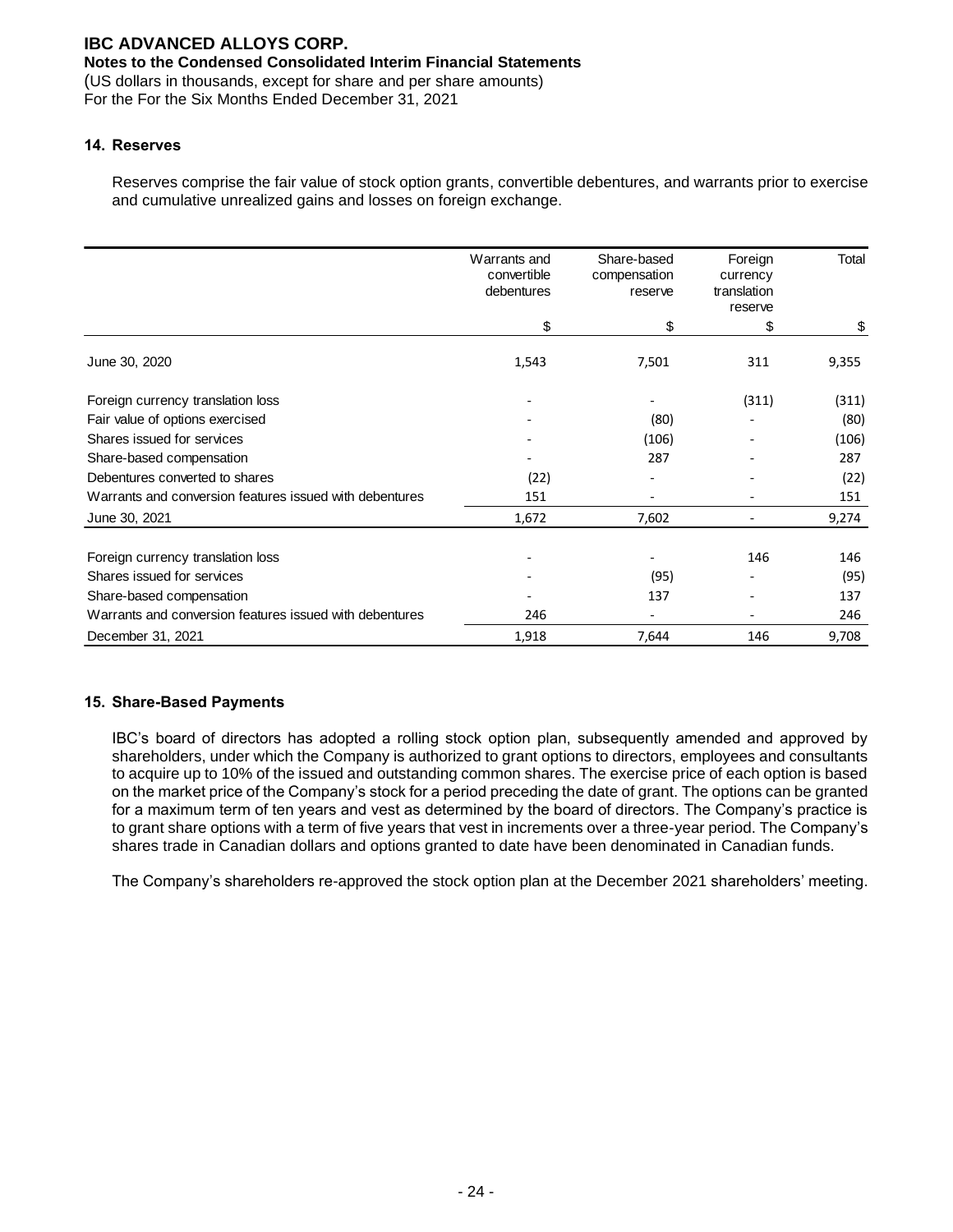### **Notes to the Condensed Consolidated Interim Financial Statements**

(US dollars in thousands, except for share and per share amounts)

For the For the Six Months Ended December 31, 2021

### **15. Share-Based Payments (continued)**

### *Option Grants*

A summary of stock option activity to December 31, 2021 is as follows:

|                      | <b>Stock Options</b><br>Outstanding | Weighted Average<br><b>Exercise Price</b><br>C\$ |
|----------------------|-------------------------------------|--------------------------------------------------|
| At June 30, 2020     | 1,888,250                           | 0.47                                             |
| Exercised            | (1,000,000)                         | 0.15                                             |
| Expired              | (425,000)                           | 0.80                                             |
| Forfeited            | (335,000)                           | 0.50                                             |
| Granted              | 3,520,000                           | 0.16                                             |
| At June 30, 2021     | 3,648,250                           | 0.47                                             |
| Granted              | 1,630,000                           | 0.20                                             |
|                      |                                     |                                                  |
| At December 31, 2021 | 5,278,250                           | 0.21                                             |

During the six months ended December 31, 2021 the Company recognized share-based compensation and share-based services of \$137 (2020 - \$167).

During the six months ended December 31, 2021, no options have been exercised. Also, During the six months ended December 31, 2020, no options have been exercised.

On December 31, 2021, the Company had outstanding, and exercisable stock options as follows:

|             |            |        |          |               | <b>Outstanding Options</b> |          |                | <b>Exercisable Options</b> |          |
|-------------|------------|--------|----------|---------------|----------------------------|----------|----------------|----------------------------|----------|
| Grant       | Expiry     | Fair   | Exercise | <b>Number</b> | Weighted                   | Weighted | <b>Number</b>  | Weighted                   | Weighted |
| Date        | Date       | Value  | Price    |               | Average                    | Average  |                | Average                    | Average  |
|             |            | Per    |          |               | Remaining                  | Exercise |                | Remaining                  | Exercise |
|             |            | Option |          |               | Life                       | Price    |                | Life                       | Price    |
|             |            | C\$    | C\$      |               |                            | C\$      |                |                            | C\$      |
| 30-Jun-17   | 30-Jun-22  | 0.24   | 0.40     | 420,000       | 0.5 years                  | 0.40     | 420,000        | $0.5$ years                | 0.40     |
| 25-Jul-18   | 24-Jul-23  | 0.20   | 0.31     | 668.250       | 1.6 years                  | 0.31     | 668.250        | 1.6 years                  | 0.31     |
| 26-Jun-20   | 26-Jun-25  | 0.11   | 0.16     | 40,000        | 3.5 years                  | 0.16     | 20,000         | 3.5 years                  | 0.16     |
| $2$ -Jul-20 | 2-Jul-25   | 0.10   | 0.15     | 1,000,000     | 3.5 years                  | 0.15     | $\blacksquare$ | 3.5 years                  | 0.15     |
| 15-Jul-20   | 15-Jul-25  | 0.13   | 0.21     | 600,000       | 3.5 years                  | 0.21     | 300,000        | 3.5 years                  | 0.21     |
| 30-Oct-20   | 30-Oct-25  | 0.10   | 0.15     | 920,000       | 3.8 years                  | 0.15     | 460.000        | 3.8 years                  | 0.15     |
| 1-Dec-21    | $1-Dec-26$ | 0.10   | 0.20     | .630.000      | 4.9 years                  | 0.20     | 407,500        | 4.9 years                  | 0.20     |
|             |            |        |          | 5,278,250     | 3.5 years                  | 0.21     | 2,275,750      | 2.7 years                  | 0.26     |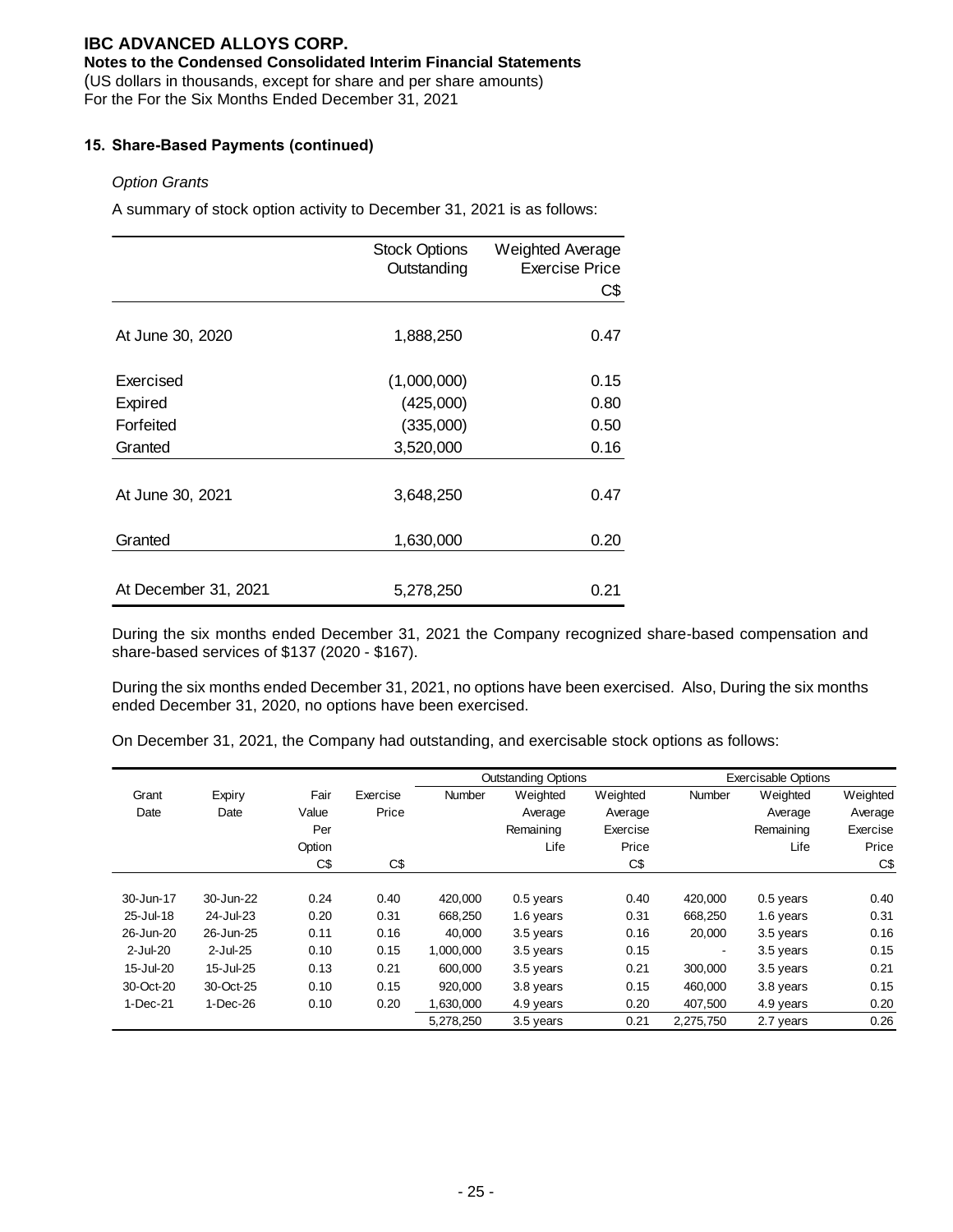## **Notes to the Condensed Consolidated Interim Financial Statements**

(US dollars in thousands, except for share and per share amounts)

For the For the Six Months Ended December 31, 2021

### **15. Share-Based Payments (continued)**

The Company employed the Black-Scholes option-pricing model using the following weighted average assumptions to determine share-based compensation:

|                                            | 2021      | 2020      |
|--------------------------------------------|-----------|-----------|
|                                            |           |           |
| Annualized expected stock price volatility | 107.6%    | 106.6%    |
| Risk-free interest rate                    | 1.0%      | 0.3%      |
| Expected option lives                      | 3.1 years | 3.3 years |
| Expected forfeiture rate                   | 9.1%      | 13.2%     |
| Weighted average fair value of awards      | C\$0.13   | C\$0.10   |
| Grant price                                | C\$0.2    | C\$0.15   |
| Market price                               | C\$0.2    | C\$0.15   |
| Dividend yield                             | 0.0%      | 0.0%      |

There is a rebuttable presumption for non-employees under *IFRS 2 - Share Based Payments* that share-based awards for goods and services should be valued based on the fair value of the goods or services provided, not the computed value of the share-based award. The Company has employed an equity-based approach to determining the value of certain option awards as the parties concerned normally provide their services for a combination of cash and share options, with the result that there is not a reliable measure of market compensation on a cash-payment basis only.

The expected volatility is determined by reference to the historical volatility of the Company's shares.

|                   |                | <b>Financing Warrants</b> |             | <b>Broker Warrants</b> |
|-------------------|----------------|---------------------------|-------------|------------------------|
|                   | Warrants       | Weighted                  | Warrants    | Weighted               |
|                   | Outstanding    | Average                   | Outstanding | Average                |
|                   |                | Exercise                  |             | Exercise               |
|                   |                | Price                     |             | Price                  |
|                   |                | C\$                       |             | C\$                    |
| June 30, 2020     | 34,945,648     | 0.42                      | 1,993,253   | 0.37                   |
| Issued            | 19,442,637     | 0.19                      |             |                        |
| Expired           | (23, 544, 143) | 0.45                      | (907,000)   | 0.38                   |
|                   |                |                           |             |                        |
| June 30, 2021     | 30,844,142     | 0.25                      | 1,086,253   | 0.37                   |
| <b>Issued</b>     | 4,270,591      | 0.21                      |             |                        |
| December 31, 2021 | 35, 114, 733   | 0.25                      | 1,086,253   | 0.37                   |

#### **16. Warrants**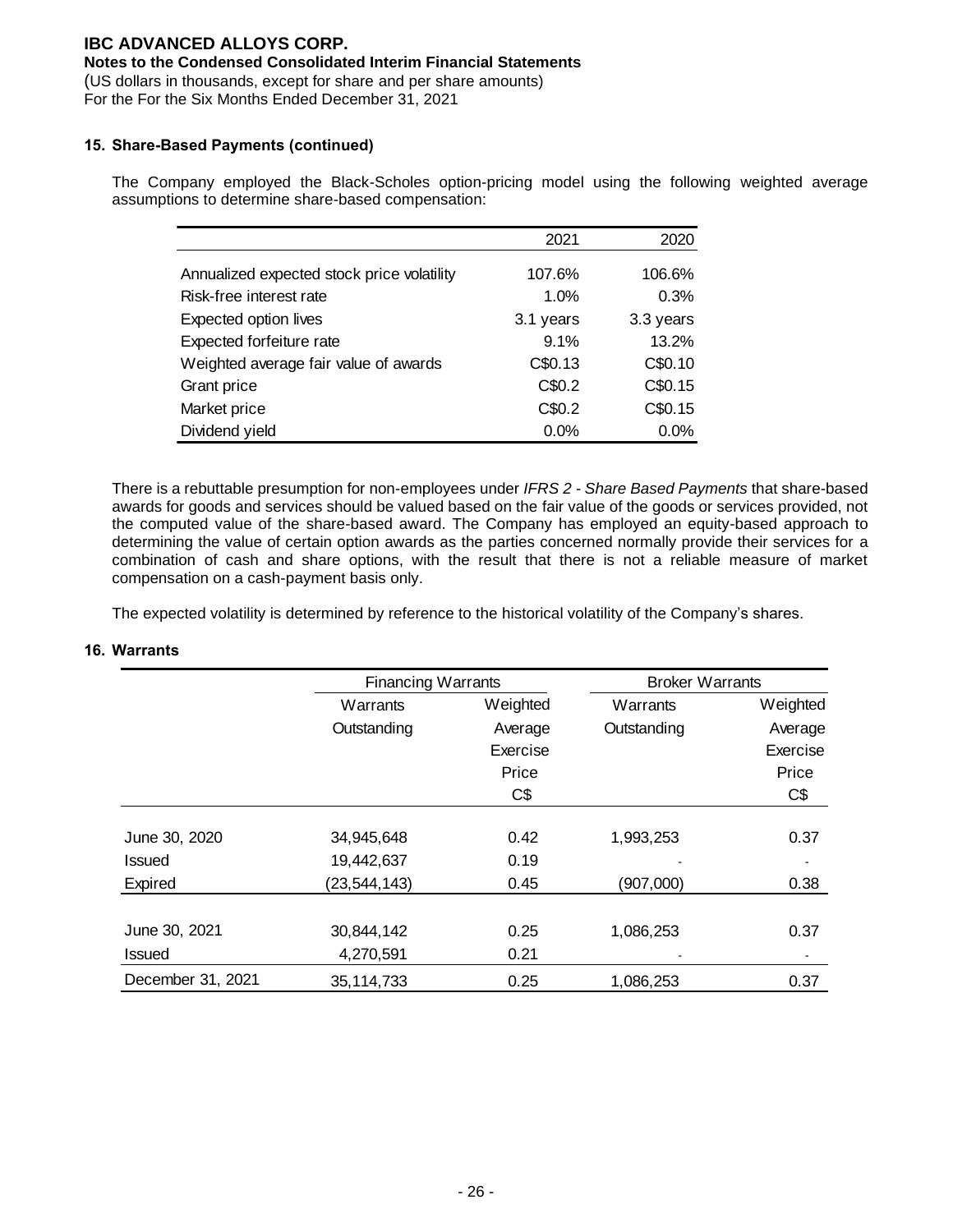## **Notes to the Condensed Consolidated Interim Financial Statements**

(US dollars in thousands, except for share and per share amounts) For the For the Six Months Ended December 31, 2021

## **16. Warrants (continued)**

On December 31, 2021, warrants were outstanding enabling holders to acquire common shares or units as follows:

| Number of<br>Financing | Number of<br><b>Broker</b> | Exercise<br>Price<br>C\$ | Issue Date        | <b>Expiry Date</b> |
|------------------------|----------------------------|--------------------------|-------------------|--------------------|
| 9,172,413              | ۰                          | 0.145                    | November 25, 2020 | November 25, 2022  |
| 2,249,805              |                            | 0.280                    | April 29, 2019    | April 22, 2022     |
| 10,270,224             | ۰                          | 0.230                    | June 23, 2021     | June 23, 2023      |
| 4,270,591              | ۰                          | 0.210                    | October 14, 2021  | October 14, 2023   |
| 9,151,700              | 1,086,253                  | 0.370                    | June 6, 2018      | June 6, 2023       |
| 35, 114, 733           | 1,086,253                  |                          |                   |                    |

The Company has not assigned any value to financing warrants issued as part of unit financings as, in most cases, the pricing of the units was determined by reference to the Company's share price and no premium was attributed to the attached warrant rights. In some instances, a value was assigned to the warrant in offering documents, but the value was not material.

### **17. Related Parties Transactions**

Key management personnel compensation was:

|                                                  | Three months ended<br>December 31, |      | Six months ended<br>December 31, |      |
|--------------------------------------------------|------------------------------------|------|----------------------------------|------|
|                                                  | 2021                               | 2020 | 2021                             | 2020 |
|                                                  | \$                                 |      | \$                               | \$   |
| Short-term employee benefits and consulting fees | 362                                | 268  | 657                              | 537  |
| Share-based compensation and services            | 65                                 | 56   | 104                              | 151  |
|                                                  | 427                                | 324  | 761                              | 688  |

The short-term employee benefits were paid or accrued directly to employees and directors of the Company.

As of December 31, 2021, \$119 (June 30, 2021 - \$144) is owing to directors and officers for services and \$Nil (June 30, 2021 - \$1) is owing to officers for expenses paid on the Company's behalf.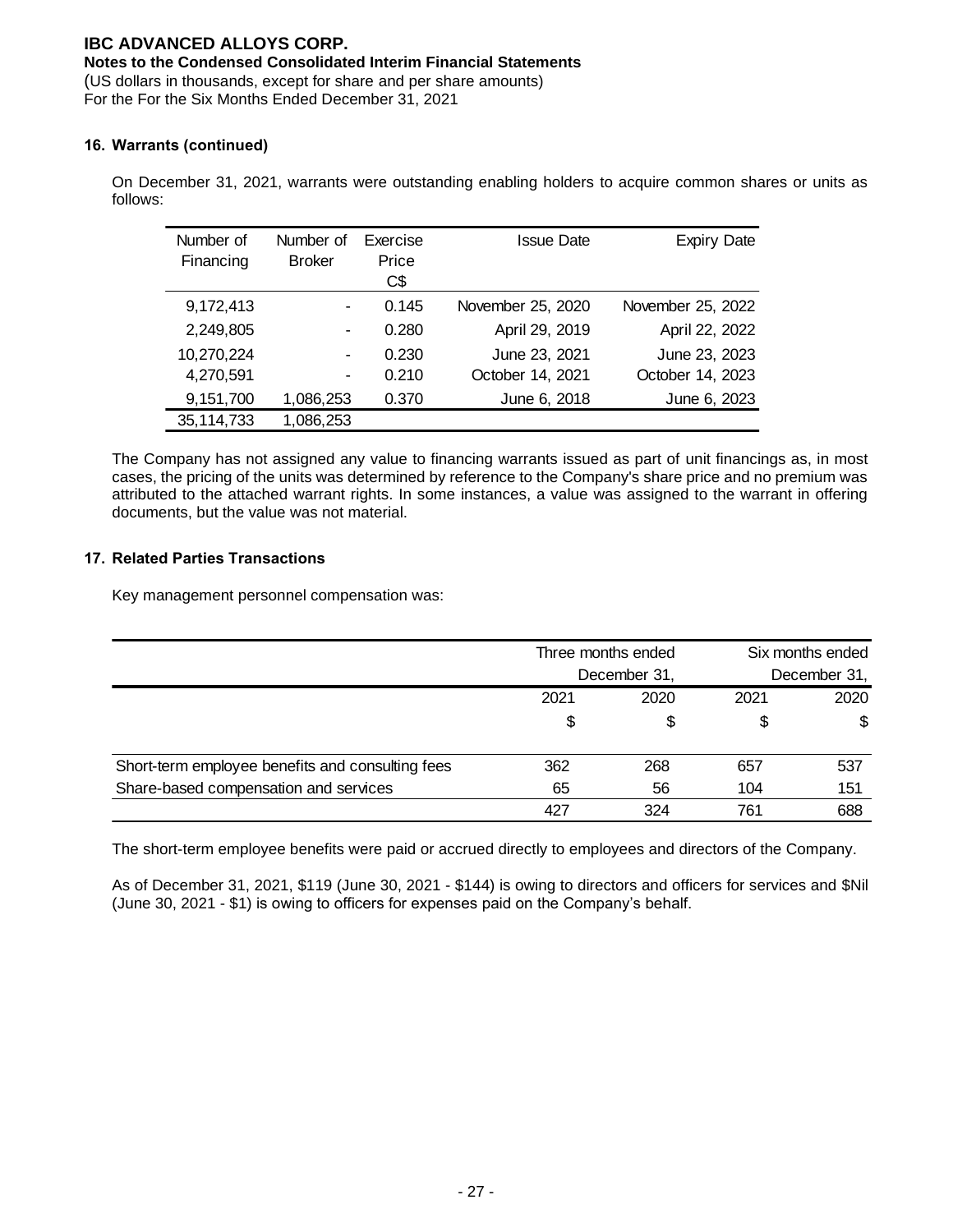### **Notes to the Condensed Consolidated Interim Financial Statements**

(US dollars in thousands, except for share and per share amounts)

For the For the Six Months Ended December 31, 2021

#### **18. Commitments and Contingencies**

The Company has entered into commercial property leases. These leases have an average remaining life of 4.1 years, with a certain lease having a renewal option at 95% of fair market value. The future minimum rental payments under non-cancellable operating leases on December 31, 2021 are:

| Period ending June 30 | \$    |
|-----------------------|-------|
|                       |       |
| 2022                  | 430   |
| 2023                  | 843   |
| 2024                  | 869   |
| 2025                  | 895   |
| 2026                  | 531   |
|                       | 3,568 |

The Company is contractually committed to purchase, on December 31, 2021 prices, an aggregate of \$1,667 (June 30, 2021 - \$1,999) in raw materials. The estimated commitment in the fiscal period is as follows:

| Period ending June 30 | ъD  |
|-----------------------|-----|
| 2022                  | 66  |
|                       | .66 |

#### **19. Segment Reporting**

As of December 31, 2021, the Company had three reportable segments: Copper Alloys, Engineered Materials and Corporate. As of December 31, 2021, the Company had two manufacturing segments: Copper Alloys and Engineered Materials. The manufacturing segments produce beryllium copper, Beralcast® and other specialty alloy products. Corporate oversees and administers the operating divisions.

The accounting policies of the segments are the same as described in note 24 of the June 30, 2021 audited consolidated financial statements. IBC's management evaluates performance based on profit or loss from operations before other items ("operating income (loss)").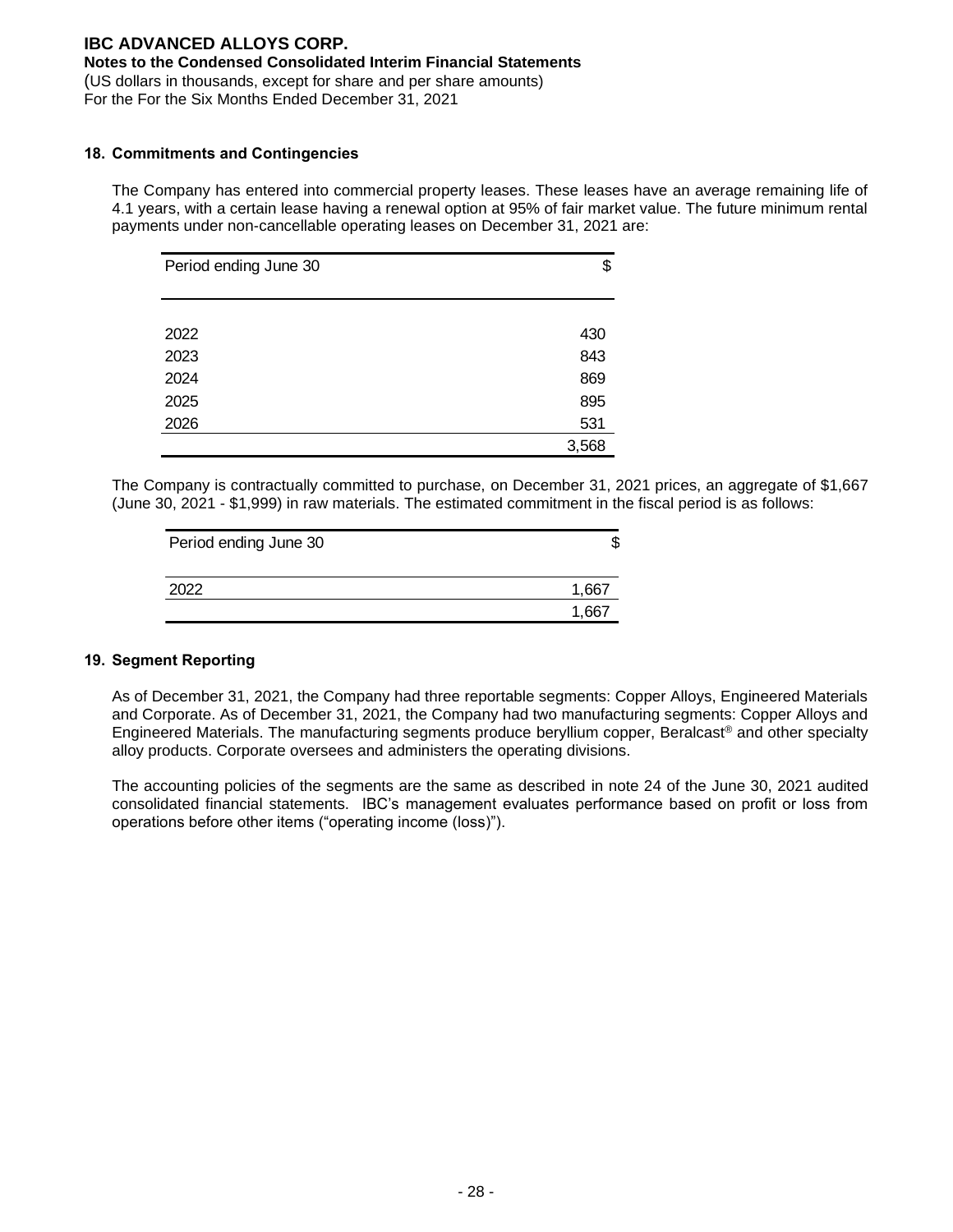## **Notes to the Condensed Consolidated Interim Financial Statements**

(US dollars in thousands, except for share and per share amounts)

For the For the Six Months Ended December 31, 2021

## **19. Segment Reporting (continued)**

| Three months ended December       | <b>Copper Alloys</b> | Engineered       | Corporate | Total |
|-----------------------------------|----------------------|------------------|-----------|-------|
| 31, 2021                          |                      | <b>Materials</b> |           |       |
|                                   | \$                   | \$               | \$        | \$    |
|                                   |                      |                  |           |       |
| Revenue from external customers   | 3,239                | 3,885            |           | 7,124 |
| Depreciation                      | 122                  | 267              |           | 389   |
| Share-based compensation and      |                      |                  |           |       |
| shared-based services             | 13                   | 15               | 64        | 92    |
| Operating income (loss)           | (359)                | 1,036            | (123)     | 554   |
| Foreign exchange gain (loss)      |                      |                  | (3)       | (3)   |
| Interest & accretion expense      | 99                   | (36)             | (333)     | (270) |
| Gain (loss) on disposal of assets | 92                   | (22)             |           | 70    |
| Other income                      | 3                    | 3                | (13)      | (7)   |
| Income (loss) before income taxes | (165)                | 981              | (472)     | 344   |
| Income tax (expense) recovery     |                      |                  |           |       |
| Capital expenditures              | 1,084                | 44               | 188       | 1,316 |

| Three months ended December       | <b>Copper Alloys</b> | Engineered       | Corporate | Total |
|-----------------------------------|----------------------|------------------|-----------|-------|
| 31, 2020                          |                      | <b>Materials</b> |           |       |
|                                   | \$                   | \$               | \$        | \$    |
|                                   |                      |                  |           |       |
| Revenue from external customers   | 2,873                | 2,056            |           | 4,929 |
| Depreciation                      | 130                  | 183              |           | 313   |
| Share-based compensation and      |                      |                  |           |       |
| shared-based services             | 11                   | 8                | 50        | 69    |
| Operating income (loss)           | (202)                | 198              | (210)     | (214) |
| Foreign exchange gain (loss)      |                      |                  | 86        | 86    |
| Interest & accretion expense      | (84)                 | (31)             | (57)      | (172) |
| Loss on disposal of assets        |                      |                  |           |       |
| Other income                      | 8                    | 5                | 6         | 19    |
| Income (loss) before income taxes | (278)                | 172              | (175)     | (281) |
| Income tax (expense) recovery     | (1)                  |                  | (22)      | (23)  |
| Capital expenditures              | 18                   | 14               |           | 32    |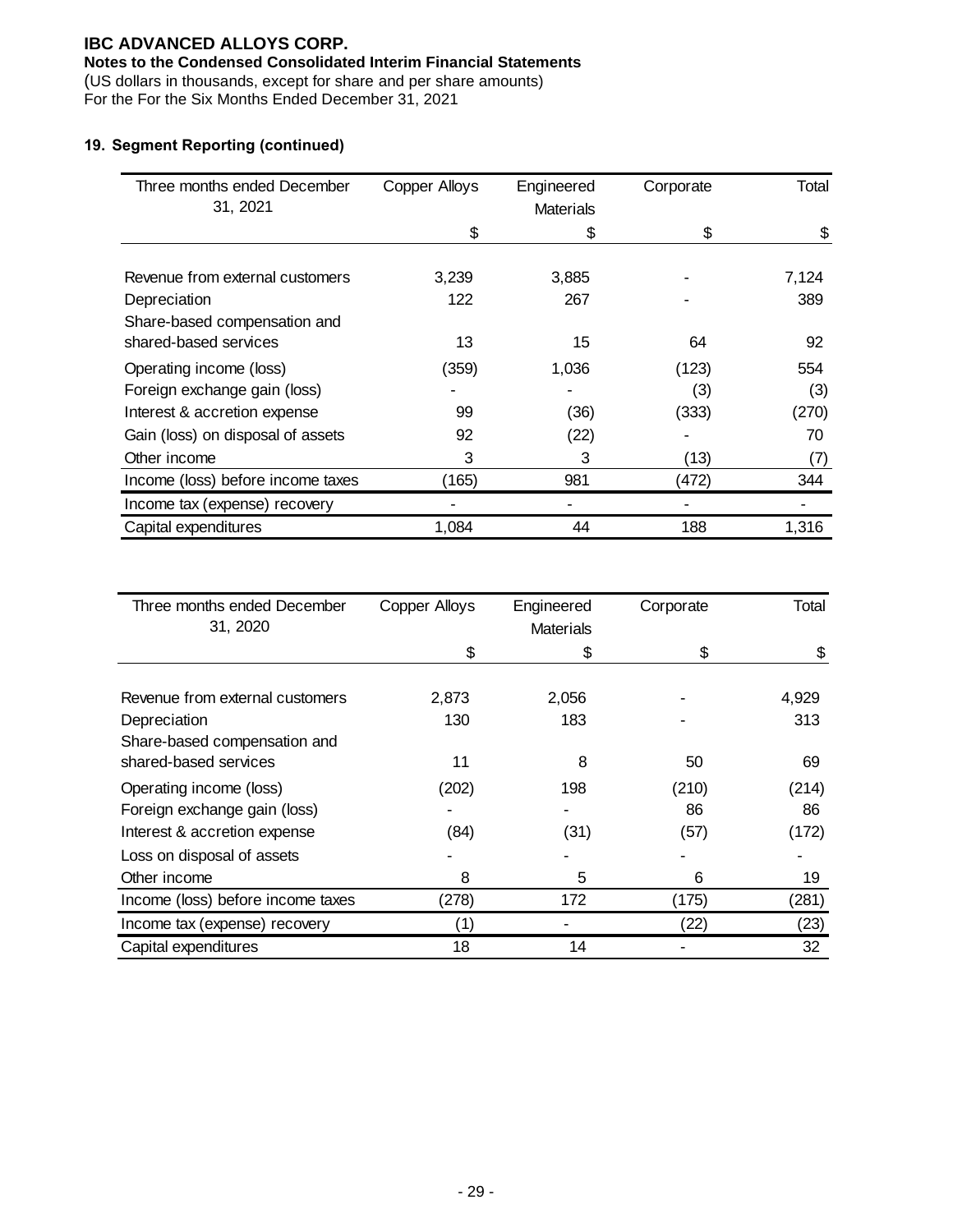## **Notes to the Condensed Consolidated Interim Financial Statements**

(US dollars in thousands, except for share and per share amounts)

For the For the Six Months Ended December 31, 2021

## **19. Segment Reporting (continued)**

| Six months ended December 31,     | <b>Copper Alloys</b> | Engineered       | Corporate | Total  |
|-----------------------------------|----------------------|------------------|-----------|--------|
| 2021                              |                      | <b>Materials</b> |           |        |
|                                   | \$                   | \$               | \$        | \$     |
|                                   |                      |                  |           |        |
| Revenue from external customers   | 6,757                | 7,457            |           | 14,214 |
| Depreciation                      | 245                  | 536              |           | 781    |
| Share-based compensation and      |                      |                  |           |        |
| shared-based services             | 17                   | 18               | 102       | 137    |
| Operating income (loss)           | (696)                | 1,395            | (331)     | 368    |
| Foreign exchange gain (loss)      |                      |                  | (2)       | (2)    |
| Interest & accretion expense      | 138                  | (82)             | (654)     | (598)  |
| Gain (loss) on disposal of assets | 61                   | (40)             |           | 21     |
| Other income                      | 3                    | 8                | (13)      | (2)    |
| Income (loss) before income taxes | (494)                | 1,281            | (1,000)   | (213)  |
| Income tax (expense) recovery     | (7)                  |                  | (17)      | (24)   |
| Capital expenditures              | 2,416                | 102              | 278       | 2,796  |

| Six months ended December 31,     | <b>Copper Alloys</b> | Engineered       | Corporate | Total   |
|-----------------------------------|----------------------|------------------|-----------|---------|
| 2020                              |                      | <b>Materials</b> |           |         |
|                                   | \$                   | S                | \$        | \$      |
|                                   |                      |                  |           |         |
| Revenue from external customers   | 6,064                | 3,292            |           | 9,356   |
| Depreciation                      | 264                  | 389              |           | 653     |
| Share-based compensation and      |                      |                  |           |         |
| shared-based services             | 13                   | 9                | 145       | 167     |
| Operating income (loss)           | (330)                | 144              | (533)     | (719)   |
| Foreign exchange gain (loss)      |                      |                  | 24        | 24      |
| Interest & accretion expense      | (182)                | (65)             | (324)     | (571)   |
| Loss on disposal of assets        | 3                    |                  |           | 3       |
| Other income                      | 6                    | 11               |           | 24      |
| Income (loss) before income taxes | (503)                | 90               | (826)     | (1,239) |
| Income tax (expense) recovery     | (3)                  |                  | (17)      | (20)    |
| Capital expenditures              | 44                   | 38               |           | 82      |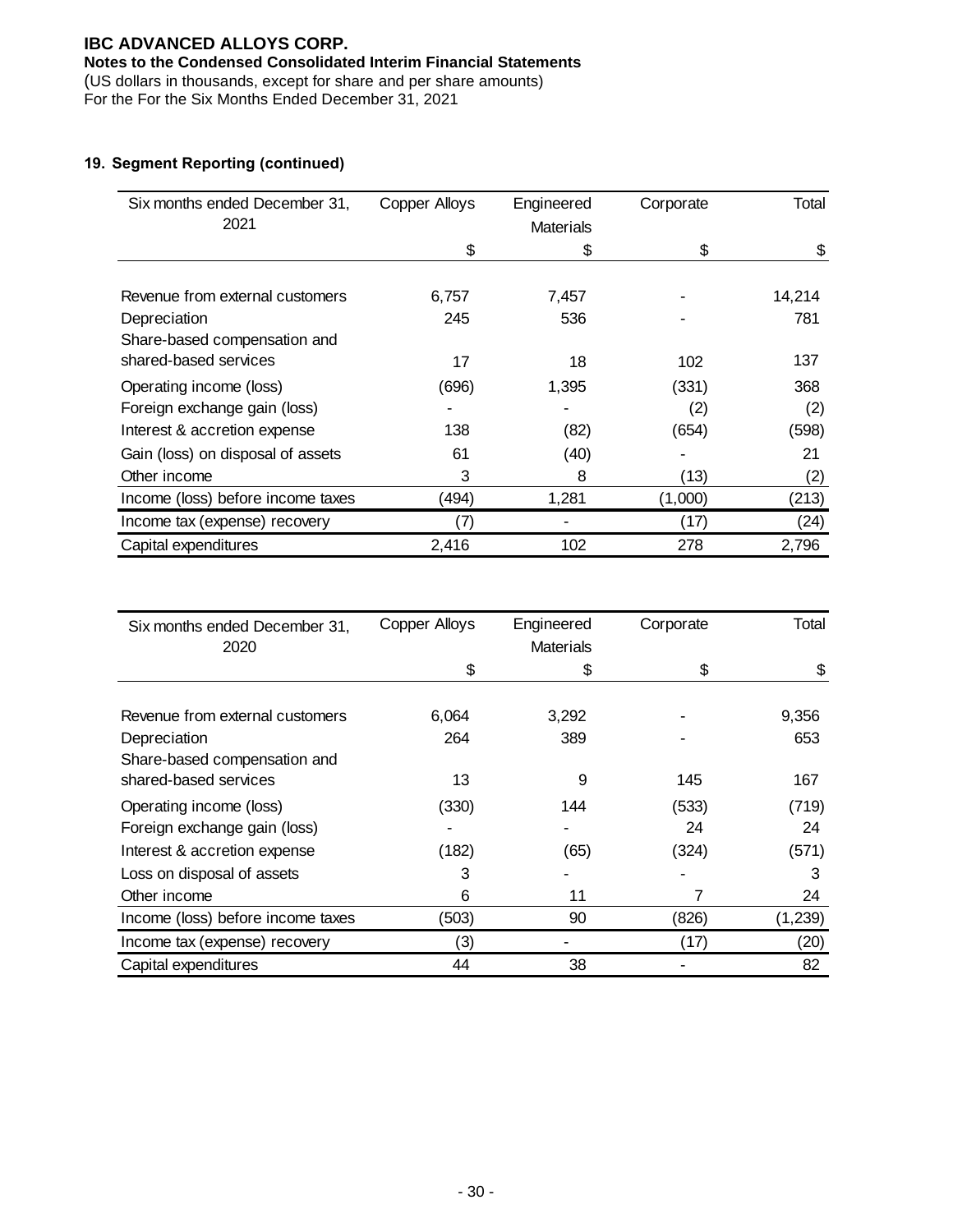### **Notes to the Condensed Consolidated Interim Financial Statements**

(US dollars in thousands, except for share and per share amounts)

For the For the Six Months Ended December 31, 2021

### **19. Segment Reporting (continued)**

Total assets employed by each division are:

|                             | December 31 | June 30 |
|-----------------------------|-------------|---------|
|                             | 2021        | 2021    |
|                             | S           | \$      |
| Copper Alloys               | 12,021      | 12,493  |
| <b>Engineered Materials</b> | 6,776       | 12,306  |
| Corporate                   | 4,557       | 379     |
|                             | 23,354      | 25,178  |

### Total liabilities recognized by each division are:

|                             | December 31 | June 30 |
|-----------------------------|-------------|---------|
|                             | 2021        | 2021    |
|                             |             |         |
| <b>Copper Alloys</b>        | 2,481       | 6,502   |
| <b>Engineered Materials</b> | 6,692       | 8,190   |
| Corporate                   | 7,101       | 3,821   |
|                             | 16,274      | 18,513  |

The geographical division of the Company's revenues based on the customer's country of origin is as follows:

|                            | Three months ended |             |        | Six months ended |
|----------------------------|--------------------|-------------|--------|------------------|
| For the three months ended |                    | December 31 |        | December 31      |
|                            | 2021               | 2020        | 2021   | 2020             |
|                            |                    | S           |        |                  |
| <b>United States</b>       | 3.775              | 3.614       | 7.696  | 7,563            |
| All others                 | 3,349              | 1.315       | 6,518  | 1,793            |
|                            | 7.124              | 4.929       | 14.214 | 9,356            |

Material revenues by countries outside of the United States are comprised of the following:

|                 |       | Three months ended |       | Six months ended |
|-----------------|-------|--------------------|-------|------------------|
|                 |       | December 31        |       | December 31      |
|                 | 2021  | 2020               | 2021  | 2020             |
|                 | \$    | \$                 |       | \$               |
| Switzerland     | 124   |                    | 246   |                  |
| Germany         | 26    | 3                  | 109   | 149              |
| Singapore       | 2,539 | 863                | 4,886 | 990              |
| The Netherlands |       | 262                |       | 295              |
| Japan           | 159   |                    | 159   |                  |
| Malaysia        | 242   | 99                 | 604   | 99               |
| Canada          | 203   |                    | 298   |                  |
| all others      | 56    | 88                 | 216   | 260              |
|                 | 3,349 | 1,315              | 6,518 | 1,793            |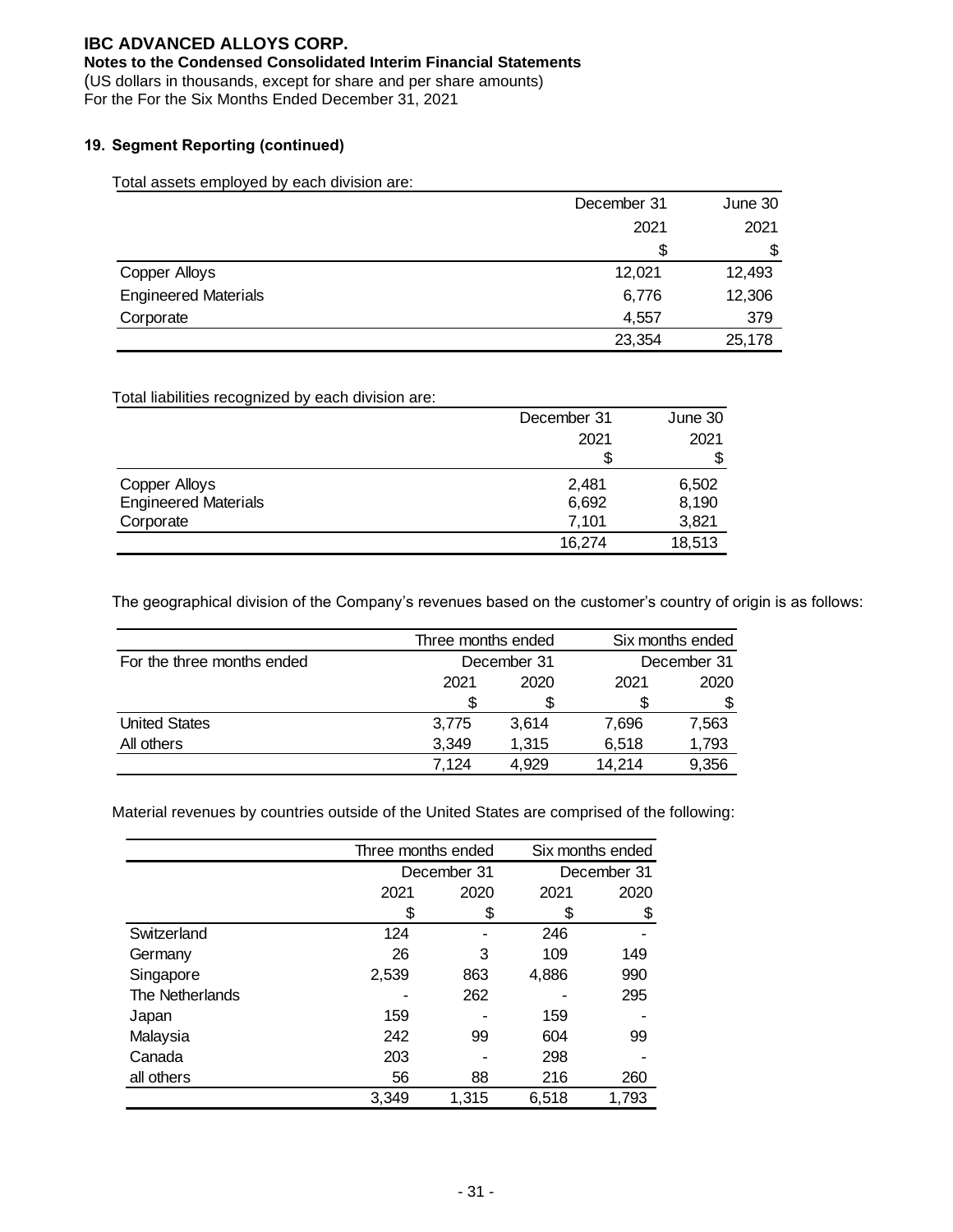#### **Notes to the Condensed Consolidated Interim Financial Statements**

(US dollars in thousands, except for share and per share amounts)

For the For the Six Months Ended December 31, 2021

### **19. Segment Reporting (continued)**

The following customers represented more than 10% of sales:

| For the six months ended | December 31, 2021 |      | December 31, 2020 |      |
|--------------------------|-------------------|------|-------------------|------|
|                          | Amount            | %    | Amount            | %    |
|                          |                   |      |                   |      |
| Customer A               | 1,806             | 12.7 | 2.195             | 23.5 |
| Customer B               | 5.459             | 38.4 | 950               | 10.2 |

All of the Company's long-lived assets are located in the United States.

| Property, plant and equipment | December 31 | June 30 |
|-------------------------------|-------------|---------|
|                               | 2021        | 2021    |
|                               | S           | \$      |
| <b>United States</b>          | 13.897      | 11.649  |

#### **20. Financial Risk Management**

The Company's activities expose it to a variety of financial risks, including foreign exchange risk, interest rate risk, commodity price risk, credit risk and liquidity risk. From time to time, the Company may use foreign exchange contracts, commodity price contracts and interest rate swaps to manage exposure to fluctuations in foreign exchange, metal prices and interest rates. The Company does not have a practice of trading derivatives.

#### *Fair Values*

The Company does not hold any financial instruments at fair value subject to level 1, 2 or 3 fair value measurements. There were no changes in level 1, 2, or 3 financial instruments during the six months ended December 31, 2021.

#### *Foreign Exchange Risk*

Most of the Company's activities are in the United States, but the Company conducts business in other countries from time to time. The principal foreign exchange risk exposure arises from transactions denominated in Canadian dollars.

Below is the sensitivity analysis if holding all other variables constant, the following changes would have the following effects:

|                                      | Profit or loss<br>December 31, 2021 |            | Profit or loss |            |  |
|--------------------------------------|-------------------------------------|------------|----------------|------------|--|
|                                      |                                     |            | June 30, 2021  |            |  |
|                                      | Increase                            | (Decrease) | Increase       | (Decrease) |  |
|                                      |                                     |            |                | \$         |  |
| 10% movement in cash flows           | (369)                               | 369        | (400)          | 400        |  |
| 1% movement in Canadian \$ per US \$ | (37)                                | 37         | (40)           | 40         |  |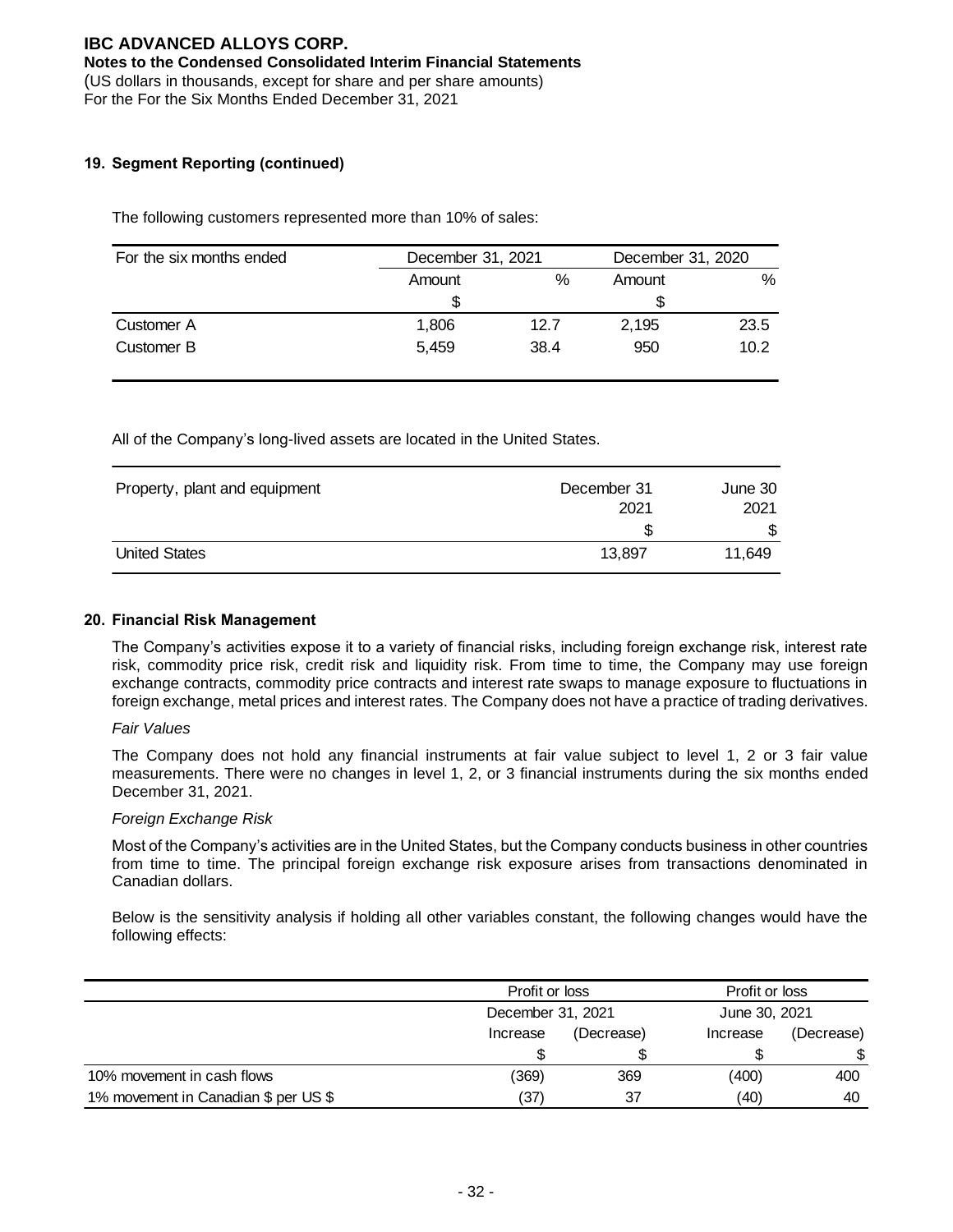**Notes to the Condensed Consolidated Interim Financial Statements**

(US dollars in thousands, except for share and per share amounts)

For the For the Six Months Ended December 31, 2021

## **20. Financial Risk Management (continued)**

### *Foreign Exchange Risk (continued)*

Exposure to the Canadian dollar on financial instruments is as follows:

| Balances at December 31, 2021            | C\$.  |
|------------------------------------------|-------|
| Cash                                     | 34    |
| Accounts payable and accrued liabilities | .318  |
| <b>Debentures</b>                        | 4.393 |

| Balances at June 30, 2021                        | C\$       |
|--------------------------------------------------|-----------|
| Cash<br>Accounts payable and accrued liabilities | 41<br>252 |
| <b>Debentures</b>                                | 4.743     |

#### *Interest Rate Risk*

The Company's interest rate risk mainly arises from the interest rate impact on interest expense on the BMO Harris Bank line of credit. The Company's term loan has a fixed interest rate and is not exposed to interest rate risk.

Below is the sensitivity analysis if holding all other variables constant, the following changes would have the following effects:

|                                    | Profit or loss    |            | Profit or loss |            |  |
|------------------------------------|-------------------|------------|----------------|------------|--|
|                                    | December 31, 2021 |            | June 30, 2021  |            |  |
|                                    | Increase          | (Decrease) | Increase       | (Decrease) |  |
|                                    |                   |            |                |            |  |
| 10% movement in cash flows         | (19)              | 19         | (19)           | 19         |  |
| 1% movement in interest rate index | (46)              | 46         | (35)           | 35         |  |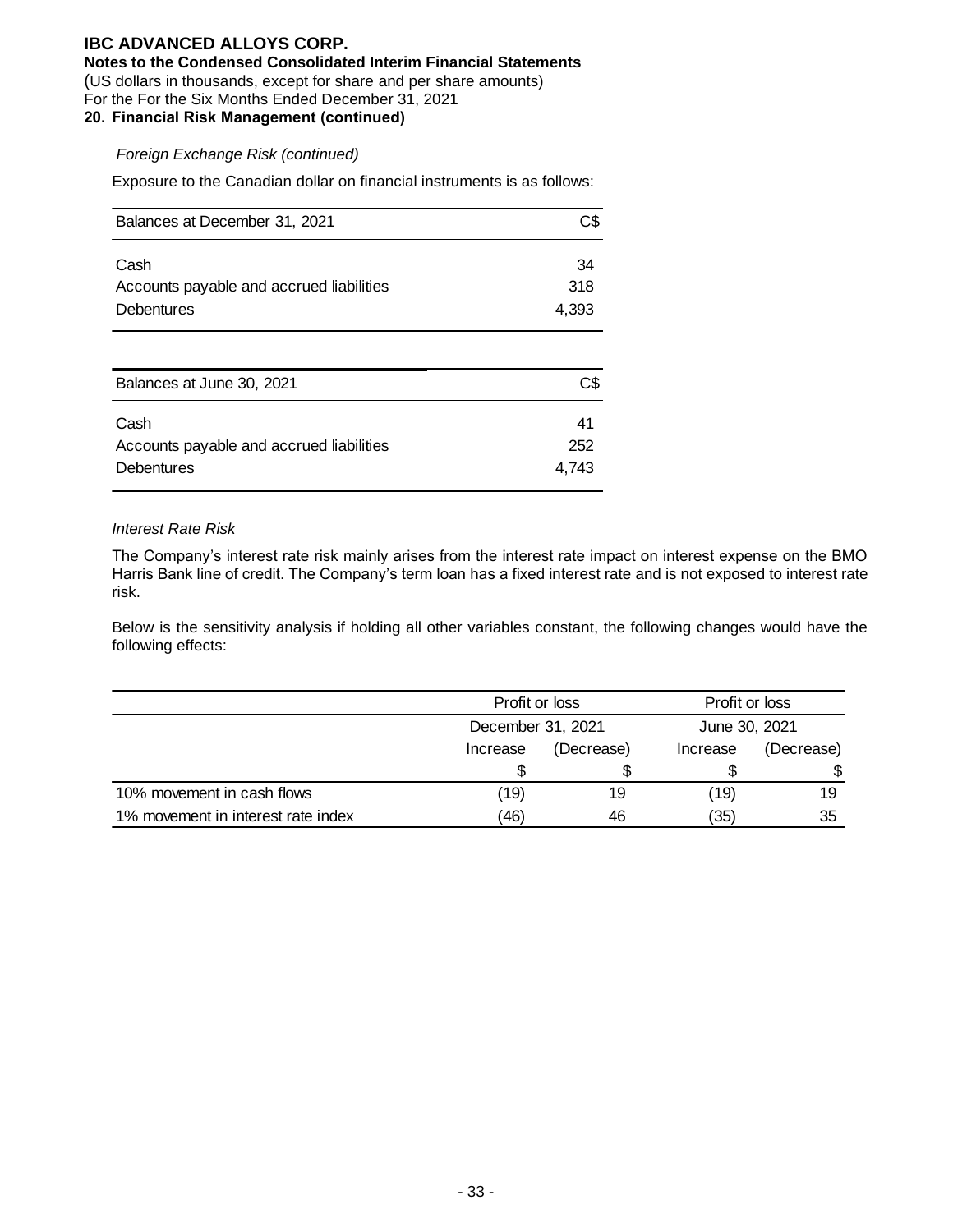### **Notes to the Condensed Consolidated Interim Financial Statements**

(US dollars in thousands, except for share and per share amounts)

For the For the Six Months Ended December 31, 2021

#### **20. Financial Risk Management (continued)**

#### *Commodity Price Risk*

The Company's profitability depends, in part, on the market prices of copper, aluminium and beryllium. The market prices for metals can be volatile and are affected by factors beyond the Company's control, including: global or regional consumption patterns; the supply of, and demand for, these metals; speculative activities; the availability and costs of metal substitutes; expectations for inflation; and political and economic conditions, including interest rates and currency values. The Company cannot predict the effect of these factors on metal prices. The Company does not engage in hedging but, where possible, structures selling arrangements in a way that passes commodity price risk through to the customer.

#### *Credit Risk*

Credit risk arises from the non-performance by counterparties of contractual financial obligations. The Company's credit risk arises primarily with respect to its trade accounts receivable.

The Company manages credit risk by trading with recognized creditworthy third parties and insuring trade receivables. In addition, receivable balances are monitored on an on-going basis with the result that the Company's exposure to impaired receivables is not significant.

The Company also manages its credit risk by investing its cash only in obligations of Canada or the United States or their respective agencies, obligations of enterprises sponsored by any of the above governments; bankers' acceptances purchased in the secondary market and having received the highest credit rating from a recognized rating agency in Canada or the United States, with a term of less than 180 days; and bank term deposits and bearer deposit notes, with a term of less than 180 days.

The Company's maximum exposure to credit risk at the reporting date is the carrying value of cash, and receivables.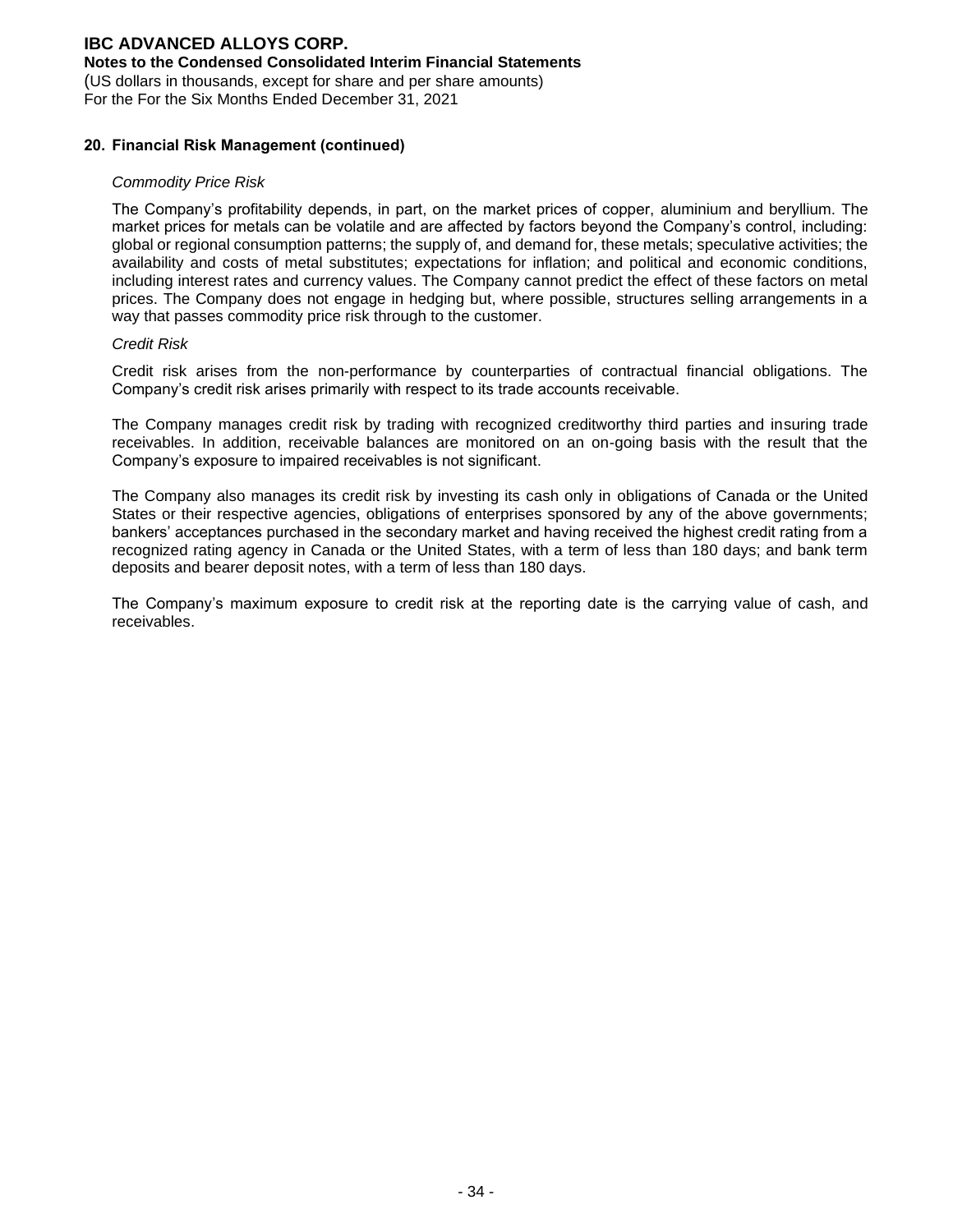### **Notes to the Condensed Consolidated Interim Financial Statements**

(US dollars in thousands, except for share and per share amounts)

For the For the Six Months Ended December 31, 2021

### **20. Financial Risk Management (continued)**

### *Liquidity Risk*

The Company manages liquidity risk by maintaining adequate cash and cash equivalent balances. If necessary, it may raise funds through the issuance of debt, equity, or monetization of non-core assets. To ensure that there is sufficient capital to meet obligations, the Company continuously monitors and reviews actual and forecasted cash flows and matches the maturity profile of financial assets to development, capital and operating needs.

| December 31, 2021                        | Less than    | Three to 12 | One to five | Total  |
|------------------------------------------|--------------|-------------|-------------|--------|
|                                          | three months | months      | years       |        |
|                                          | \$           | \$          | \$          | \$     |
| Accrued payables and accrued liabilities | 2,351        | 329         |             | 2,680  |
| Line of credit                           | 2,155        |             |             | 2,155  |
| Leases payable (undiscounted)            | 230          | 616         | 2,721       | 3,567  |
| Loan payable                             | 373          | 220         | 536         | 1,129  |
| Arbitration award liability              |              |             | 1,471       | 1,471  |
| Convertible debentures                   | 200          | 600         | 2,736       | 3,536  |
| Debentures                               |              |             | 143         | 143    |
|                                          | 5,309        | 1,765       | 7,607       | 14,681 |
|                                          |              |             |             |        |
| June 30, 2021                            | Less than    | Three to 12 | One to five | Total  |
|                                          | three months | months      | years       |        |
|                                          | \$           | \$          | \$          | \$     |
| Accrued payables and accrued liabilities | 3,582        | 289         |             | 3,871  |
| Line of credit                           | 3,467        |             |             | 3,467  |
| Leases payable (undiscounted)            | 260          | 625         | 2,929       | 3,814  |
| Loan payable                             | 779          |             | (3)         | 776    |
| Note payable                             |              | 3           |             | 3      |
| Arbitration award liability              |              |             | 1,470       | 1,470  |
| Convertible debentures                   | 137          | 616         | 2,927       | 3,680  |
| Debentures                               |              |             | 147         | 147    |
|                                          | 8,225        | 1,533       | 7,470       | 17,228 |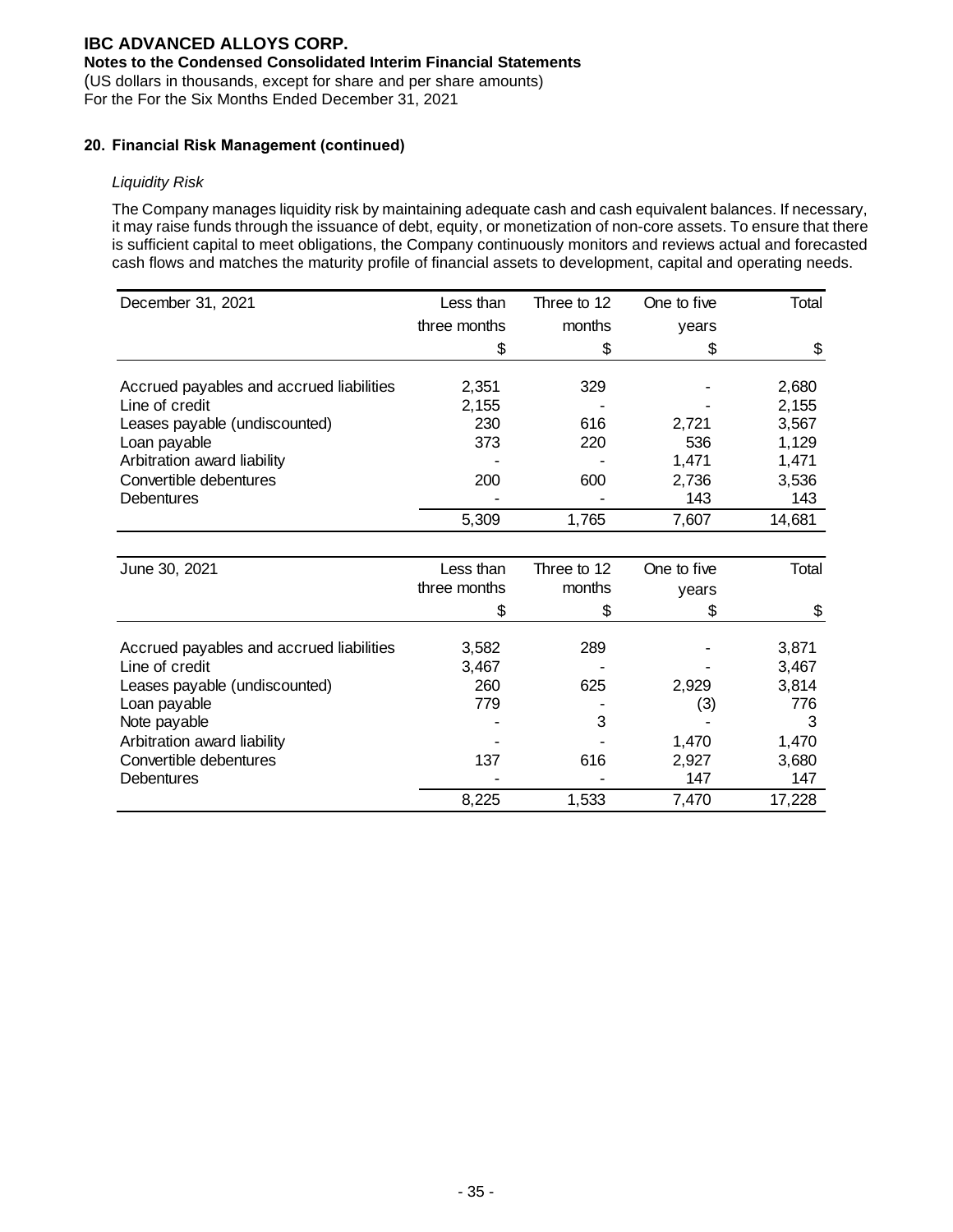### **Notes to the Condensed Consolidated Interim Financial Statements**

(US dollars in thousands, except for share and per share amounts)

For the For the Six Months Ended December 31, 2021

#### **20. Financial Risk Management (continued)**

### *Legal Matters*

As more fully discussed below, we are involved in a variety of claims, lawsuits, investigations and proceedings concerning securities law, intellectual property law, environmental law, employment law and the Employee Retirement Income Security Act ("ERISA"). We determine whether an estimated loss from a contingency should be accrued by assessing whether a loss is deemed probable and can be reasonably estimated. We assess our potential liability by analyzing our litigation and regulatory matters using available information. We develop our views on estimated losses in consultation with outside counsel handling our defense in these matters, which involves an analysis of potential results, assuming a combination of litigation and settlement strategies. Should developments in any of these matters cause a change in our determination as to an unfavorable outcome and result in the need to recognize a material accrual, or should any of these matters result in a final adverse judgment or be settled for significant amounts, they could have a material adverse effect on our results of operations, cash flows and financial position in the period or periods in which such change in determination, judgment or settlement occurs.

On September 8, 2017, an Award was issued in favor of Claimant Gerald Hoolahan against IBC Advanced Alloys Corp. The Award, in the amount of \$1,240 plus attorney's fees, costs, and expenses in the amount of \$155, was granted by the American Arbitration Association's International Centre for Dispute Resolution. The amount has been accrued and the matter was under appeal. On March 27, 2019, the Company received notice of the Court affirming the September 8, 2017 arbitration award made in favor of Gerald R. Hoolahan. IBC has filed an appeal of the District Court's decision. Subsequently, on January 22, 2020 United States Court of appeals for the First Circuit affirmed the judgment of the United States District Court for the District of Massachusetts in the case of Gerald R. Hoolahan v. IBC Advanced Alloys Corp., which found in favor of the petitioner, Mr. Hoolahan. The Company is evaluating its payment options with respect to the award granted to Mr. Hoolahan.

On January 21, 2014, a subsidiary in the Copper Alloys Division, Nonferrous Products, Inc. ("Nonferrous Products") received a "Special Notice Letter of Potential Liability" from the U.S. Environmental Protection Agency ("EPA"). The letter references the EPA's determination that a release of hazardous materials had occurred at the Chemetco Superfund Site located in Hartford, Illinois. Chemetco, Inc. operated a secondary smelting operation for recycling and after-market processing of copper-bearing scrap and manufacturing byproducts. The EPA has identified Nonferrous Products as a potentially responsible party ("PRP") under the Comprehensive Environmental Response, Compensation, and Liability Act ("CERCLA"). Nonferrous Products has joined a defense group of other PRPs. To date, Nonferrous Products has paid immaterial amounts related to these assessments and member fees. These assessments will be used to fund further site investigation to determine the amount of materials sent to Chemetco by each party and the best clean-up method. The Company is evaluating its options regarding notifying its insurers of potentially increased liability should the EPA and/or Chemetco PRP Group contribution lawsuit attempt to name Company's subsidiary as a Defendant. Specialloy Metals Company was allocated with over 4 million pounds of material shipped to the Chemetco site, or more than ten times the amount allocated to Nonferrous. Should the EPA and/or PRP Group contribution lawsuit pursue alter ego theories and name the Company's subsidiary Company, Nonferrous Products as a defendant, then IBC potentially faces significantly more liability requiring further defensive action.

#### *Fair Value*

The fair value of the Company's financial assets and financial liabilities approximate the carrying value due to the short-term maturities of the instruments, except for the debentures issued on June 6, 2018 and maturing June 6, 2023 and debenture issued on May 21, 2019 with conversion features and/or warrants as discussed in note 11. The fair value of these debentures was determined using an estimate range of the expected market interest rate (June 6, 2018 – 17.5% to 20.5%, May 21, 2019 – 32.5% to 35.5%) for the Company of a nonconvertible debenture issued without warrants.